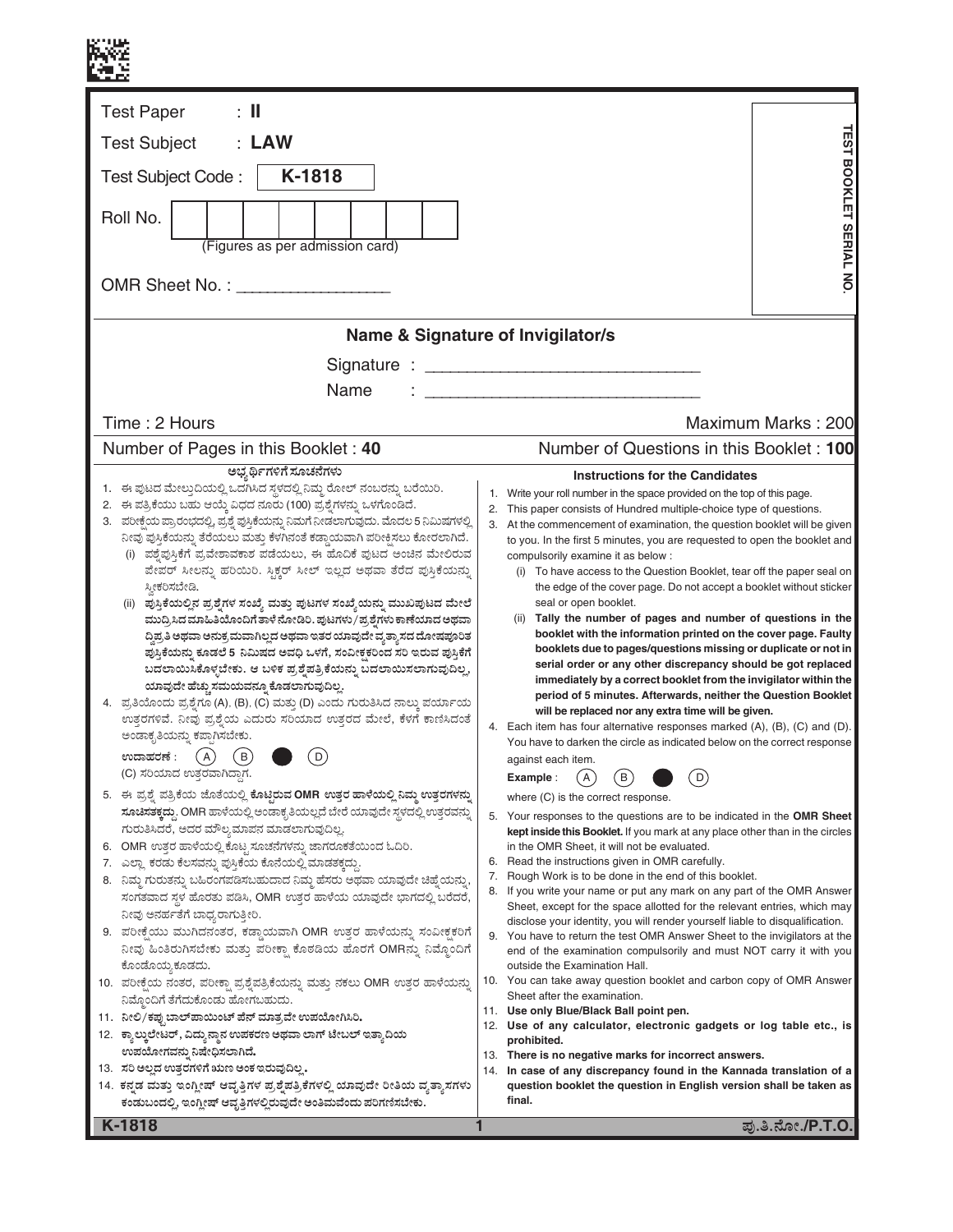

# ಕಾನೂನು *±æà±ÜÃ…* **– II**

- *WÜÊÜá¯Ô : D ±Ü£ÅPæ ®ÜãÃÜá* **(100)** ÊÜÓÜ᤯ÐÜu ÊÜÞ¨ÜÄ¿á ±ÜÅÍæ°WÜÙÜ®æã°ÙÜWæãíw¨Ü᪙, *±ÜÅ£Áãí¨Üá*   $\vec{a}$ ಪ್ರಶ್ನೆಯೂ ಎರಡು (2) ಅಂಕಗಳನ್ನು ಹೊಂದಿದೆ. ಎಲ್ಲಾ ಪ್ರಶ್ನೆಗಳನ್ನೂ ಕಡ್ಡಾಯವಾಗಿ ಉತ್ತರಿಸಬೇಕು.
	- 1. ಮೂಲಭೂತ ಹಕ್ಕುಗಳ ಪಟ್ಟಿಯಿಂದ ಆಸ್ತಿ ಹಕ್ಕನ್ನು ತೆಗೆದುಹಾಕಲಾದ ವರ್ಷ
		- (A) 1976 (B) 1974
		- (C) 1977 (D) 1978
	- 2. ಎಷ್ಟು ಅಧಿಕೃತ ಭಾಷೆಗಳು ಭಾರತದ ಸಂವಿಧಾನದಿಂದ ಮಾನ್ಯ ಮಾಡಲ್ಪಟ್ಟಿವೆ ?
		- (A) 22 (B) 18
		- (C) 20 (D) 16
	- 3. ಪಟ್ಟಿ– I ನ್ನು ಪಟ್ಟಿ II ರೊಂದಿಗೆ ಜೋಡಿಸಿ. ಕೆಳಗೆ ನೀಡಲಾದ ಸಂಕೇತ ಉಪಯೋಗಿಸಿ ಸರಿ ಉತ್ತರ ಆರಿಸಿ.
		- $\vec{v}$ ಪಟೈ I *≠*
		- a. ಕೇಶವಾನಂದ ಭಾರತಿ 1. ಮೀಸಲಾತಿ ಪ್ರಕರಣ
		- b. ಮಂಡಲ್ ಪ್ರಕರಣ 2. ಮೂಲಭೂತ ಹಕ್ಕು<br>ಮೊಕದ್ದಮೆ
		- c. ಕಸ್ತೂರಿಲಾಲ್ 3. ನ್ಯಾಯಾಂಗ ಪ್ರಕರಣ ಮರುಪರಿಶೀಲನೆ
		- d. ಮಿನರ್ವ ಮಿಲ್ಸ್ 4. ಕಿರುಕುಳದ ದಾಯಿತ್ವ ಪ್ರಕರಣ
		- *ÓÜíPæàñÜWÜÙÜá* **:**

|     | a | b | с | d |
|-----|---|---|---|---|
| (A) | 2 |   | 4 | 3 |
| (B) |   | 2 | 3 | 4 |
| (C) | 2 | 3 | 4 |   |
| (D) | 3 | 4 | 2 |   |

- 4. 9ನೆಯ ಶೆಡ್ಯೂಲ್ನ ಯಾವ ಉಲ್ಲೇಖದ ಆಡಿಯಲ್ಲಿ ತಮಿಳುನಾಡು ಹಿಂದುಳಿದ ವರ್ಗಗಳು, ಪರಿಶಿಷ್ಠ ಜಾತಿ ಮತ್ತು ಪರಿಶಿಷ್ಟ ಪಂಗಡಗಳ ಅಧಿನಿಯಮ, 1993 ಇದರಲ್ಲಿ ಸೇರ್ಪಡೆಗೊಂಡವು?
	- (A) 257
	- (B) 257 A
	- (C) 258
	- (D) 259
- 5. ಸಂವಿಧಾನದ 21 ನೆಯ ಕಲಮಿನ ಅಡಿಯಲ್ಲಿ ಅನಿಯಮಿತ ಮೂಲಭೂತ ಹಕ್ಕುಗಳ ಪಟ್ತಿಯ ಕೆಳಗೆ ಬರದಿರುವ ಹಕ್ಕುಗಳು ಯಾವುವು ?
	- i. ಆರೋಗ್ಯದ ಹಕ್ಕು
	- ii. ಸ್ವಚ್ಛ ಪರಿಸರದ ಹಕ್ಕು
	- iii. ಶಿಕ್ಷಣದ ಹಕ್ಕು
	- iv. ಆಹಾರದ ಹಕ್ಕು
	- *ÓÜíPæàñÜWÜÙÜá* **:**
	- (A) i ಮಾತ್ರ (B) i ಮತ್ತು ii
	- (C) iii ÊÜÞñÜÅ (D) i, ii ÊÜáñÜá¤ iii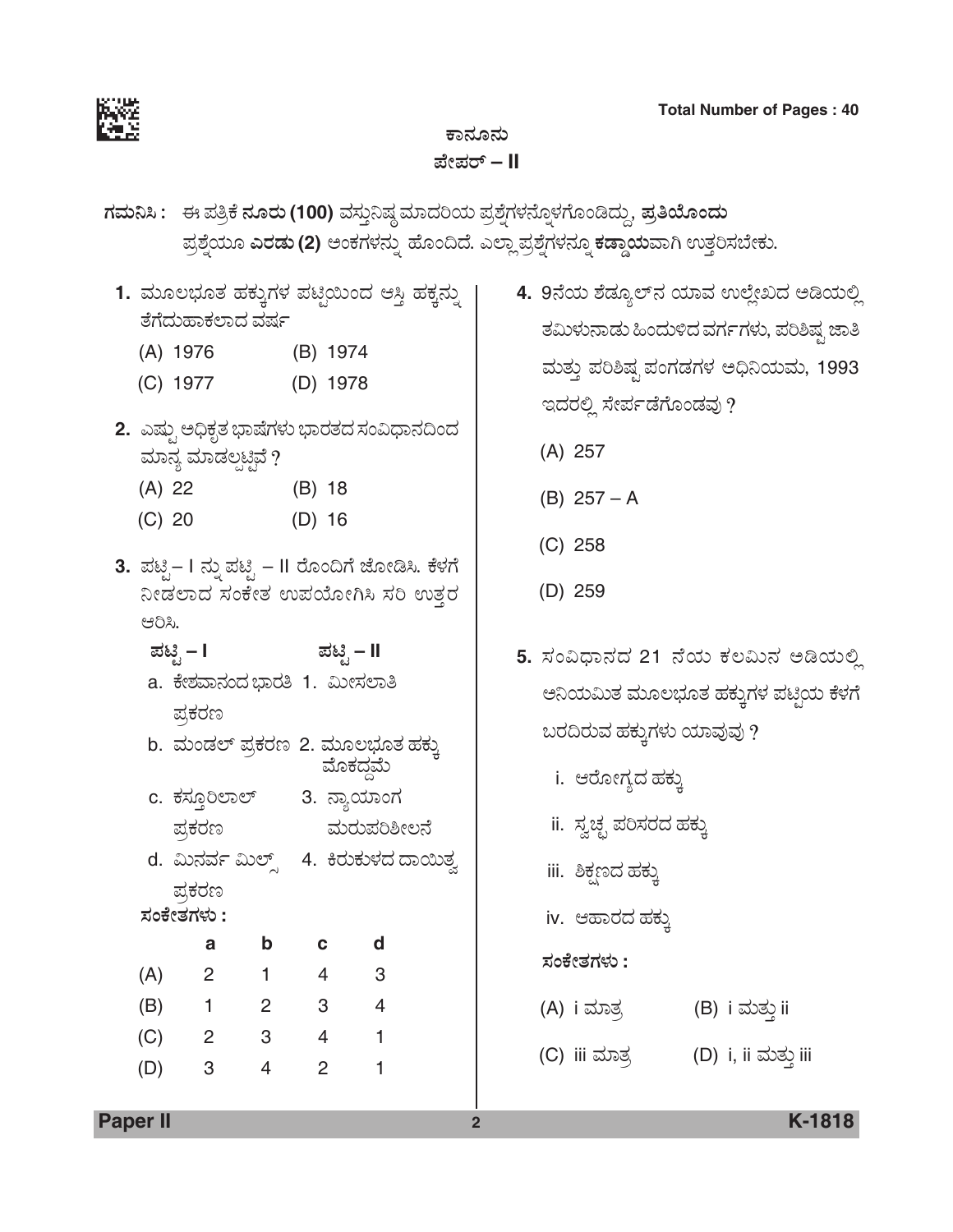

**Law Paper – II**

- **Note :** This paper contains **hundred (100)** objective type questions. **Each** question carries **two (2)** marks. **All** questions are **compulsory**.
	- **1.** Right to Property was deleted from the list of Fundamental Rights in the year
		- (A) 1976 (B) 1974
		- (C) 1977 (D) 1978
	- **2.** How many official languages have been recognized by the Constitution of India ?
		- (A) 22 (B) 18
		- (C) 20 (D) 16
	- **3.** Match List I with List II and select the correct answer by using the codes given below :
		- **List I List II**
		- a. Keshavanandha 1. Reservation Bharathi's case
		- b. Mandal's case 2. Fundamental Rights case
		- c. Kasthurilal's 3. Judicial review case
		- d. Minerva Mills 4. Tortious liability case

### **Codes :**

|     | а | b | с | d |
|-----|---|---|---|---|
| (A) | 2 |   | 4 | 3 |
| (B) | 1 | 2 | 3 |   |
| (C) | 2 | 3 | 4 |   |
| (D) | 3 | 4 | 2 |   |

- 4. Under which entry of 9<sup>th</sup> Schedule, The Tamil Nadu Backward classes, Scheduled Caste and Scheduled Tribes Act, 1993 was incorporated ?
	- (A) 257
	- (B) 257 A
	- (C) 258
	- (D) 259
- **5.** Which are the rights not come under the list of unenumerated Fundamental Rights under Article 21 of the constitution ?
	- i. Right to Health
	- ii. Right to Clean Environment
	- iii. Right to Education
	- iv. Right to food

- (A) Only i (B) i and ii
- (C) Only iii (D) i, ii and iii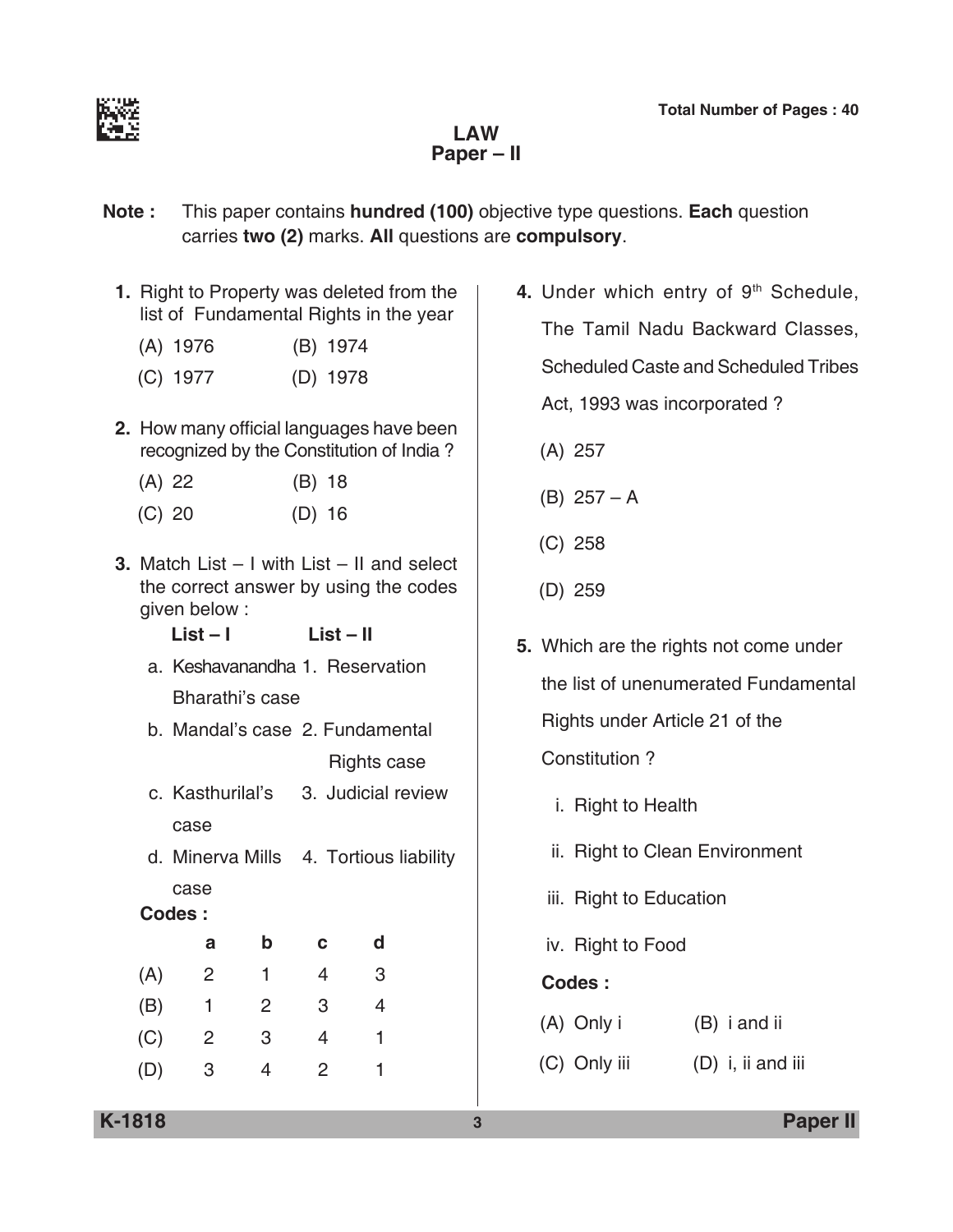

6. ಸಮರ್ಥನೆ (A) ಮತ್ತು ಕಾರಣ (R) ಓದಿ, ಕೆಳಗೆ ನೀಡಲಾದ ಸಂಕೇತಗಳ ಸಹಾಯದಿಂದ ಸರಿ ಉತ್ತರ ನೀಡಿ.

 $\vec{a}$ ಸಮರ್ಥನೆ (A) : ಯುದ್ಧದ ಸನ್ನಿಹಿತ ವಿಪತ್ತು ಅಥವಾ ಬಾಹ್ಯ ಆಕ್ರಮಣ ಅಥವಾ ಸಶಸ್ತ್ರದಂಗೆಗಳ ಸಂದರ್ಭದಲ್ಲಿ ರಾಷ್ಟ್ರಪತಿಯವರು ತುರ್ತುಪರಿಸ್ಥಿತಿ ಘೋಷಣೆ ಹೊರಡಿಸಬಹುದು.

 $\overline{P}$ ಕಾರಣ (R) : ತುರ್ತುಪರಿಸ್ಥಿತಿಯ ಕಾಲಾವಧಿಯಲ್ಲಿ ರಾಷ್ಟ್ರಪತಿಯವರು ಎಲ್ಲಾ ಮೂಲಭೂತ ಹಕ್ಕುಗಳ ಕಡ್ಡಾಯಗೊಳಿಸುವಿಕೆಯನ್ನು ವಜಾ ಮಾಡಬಹುದು. *ÓÜíPæàñÜWÜÙÜá* **:**

- (A) (A) ಮತ್ತು (R) ಗಳೆರಡೂ ನಿಜವಾಗಿವೆ ಮತ್ತು (R) ಇದು (A) ಗೆ ಸರಿಯಾದ ವಿವರಣೆಯಾಗಿದೆ
- (B) (A) ಮತ್ತು (R) ಗಳೆರಡೂ ನಿಜವಾಗಿವೆ ಮತ್ತು (R) ಇದು (A) ಗೆ ಸರಿಯಾದ ವಿವರಣೆಯಲ್ಲ
- (C) (A) ನಿಜವಾಗಿದೆ ಆದರೆ (R) ತಪಾಗಿದೆ
- (D) (A) ತಪ್ಪುಆದರೆ (R) ಸರಿಯಾಗಿದೆ
- 7. ಈ ಕೆಳಗಿನವುಗಳಲ್ಲಿ ಯಾವುದು ಮಂತ್ರಿಮಂಡಲದಲ್ಲಿ ಪ್ರಧಾನಮಂತ್ರಿಗಳನ್ನೊಳಗೊಂಡು ಒಟ್ಟು ಸಂಖ್ಯೆಯು ಲೋಕಸಭೆಯ ಸದಸ್ಯರ ಒಟ್ಟು ಸಂಖ್ಯೆಯ ಪ್ರತಿಶತ ಹದಿನೈದನ್ನು ಮೀರಬಾರದು ಎಂದು ನಿರ್ದೇಶಿಸುವ ಸಾಂವಿಧಾನಿಕ ತಿದ್ದುಪಡಿಯಾಗಿದೆ ?
	- (A) 90 ನೆಯ (B) 91 ನೆಯ
	- (C) 92 ನೆಯ (D) 93 ನೆಯ
- 8. ಈ ಕೆಳಗಿನವುಗಳಲ್ಲಿ ಯಾವ ವಿಷಯ ಭಾರತದ ಸಂವಿಧಾನದ ಏಳನೆಯ ಶೆಡ್ಯೂಲ್ನ ಕೇಂದ್ರಪಟ್ಟಿಯ ಅಡಿಯಲ್ಲಿ ಬರುತ್ತದೆ ?
	- (A) ಗಣಿಗಾರಿಕೆ ಮತ್ತು ತೈಲಕ್ಷೇತ್ರಗಳಲ್ಲಿ ಕಾರ್ಮಿಕರ ನಿಯಂತ್ರಣ ಮತ್ತು ಸುರಕ್ಷೆ
	- (B) ಕೃಷಿ
	- (C) ಮೀನುಗಾರಿಕೆ
	- (D) ಸಾರ್ವಜನಿಕ ಆರೋಗ್ಯ
- **9.** ಪಟ್ಟಿ I ನ್ನು ಪಟ್ಟಿ II ರೊಂದಿಗೆ ಜೋಡಿಸಿ ಮತ್ತು ಕೆಳಗೆ ನೀಡಲಾದ ಸಂಕೇತಗಳನ್ನು ಉಪಯೋಗಿಸಿಕೊಂಡು ಸರಿ ಉತ್ತರ ಆರಿಸಿ.

| ಪಟಿ – I | ಪಟಿ – II |
|---------|----------|
|         |          |

- a. ರಾಜ್ಯಗಳ ನಡುವಿನ 1. 248 ನೆಯ ಕಲಮು ಜಲವಿವಾದ
- b. ತಿದ್ದುಪಡಿ 2. 262 ನೆಯ ಕಲಮು
- c. ಸರ್ವೋಚ್ಛ 3. 368 ನೆಯ ಕಲಮು ನ್ಯಾಯಾಲಯದ
	- ಮೂಲ ಅಧಿಕಾರ
	- ಕ್ಷೇತ್ರ
- d. ಮಿಕ್ತ ಅಧಿಕಾರ 4. 131 ನೆಯ ಕಲಮು *ÓÜíPæàñÜWÜÙÜá* **:**

|     | а              | b | C | d |
|-----|----------------|---|---|---|
| (A) | 1              | 2 | 3 | 4 |
| (B) | 2              | 3 | 4 | 1 |
| (C) | 1              | 3 | 2 | 4 |
| (D) | $\overline{2}$ | 1 | 3 |   |

**Paper II 4 K-1818**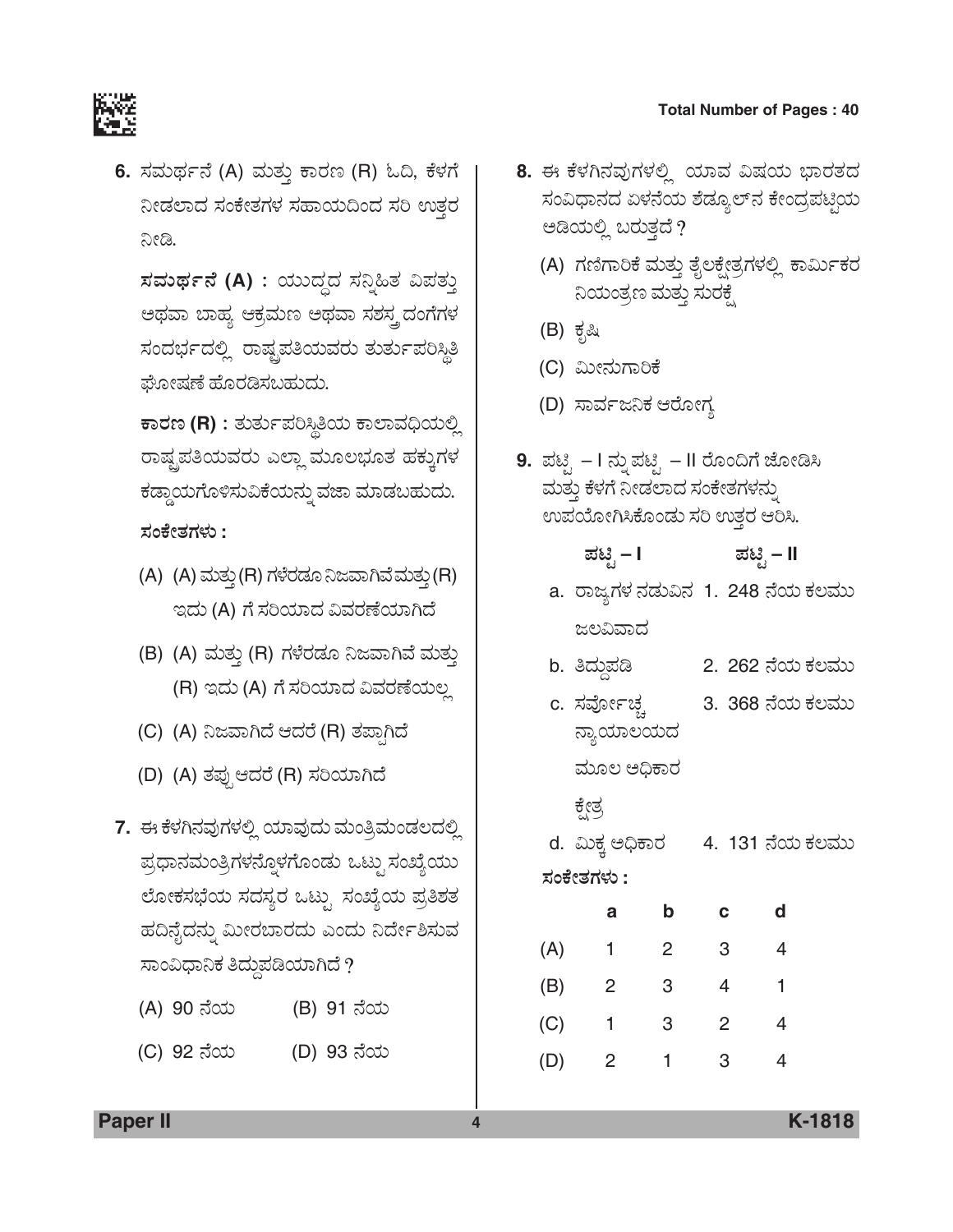

**6.** Read Assertion (A) and Reason (R) and give the correct answer with the help of codes given below :

 **Assertion (A) :** A proclamation of emergency can be issued by the President if there is imminent danger of war or external aggression or armed rebellion.

 **Reason (R) :** The President can suspend the enforcement of all Fundamental Rights during the period of emergency.

#### **Codes :**

- (A) Both (A) and (R) are true and (R) is correct explanation to (A)
- (B) Both (A) and (R) are true and (R) is not a correct explanation to (A)
- (C) (A) is true, but (R) is false
- (D) (A) is false, but (R) is true
- **7.** Which of the following constitutional Amendments states that the total number of Ministers including the Prime Minister, in the Council of Ministers shall not exceed fifteen percent of the total number of members of the House of the people ?
	- $(A) 90^{th}$  (B)  $91^{st}$
	- (C) 92nd (D) 93rd
- **8.** Which one of the following subjects is under the Union List in the Seventh schedule of the Constitution of India ?
	- (A) Regulation of labour and safety in mines and oilfields
	- (B) Agriculture
	- (C) Fisheries
	- (D) Public health
- **9.** Match List I with List II and select the correct answer by using the codes given below :

| $List - I$           | List – II      |
|----------------------|----------------|
| a. Inter state       | 1. Article 248 |
| water dispute        |                |
| b. Amendment         | 2. Article 262 |
| c. Original          | 3. Article 368 |
| Jurisdiction of      |                |
| <b>Supreme Court</b> |                |
| d. Residuary         | 4. Article 131 |
|                      |                |

power

|     | а | b | с | d |
|-----|---|---|---|---|
| (A) | 1 | 2 | 3 | 4 |
| (B) | 2 | 3 | 4 | 1 |
| (C) | 1 | 3 | 2 | 4 |
| (D) | 2 | 1 | 3 |   |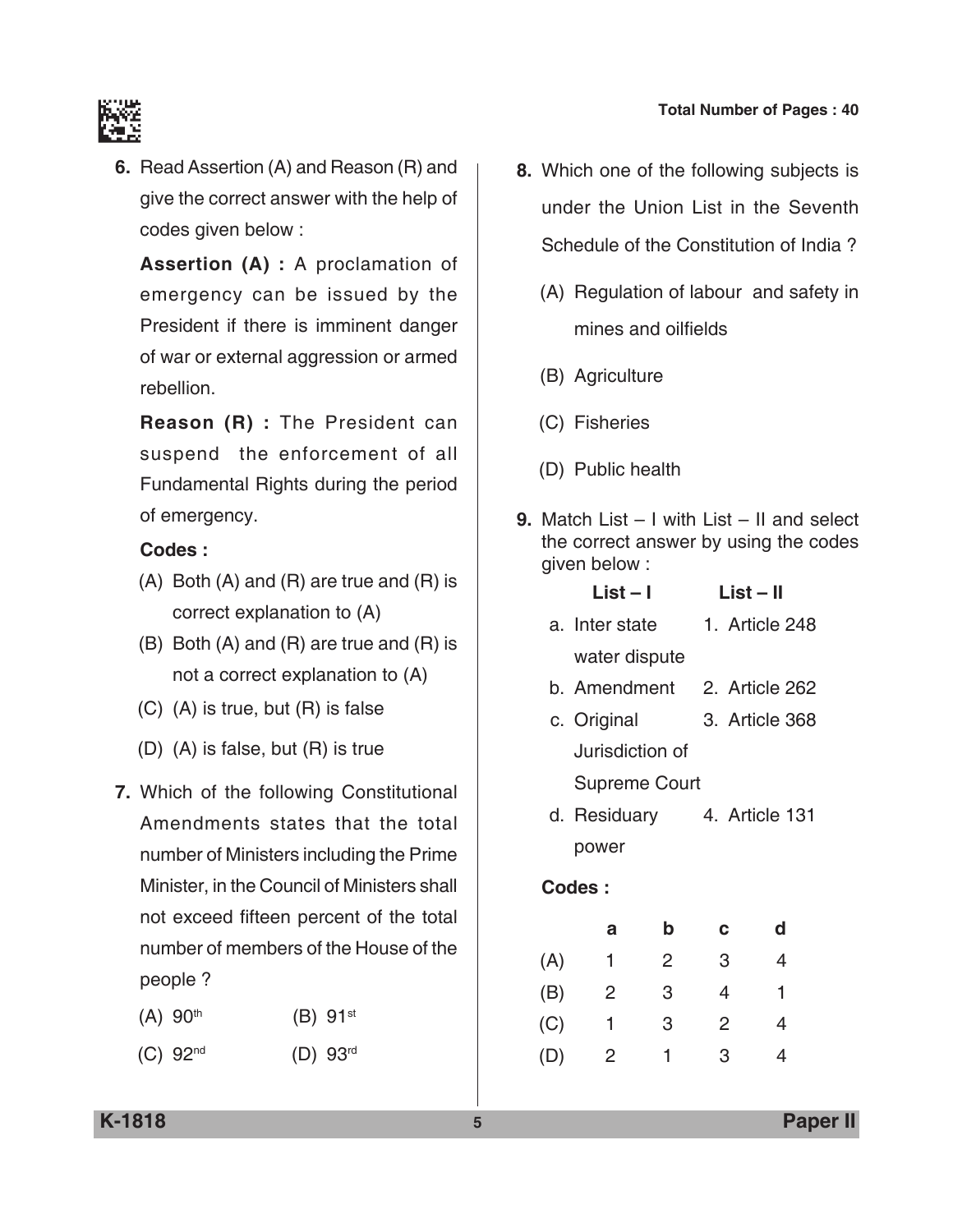

- <u>10. ಕೆಳಗಿನ ಹೇಳಿಕೆಗಳಲ್ಲಿ ಯಾವುದು/ ಯಾವುವು</u> ಸರಿಯಾಗಿದೆ/ವೆ ? 'ನೈಸರ್ಗಿಕ ನಿಯಮ' ಪದವು ಬೇರೆ ಬೇರೆ ಜನರಿಂದ ಬೇರೆ ಬೇರೆ ಸಮಯಗಳಲ್ಲಿ 'ಧನಾತ್ಮಕತೆ'ಎಂದು ಅನ್ವಯಿಸಲ್ಪಟ್ಟಿದೆ.
	- i. ಕಾನೂನುಬದ್ದ ಬೆಳವಣಿಗೆ ಮತ್ತು ಆಡಳಿತಗಳಿಗೆ ಮಾರ್ಗದರ್ಶಕ ಆದರ್ಶಗಳು
	- ii. ಕಡ್ಡಾಯಗೊಳಿಸುವಿಕೆಯಿಂದ ಸಹಜತೆಯ ಒಟ್ಟು ಪ್ರತ್ಯೇಕತೆಯನ್ನು ತಡೆಯುವ ಕಾನೂನಿನ ಒಂದು ಮೂಲಭೂತ ನೈತಿಕ ಸಮಾನತೆಯಾಗಿದೆ
	- iii. ಕಾರಣಗಳಿಂದ ಕಡಿಮೆಗೊಳಿಸಬಹುದಾದ ಪರಿಪೂರ್ಣ ಕಾನೂನಿನ ಅಡಕಾಂಶಗಳು
	- iv. ಪರಿಪೂರ್ಣ ಕಾನೂನಿನ ಕಂಡುಕೊಳ್ಳುವಿಕೆಯ ವಿಧಾನ

*ÓÜíPæàñÜWÜÙÜá* **:**

- (A) i ಮಾತ್ರ ಸರಿ
- (B) i ಮತ್ತು ii ಸರಿಯಾಗಿವೆ
- (C) i, ii ಮತ್ತು iii ಸರಿಯಾಗಿವೆ
- (D) i, ii, iii ಮತ್ತು iv ಸರಿಯಾಗಿವೆ
- **11.** ಸಮರ್ಥನೆ(A) ಮತ್ತು ಕಾರಣ (R) ಗಳನ್ನು ಓದಿ ಮತ್ತು<br>ಹಳಗೆ ಕೊಡಲಾದ ಸಂಕೇತಗಳನ್ನು ಉಪಯೋಗಿಸಿ ಸರಿ ಉತ್ತರ ನೀಡಿ.

 $\vec{z}$ ಮಧ್ಯ ಸಂಪ್ರವಾಹಿತ ಸಮಾಲಭೂತ ತತ್ವಗಳಿಗೆ ಅನುಗುಣವಾಗಿದ್ದಾಗ ಪೂರ್ವ ನಿದರ್ಶನವು ಬಂಧನಕಾರಕವಾಗಿರುತ್ತದೆ.

 $\overline{\texttt{F}}$ ಾರಣ (R) : ಕಾನೂನಿನ ಉದ್ದೇಶ ತೀರ್ಪಿನ<br>ಏಕರೂಪತೆಯ ಖಾತಿ ನೀಡುವುದು.

*ÓÜíPæàñÜWÜÙÜá* **:**

- (A) (A) ಮತ್ತು (R) ಗಳೆರಡೂ ಸರಿ ಮತ್ತು (R) ಇದು (A) ಯ ಸರಿಯಾದ ವಿವರಣೆಯಾಗಿದೆ
- (B) (A) ಮತ್ತು (R) ಗಳೆರಡೂ ಸರಿ ಆದರೆ (R) ಇದು (A) ಯ ಸರಿಯಾದ ವಿವರಣೆಯಲ್ಲ
- (C) (A) ಸರಿಯಾಗಿದೆ ಆದರೆ (R) ತಪ್ಪು
- (D) (A) ತಪ್ಪಾಗಿದೆ ಆದರೆ (R) ಸರಿ
- 12. ಕೆಳಗಿನವರಲ್ಲಿ ಯಾವ ಆಡಳಿತಗಾರ "ಪ್ರಕರಣಗಳಿಗೆ ಗುಲಾಮರಾದವರಲ್ಲ, ಒಡೆಯರಾದವರು ಉತ್ತಮ ನ್ಯಾಯಾಧೀಶರು'' ಎಂದು ಹೇಳಿದ್ದಾರೆ ?
	- (A) ಲಾರ್ಡ್ ಮೆಕಿನೋನ್
	- (B) ಲಾರ್ಡ್ ರೈಟ್
	- (C) ಜಸ್ಪೀಸ್ ಹೋಮ್
	- (D) ಲಾರ್ಡ್ ಡೆನಿಂಗ್
- <mark>13.</mark> ಈ ಕೆಳಗಿನವರಲ್ಲಿ ಯಾರು 'ಕಾನೂನುಬದ್ಧ ವ್ಯಕ್ತಿಯ ವಾಸ್ತವವಾದ ಸಿದ್ಧಾಂತ'ದ ಪ್ರಧಾನ ಪ್ರತಿಪಾದಕರಾಗಿದ್ದಾರೆ?
	- (A) ಐಹೆರಿಂಗ್ (B) ಕೆಲೆನ್
	- (C) ಗಿಯರ್ಕೆ (D) ಡ್ಯುಗ್ವಿಟ್
- 14. ಸಮರ್ಥನೆ(A) ಮತ್ತು ಕಾರಣ (R) ಗಳನ್ನು ಓದಿ ಮತ್ತು ಕೆಳಗೆ ಕೊಡಲಾದ ಸಂಕೇತಗಳನ್ನು ಉಪಯೋಗಿಸಿ ಸರಿ ಉತ್ತರ ನೀಡಿ.

 $\vec{z}$ ಮಧ್ಯನೆ (A) : ನ್ಯಾಯಾಧೀಶರು ಶಾಸಕರಲ್ಲ. ಅವರ ಕರ್ತವ್ಯ ಕಾನೂನನ್ನು ಅನ್ವಯಿಸುವುದು ಮತ್ತು ನ್ಯಾಯವನ್ನು ನಿರ್ವಹಿಸುವುದು.

 $\overline{\texttt{r}}$ ಾನೂನು ಮಾಡುವುದು ಶಾಸಕಾಂಗದ ಕಾರ್ಯವಾಗಿದೆ.

*ÓÜíPæàñÜWÜÙÜá* **:**

- (A) (A) ಮತ್ತು (R) ಗಳೆರಡೂ ಸರಿ ಮತ್ತು (R) ಇದು (A) ಯ ಸರಿಯಾದ ವಿವರಣೆಯಾಗಿದೆ
- (B) (A) ಮತ್ತು (R) ಗಳೆರಡೂ ಸರಿಯಾಗಿವೆ ಆದರೆ (R) ಇದು (A) ಯ ಸರಿಯಾದ ವಿವರಣೆಯಾಗಿಲ್ಲ
- (C) (A) ಸರಿಯಾಗಿದೆ ಆದರೆ (R) ತಪ್ಪು
- (D) (A) ತಪ್ಪುಆದರೆ (R) ಸರಿಯಾಗಿದೆ

**Paper II 6 K-1818**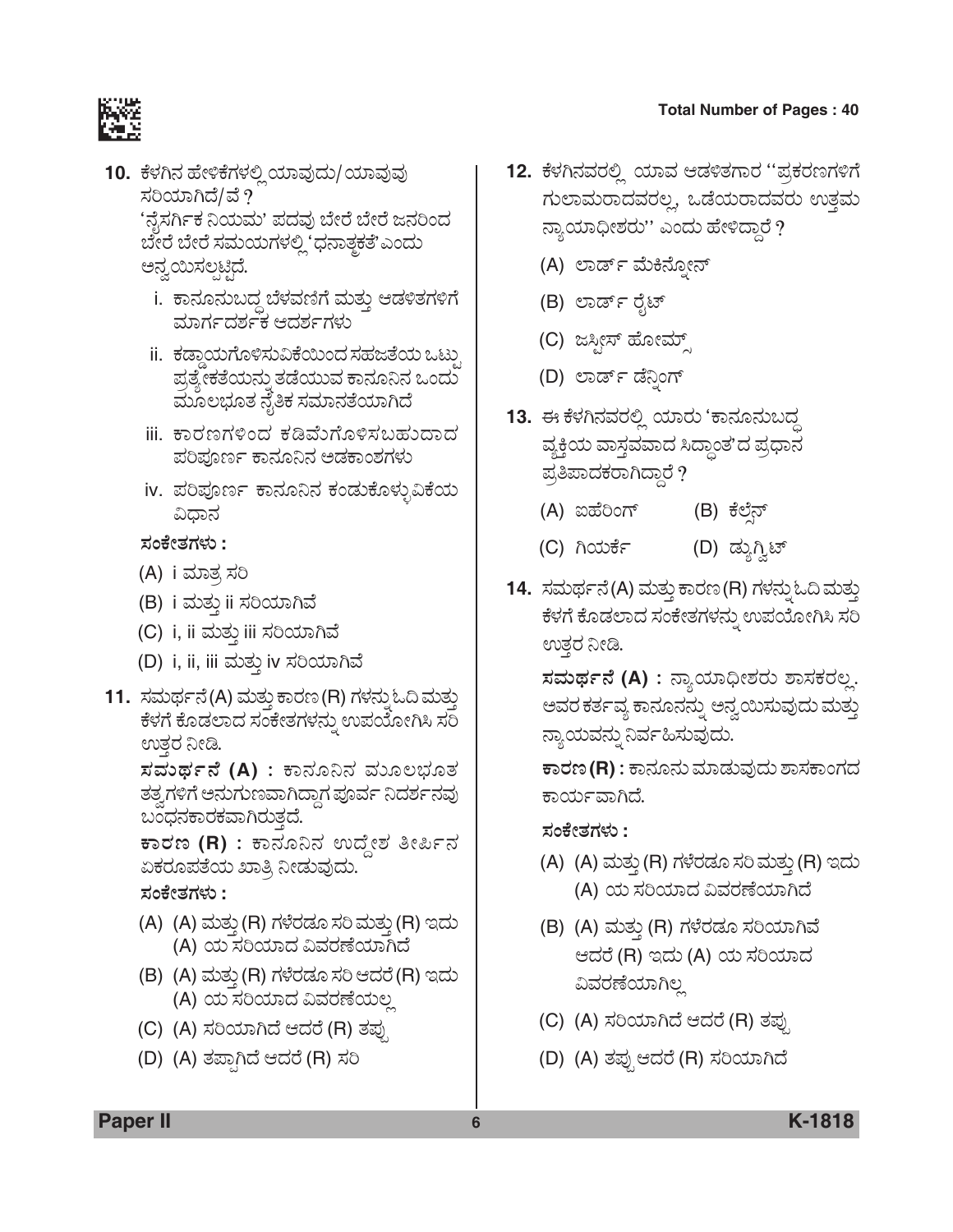

**10.** Which of the following statement/s is/are correct ?

 The term 'natural law' like 'positivism' has applied by different people at different times.

- i. Ideals which guide legal development and administration
- ii. A basic moral quality in law prevents a total separation of the 'is' from the 'ought'
- iii. The contents of perfect law deducible by reason
- iv. The method of discovering perfect law

#### **Codes :**

- (A) Only i is correct
- (B) i and ii are correct
- (C) i, ii and iii are correct
- (D) i, ii, iii and iv are correct
- **11.** Read Assertion (A) and Reason (R) and give the correct answer by using the codes given below :

 **Assertion (A) :** A precedent is binding when it is conformed with the fundamental principles of law.

 **Reason (R) :** The purpose of law is to ensure uniformity in the judgement.

#### **Codes :**

- (A) Both (A) and (R) are true and (R) is the correct explanation of (A)
- (B) Both (A) and (R) are true, but (R) is not the correct explanation of (A)
- (C) (A) is true, but (R) is false
- (D) (A) is false, but (R) is true
- **12.** Which one of the following jurists said "a good judge is one who is the master, not the slave, of the cases" ?
	- (A) Lord Mekinnon (B) Lord Wright
	- (C) Justice Holmes (D) Lord Denning
- **13.** Which one of the following is the principal exponent of the realist theory of legal person ?
	- (A) Ihering (B) Kelsen
	- (C) Gierke (D) Duguit
- **14.** Read Assertion (A) and Reason (R) and give the correct answer by using the code given below :

 **Assertion (A) :** Judges are not legislators and their duty is to apply law and administer justice.

 **Reason (R) :** It is the function of legislature to make law.

- $(A)$  Both  $(A)$  and  $(R)$  are true and  $(R)$  is the correct explanation of (A)
- (B) Both (A) and (R) are true, but (R) is not the correct explanation of (A)
- (C) (A) is true, but (R) is false
- (D) (A) is false, but (R) is true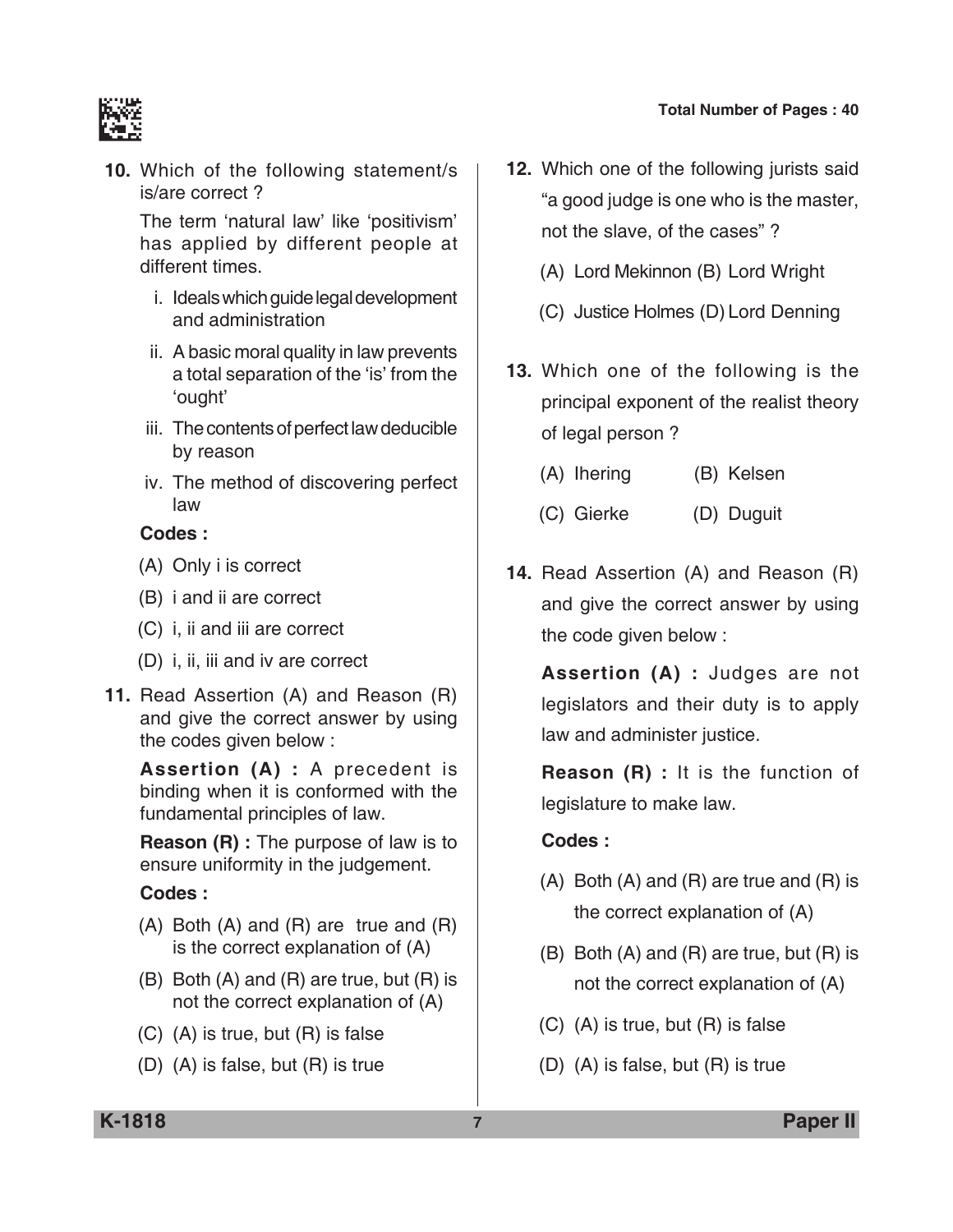

**15.** ಪಟ್ಟಿ – I ನ್ನು ಪಟ್ಟಿ – II ರೊಂದಿಗೆ ಜೋಡಿಸಿ ಮತ್ತು ಕೆಳಗೆ ಕೊಡಲಾದ ಸಂಕೇತಗಳನ್ನು ಉಪಯೋಗಿಸಿ ಸರಿ ಉತ್ತರ ನೀಡಿ.

|     | ಪಟ್ಟಿ – I    |     |              | ಪಟ್ಟಿ – II            |  |  |
|-----|--------------|-----|--------------|-----------------------|--|--|
|     | (ಲೇಖಕರು)     |     |              | (ಪುಸ್ತಕ)              |  |  |
|     | a. ಬೆಂಥಮ್    |     |              | i.  ದಿ ಪ್ರೊವಿನ್ಸ್ ಆಫ್ |  |  |
|     |              |     |              | ಜ್ಯೂರಿಸ್ಪಪ್ರಡೆನ್ಸ್    |  |  |
|     |              |     |              | ಡಿಟರ್ <i>ಮೈನ್ಡ್</i>   |  |  |
|     | b. ಪ್ರೊಫೆಸರ್ |     |              | ii. ಸಮ್ ರಿಫ್ಲೆಕ್ಷನ್ಸ್ |  |  |
|     | ಆಲಿವೆಕ್ರೋನಾ  |     |              | ಆನ್ ಜ್ಯೂರಿಸ್          |  |  |
|     |              |     |              | ಪ್ರುಡೆನ್ಸ್            |  |  |
|     | c. ಆಸ್ಟೆನ್   |     | iii. ಆ್ಯನ್   |                       |  |  |
|     |              |     |              | ಇಂಟ್ರೋಡಕ್ಷನ್          |  |  |
|     |              |     |              | ಟು ದಿ ಪ್ರಿನ್ಸಿಪಲ್ಸ್   |  |  |
|     |              |     |              | ಆಫ್ ಮೋರಲ್             |  |  |
|     |              |     |              | ಆ್ತಂಡ್ ಲೆಜಿಸ್ಲೇಶನ್    |  |  |
|     | d. ಬಕ್ಲೆಂಡ್  |     |              | iv. ಲಾ ಆ್ಯಸ್ ಫ್ಯಾಕ್ಟ್ |  |  |
|     | ಸಂಕೇತಗಳು :   |     |              |                       |  |  |
|     | a            | b   | $\mathbf{C}$ | d                     |  |  |
| (A) | iii          | iv  | $-$ ii       | - i                   |  |  |
| (B) | ii           | iv  | iii          | İ                     |  |  |
| (C) | İΪİ          | iv  | İ            | ij                    |  |  |
| (D) | iv           | iij | ii           | İ                     |  |  |
|     |              |     |              |                       |  |  |

# **Total Number of Pages : 40**<br>【行真】<br>【行真】

|  | 16. ಈ ಕೆಳಗಿನವುಗಳಲ್ಲಿ  ಯಾವುದು ಸ್ವಾಧೀನತೆಯ                                                                                                                                                                                                                   |              |  |
|--|-----------------------------------------------------------------------------------------------------------------------------------------------------------------------------------------------------------------------------------------------------------|--------------|--|
|  | ಸಿದ್ಧಾಂತವಲ್ಲ?                                                                                                                                                                                                                                             |              |  |
|  | (A) ಫೊಲೋಕ್ ಸಿದ್ಧಾಂತ                                                                                                                                                                                                                                       |              |  |
|  | (B) ಸಾಲ್ಜಂಡ್ ಸಿದ್ಧಾಂತ                                                                                                                                                                                                                                     |              |  |
|  | (C) ಹೋಮ್ಸ್ ಸಿದ್ಧಾಂತ                                                                                                                                                                                                                                       |              |  |
|  | (D) ಹೋಹ್ <i>ಫೆಲ್ಡ್</i> ಸಿದ್ಧಾಂತ                                                                                                                                                                                                                           |              |  |
|  | 17. ಜನರ ಸಾಮಾನ್ಯ ಮನಸಾಕ್ಷಿ (ಆತ್ಮಸಾಕ್ಷಿ) ಕಾನೂನಿನ                                                                                                                                                                                                             |              |  |
|  | ಮೂಲವಾಗಿದೆ ಎಂದು ಪ್ರತಿಪಾದಿಸಿದವರು ಯಾರು ?                                                                                                                                                                                                                     |              |  |
|  | (A) ಪುಚ್ಚಾ                                                                                                                                                                                                                                                | (B) ಸೆವಿಗ್ತಿ |  |
|  | (C) ಹೆಗೇಲ್                                                                                                                                                                                                                                                | (D) ಮೇಯ್ಡ್   |  |
|  | 18.  ಪ್ರತಿನಿಧಿ ಅಥವಾ ಸೇವಕರ ಮೂಲಕ ಗಳಿಸಿದ                                                                                                                                                                                                                     |              |  |
|  | ಸ್ವಾಧೀನತೆ ಇದಾಗಿದೆ                                                                                                                                                                                                                                         |              |  |
|  | (A) ಭೌತಿಕ                                                                                                                                                                                                                                                 |              |  |
|  | (B) ಅಭೌತಿಕ                                                                                                                                                                                                                                                |              |  |
|  | (C) ಮಧ್ಯವರ್ತಿಯಾಗಿ                                                                                                                                                                                                                                         |              |  |
|  | (D) ನೇರ (ಮಧ್ಯವರ್ತಿಯಿಲ್ಲದೆ)                                                                                                                                                                                                                                |              |  |
|  | 19.   ಅಂತಾರಾಷ್ಟ್ರೀಯ ಕಾನೂನಿನ ವಿಭಾಗೀಕರಣದ ಸಮಸ್ಯೆ                                                                                                                                                                                                             |              |  |
|  | ಇದರರ್ಥ                                                                                                                                                                                                                                                    |              |  |
|  | (A)  ಅಂತಾರಾಷ್ಟ್ರೀಯ ಕಾನೂನು ವಿಭಾಗೀಕರಣವು<br>ವಿಭಿನ್ನ ಕಾನೊನುಬದ್ಧ ಆಡಳಿತಗಳು ಒಂದೇ<br>ಅಂತಾರಾಷ್ಟ್ರೀಯ ಶಾಸನ ನಿಯಮವನ್ನು                                                                                                                                                 |              |  |
|  | ಅನ್ವಯಿಸಿಕೊಳ್ಳುವ ಸಾಧ್ಯತೆಗೆ ಸಂಬಂಧಿಸಿದೆ<br>(B)  ಅನೇಕ ಕಾನೂನುಬದ್ಧ ಪ್ರಭುತ್ವಗಳಿಗೆ ಪರಸ್ಪರ<br>ಪ್ರತ್ಯೇಕವಾಗಿ ಅಸ್ತಿತ್ವದಲ್ಲಿರಲು ಮತ್ತು ಬೆಳವಣಿಗೆ<br>ಹೊಂದಲು, ಅಂತಿವುವಾಗಿ ಬೇರೆ ಬೇರೆ<br>ದಿಕ್ಕಿಗೆ ಸಾಗುವ ಅಂತಾರಾಷ್ಟ್ರೀಯ ಕಾನೂನು<br>ನಿಯಮಗಳ ಉತ್ಪಾದನೆಯಲ್ಲಿ ಕೊನೆಗೊಳಿಸಲು<br>ಸಾಧ್ಯವಿದೆ |              |  |
|  | (C)  ಅಂತಾರಾಷ್ಟ್ರೀಯ ಕಾನೂನಿನ ನಿರ್ದಿಷ್ಟ<br>ನಿಯಮಕ್ಕೆ ಬದ್ದವಾಗಿರಲು ಪ್ರಭುತ್ವಗಳಿಗೆ<br>ಒಪ್ಪಿಗೆ ಇಲ್ಲದಾಗ ವಿಭಾಗೀಕರಣ                                                                                                                                                   |              |  |

**Paper II 8 K-1818**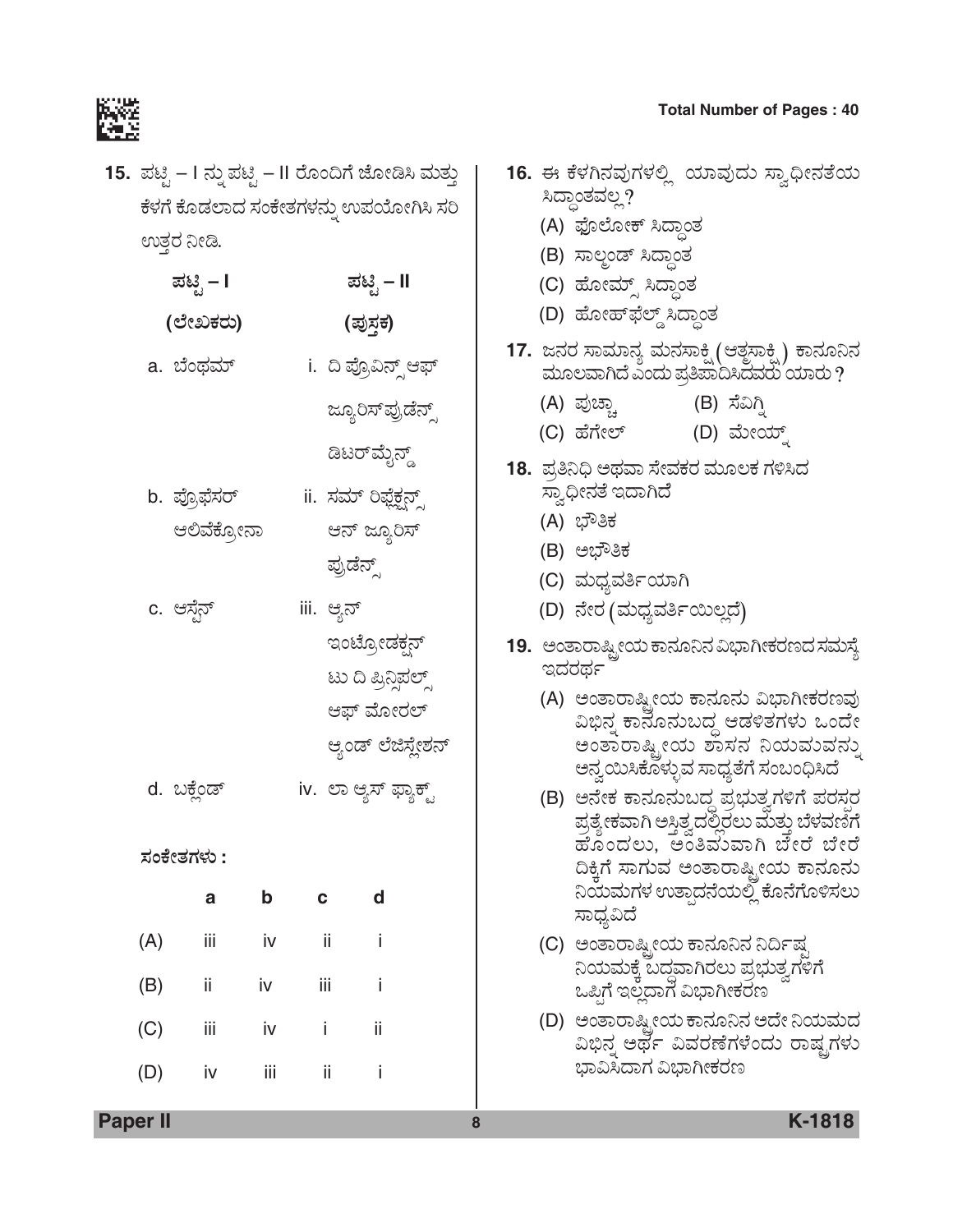**16.** Which of the following is not a theory of



**15.** Match List – I with List – II and give the correct answer by using the codes given below :

| List – I |                              |     | $List - II$ |                                                                                |        |                                     |  |
|----------|------------------------------|-----|-------------|--------------------------------------------------------------------------------|--------|-------------------------------------|--|
|          | (Author)                     |     |             |                                                                                | (Book) |                                     |  |
|          | a. Bentham                   |     |             | Determined                                                                     |        | i. The Province of<br>Jurisprudence |  |
|          | b. Prof. Olivecrona ii. Some |     |             |                                                                                |        | Reflections on                      |  |
|          | c. Austen                    |     |             | iii. An<br>Introduction<br>to the<br>Principles<br>of Moral and<br>Legislation |        | Jurisprudence                       |  |
|          | d. Buckland                  |     |             | iv. Law as Fact                                                                |        |                                     |  |
|          | Codes:                       |     |             |                                                                                |        |                                     |  |
|          | a                            | b   | C           |                                                                                | d      |                                     |  |
| (A)      | iij                          | iv  | ii          |                                                                                | İ      |                                     |  |
| (B)      | ii                           | iv  |             | iij                                                                            | i      |                                     |  |
| (C)      | iij                          | iv  |             | i                                                                              | ii     |                                     |  |
| (D)      | iv                           | iii |             | ii                                                                             | i      |                                     |  |

possession ? (A) Pollock's theory (B) Salmond's theory (C) Holme's theory (D) Hohfeld's theory **17.** Who among the following propounded that the source of law is general conscience of the people ? (A) Puchta (B) Savigny (C) Hegel (D) Maine **18.** Possession acquired through an agent or a servant is (A) Corporeal (B) Incorporeal (C) Mediate (D) Immediate **19.** The problem of fragmentation of international law means (A) Fragmentation of International Law concerns the possibility of different legal regimes apply the same rule of international law (B) It is possible for several legal regimes to exist and develop in isolation of each other, ultimately culminating in the production of divergent rules by International law (C) Fragmentation is when states disagree to abide by a certain rule of International law (D) Fragmentation is when states assume different interpretations of

the same rule of International Law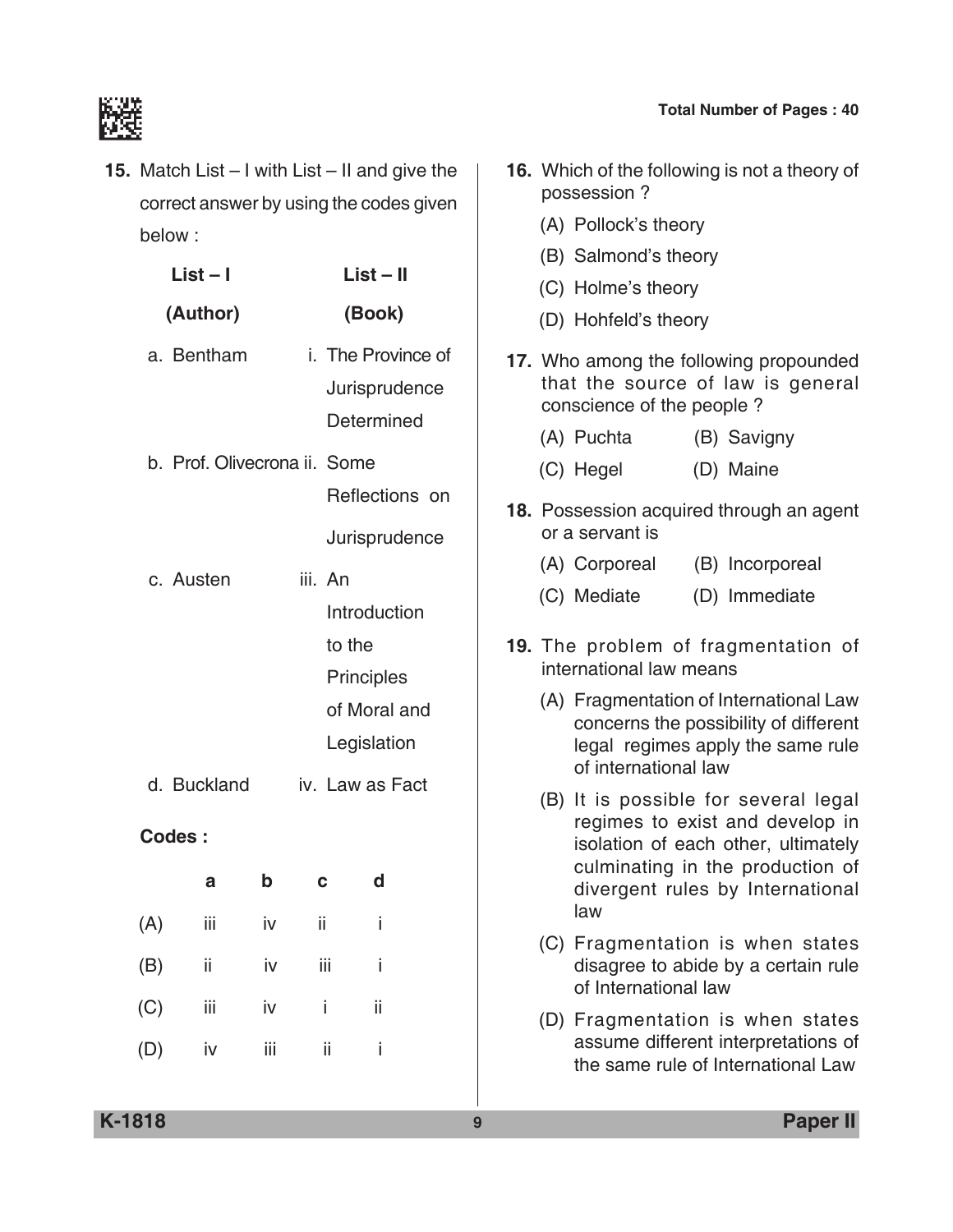

- **20.** ಐಸಿಜೆ ಶಾಸನದ 38 ನೆಯ ವಿಧಿಯ ಆಡಿಯಲ್ಲಿ ಅಂತಾರಾಷ್ಟ್ರೀಯ ಕಾನೂನಿನ ಮೂಲವೆಂದು  $z$ ರಿಗಣಿಸಲ್ಪಟ್ಟ ಒಪ್ಪಂದಗಳು ಇವುಗಳಲ್ಲಿ ಯಾವುವು ?
	- (A) ವಿವಾದ(ವ್ಯಾಜ್ಯ)ಗಳ ಹೊತ್ತಿನಲ್ಲಿ ಜಾರಿಯಲ್ಲಿರುವ ಎಲ್ಲಾ ಒಪ್ಗಂದಗಳು
	- (B) ಸಾಮಾನ್ಯವಾಗಿರಲಿ ಅಥವಾ ನಿರ್ದಿಷ್ಠವಾಗಿರಲಿ ಅಂತಾರಾಷ್ಟ್ರೀಯ ಸಮಾವೇಶಗಳಲ್ಲಿ ಸ್ಥಾಪಿಸಲ್ಪಟ್ಟು ವ್ಯಾಜ್ಯದ ಉಭಯ ಪಕ್ಷಗಳಿಂದ ಸ್ಪಷ್ಟವಾಗಿ ಅಂಗೀಕರಿಸಲಟ್ಟ ನಿಯಮಗಳು
	- (C) ಜಾರಿಯಲ್ಲಿದ್ದರೂ, ಜಾರಿಯಲ್ಲಿಲ್ಲದಿದ್ದರೂ ವಿವಾದ ಹೊಂದಿದ ಎರಡೂ ಪಕ್ಷಗಳ ನಡುವೆ ತೀರ್ಮಾನಗೊಂಡಿರುವ ಎಲ್ಲಾ ಒಪಂದಗಳು
	- (D) ಬಹುಪಾರ್ಶ್ವಗಳುಳ್ಳ ಮತ್ತು ಅತ್ಯಂತ ಹೆಚ್ಚಿನ ಮಹತ್ವವುಳ್ಳ ಒಪ್ಪಂದಗಳು ಮಾತ್ರ
- 21. ಯಾವ ಪ್ರಕರಣದಲ್ಲಿ ಅಂತಾರಾಷ್ಟ್ರೀಯ ನ್ಯಾಯಾಲಯವು ಪ್ರೊಫ್ ಆಫ್ ಒಪಿನಿಯೋ ಜ್ಯೂರಿಸ್ ಅಗತ್ಯತೆಯಲ್ಲಿ ಕಟ್ಟುನಿಟ್ಟಾಗಿತ್ತು ?
	- (A) ಕೋರ್ಫು ಕಾಲುವೆ ಮೊಕದ್ದಮೆ
	- (B) ಕಾರ್ಝೊ ಕಾರ್ಖಾನೆ ಪ್ರಕರಣ
	- (C) ಬ್ಯಾರ್ಸಿಲೋನಾ ಟ್ರ್ಯಾಕ್ಷನ್ ಪ್ರಕರಣ
	- (D) ಲೋಟಸ್ ಪ್ರಕರಣ
- 22. ಯುಡಿಎಚ್ಆರ್ (UDHR) ಅಂಗೀಕರಿಸಲಟ್ಟಮರ್ಷ
	- (A) 1945
	- (B) 1946
	- (C) 1948
	- (D) 1947

**23.** ಮಾರೆ ಲಿಬೆರುಮ್ (ಮುಕ್ತ ಸಮುದೃ)

- 1. ಇದು ಗ್ಯೋಟಿಯಸ್ ರಿಂದ ಬರೆಯಲಟ್ಟ ಒಪಂದಗಳ ಒಂದು ಸೆಟ್ ಆಗಿದೆ
- 2. ಇದು 1625 ರಲ್ಲಿ ಪ್ರಕಟವಾಯಿತು
- 3. ಇದು ಸಮುದ್ರಗಳ ಸ್ವಾತಂತ್ರ್ಯ ಸಿದ್ಧಾಂತವನ್ನೊಳಗೊಂಡಿದೆ

ಸರಿಯಾದ ಹೇಳಿಕೆ ಗುರ್ತಿಸಿ.

- (A) 1, 2 ಮತ್ತು 3
- (B) 1 ಮತ್ತು 3
- (C) 1 ಮತು 2
- (D) 2 ಮತ್ತು 3
- 24. ಪಟ್ಟಿ– I ನ್ನು ಪಟ್ಟಿ– II ರೊಂದಿಗೆ ಜೋಡಿಸಿ. ಕೆಳಗೆ ಕೊಡಲಾದ ಸಂಕೇತಗಳನ್ನು ಉಪಯೋಗಿಸಿಕೊಂಡು ಸರಿಯಾದ ಉತ್ತರ ಆರಿಸಿ.

|     | ಪಟ್ಟಿ – I           |                | ಪಟಿೖ – II      |                                             |  |
|-----|---------------------|----------------|----------------|---------------------------------------------|--|
|     | a. ಅಭಿವೃದ್ಧಿ ಹಕ್ಕು  |                |                | 1. ಅಂತಾರಾಷ್ಟ್ರೀಯ<br>ಟ್ಯುಮೆಟೇರಿಯನ್<br>ಕಾನೂನು |  |
|     | b. ನಿರಾಶ್ರಿತರು      |                |                | 2. ತೃತೀಯ ಪೀಳಿಗೆಯ<br>ಮಾನವ ಹಕ್ಕು              |  |
|     | c. ವಾಕ್ ಸ್ವಾತಂತ್ರ್ಯ |                |                | 3. ಮಹಿಳೆಯರ<br>ಹಕ್ಕುಗಳು                      |  |
|     | d. ಬೀಜಿಂಗ್          |                |                | 4. ನಾಗರಿಕ ಮತ್ತು                             |  |
|     | ಘೋಷಣೆ               |                |                | ರಾಜಕೀಯ ಹಕ್ಕು                                |  |
|     | ಸಂಕೇತಗಳು :          |                |                |                                             |  |
|     | а                   | b              | C              | d                                           |  |
| (A) | $\overline{2}$      | $\overline{1}$ | $\overline{4}$ | -3                                          |  |
| (B) | $\blacksquare$ 1    | 2              | 3              | $\overline{4}$                              |  |
| (C) | $\overline{2}$      | $\mathbf{3}$   | 4              | 1                                           |  |
| (D) | 4                   | 1              | 2              | 3                                           |  |

**Paper II 10 K-1818**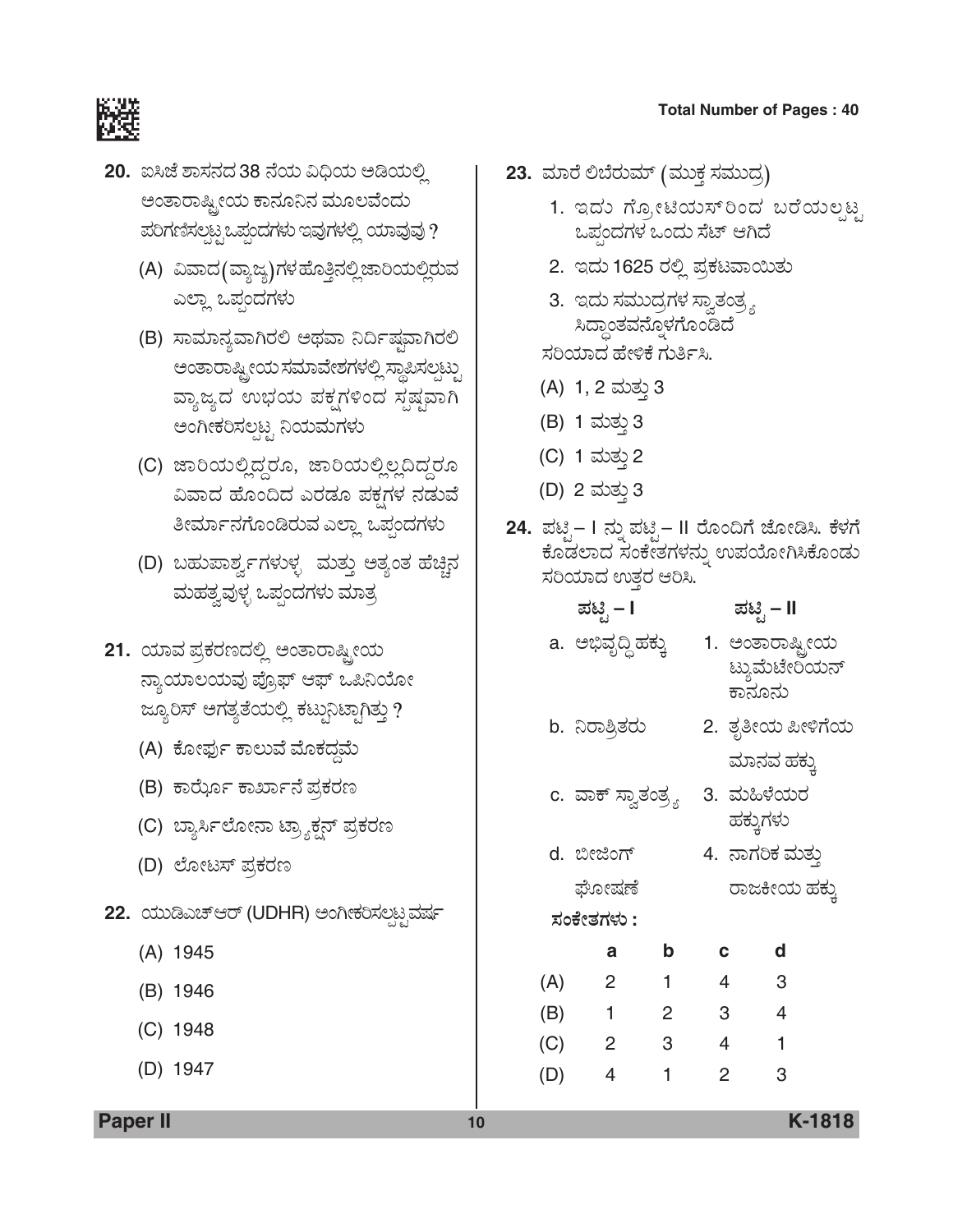

- **20.** Which of the following treaties are considered as source of International law under Article-38 of ICJ statute ?
	- (A) All treaties that are inforce at the time of the dispute
	- (B) International conventions whether general or particular establishing rules expressly recognized by the parties to the dispute
	- (C) All treaties that have been concluded between the parties to the dispute, regardless whether they are in force
	- (D) Only treaties that are multilateral and paramount significance
- **21.** In which case the international court of justice was strict in requiring the proff of opinio juris ?
	- (A) Corfu Channel case
	- (B) Charzow factory case
	- (C) Barcelona Traction case
	- (D) Lotus case
- **22.** UDHR was adopted in
	- (A) 1945
	- (B) 1946
	- (C) 1948
	- (D) 1947

**23.** Mare Liberum

- 1. Is a set of treaties written by **Grotius**
- 2. It was published in 1625
- 3. It contains doctrine of freedom of seas

Identify the correct statements.

- (A) 1, 2 and 3
- (B) 1 and 3
- (C) 1 and 2
- (D) 2 and 3
- **24.** Match List I with List II and select the correct answer using the codes given below :

|     | List – I                         |             | List – II             |                                 |  |
|-----|----------------------------------|-------------|-----------------------|---------------------------------|--|
|     | a. Right to<br>Development       |             | law                   | 1. International<br>tumaitarian |  |
|     | b. Refugees                      |             |                       | 2. III Generation               |  |
|     |                                  |             |                       | Human Rights                    |  |
|     | c. Freedom of<br>Speech          |             | 3. Rights of<br>Women |                                 |  |
|     | d. Beijing<br><b>Declaration</b> |             | Rights                | 4. Civil and Political          |  |
|     | Codes:                           |             |                       |                                 |  |
|     | a                                | $\mathbf b$ | C                     | d                               |  |
| (A) | $\overline{2}$                   | 1           | 4                     | 3                               |  |
| (B) | 1                                | 2           | 3                     | 4                               |  |
| (C) | 2                                | 3           | $\overline{4}$        | 1                               |  |
| (D) | 4                                | 1           | 2                     | 3                               |  |
|     |                                  |             |                       |                                 |  |

**K-1818 11 Paper II**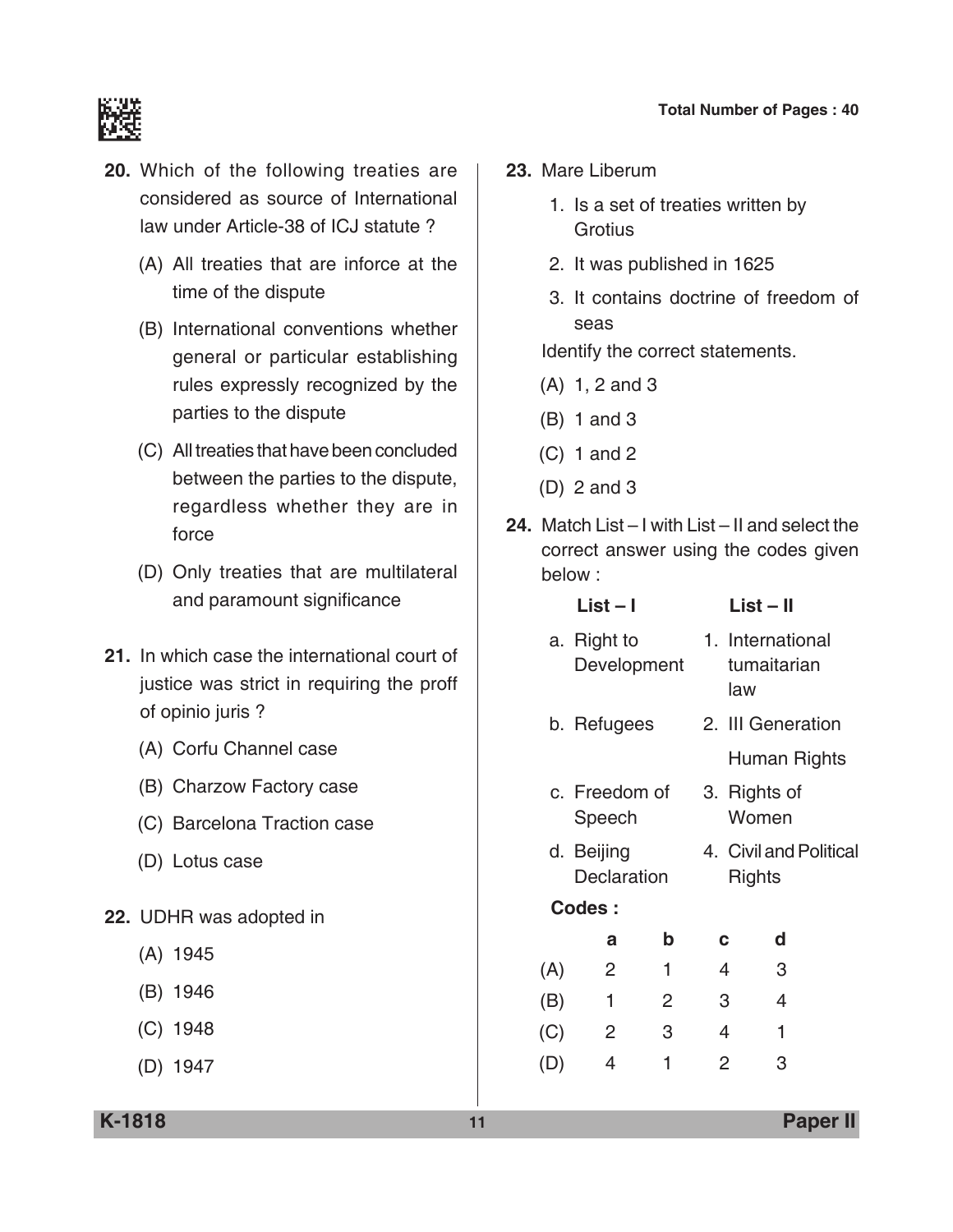**25.** ಕೆಳಗಿನವುಗಳನ್ನು ಜೋಡಿಸಿ :

ಸಮಾವೇಶ

(ICESCR)

- a. ಎಲ್ಲಾ ವಿಧದ 1. ಜನವರಿ 3,1976 ಜನಾಂಗೀಯ ರಿಂದ ಜಾರಿಗೆ ಬಂದಿತು ತಾರತಮ್ಮ ಉಚ್ಚಾಟನೆಯ ಕುರಿತಾದ ಅಂತಾರಾಷ್ಟ್ರೀಯ ಸಮಾವೇಶ (ICERD) b. ನಾಗರಿಕ ಮತ್ತು 2. ಸೆಪಂಬರ್ 3,1981 ರಾಜಕೀಯ ರಂದು ಜಾರಿಗೆ ಹಕ್ಕುಗಳ ಕುರಿತ ಬಂದಿತು ಅಂತಾರಾಷ್ಟ್ರೀಯ
- (ICCPR) c. ಆರ್ಥಿಕ, ಸಾಮಾಜಿಕ 3. ಜನವರಿ 4, 1969 ಮತ್ತು ಸಾಂಸ್ಕೃತಿಕ ರಿಂದ ಜಾರಿಗೆ ಹಕ್ಕುಗಳ ಕುರಿತ ಅಂತಾರಾಷ್ಟ್ರೀಯ ಸಮಾವೇಶ
- d. ÊÜá×Ùæ¿áÃÜ 4. ÊÜÞa…ì 23,1976 ಪ್ರತಿಯಾಗಿ ಎಲ್ಲಾ ರಂದು ಜಾರಿಗೆ ಬಗೆಯ ತಾರತಮ್ಮಗಳ ಬಂದಿತು ಉಚ್ಚಾಟನೆಯ ಕುರಿತ ಸಮಾವೇಶ (CEDAW)

# *ÓÜíPæàñÜWÜÙÜá* **:**

|     | а | b | с | d |
|-----|---|---|---|---|
| (A) | 4 | 3 | 2 |   |
| (B) | 3 | 4 | 1 | 2 |
| (C) | 1 | 2 | 3 | 4 |
| (D) | 1 | 3 | 4 | 2 |

- 26. 'ಡಿ ಜ್ಯೂರ್' ಗುರುತಿಸುವಿಕೆ ಸೂಚಿಸುವುದು
	- (A) ಅಂತಾರಾಷ್ಟ್ರೀಯ ಕಾನೂನಿನಡಿ ವಿಧಿಸಿದ ಅಗತ್ಯತೆಗಳನ್ನು ಗುರುತಿಸಲ್ಪಟ್ಟ (ಮಾನ್ಯಗೊಂಡ) ರಾಷ್ಟ್ರ ಪೂರೈಸುತ್ತದೆ
	- (B) ಅಂತಾರಾಷ್ಟ್ರೀಯ ನ್ಯಾಯಸ್ಥಾನ ಮಾನ್ಯತೆ ನೀಡುತ್ತದೆ
	- (C) ಆ ಕಾರ್ಯಕ್ಷೇತ್ರದ ರಾಷ್ಟ್ರವಾಸ್ಗಮಾಗಿ ಮೇಲಿನ ಅಗತ್ಯತೆ ಪೂರ್ಣಗೊಳಿಸುತ್ತದೆ
	- (D) ಆ ಸೀಮಾರೇಖೆಯ ರಾಷ್ಟ್ರ ನೆರೆಯ ರಾಷ್ಟ್ರದಿಂದ ಮಾನ್ಯಗೊಳ್ಳುತ್ತದೆ
- 27. ವಿವಾಹದ ಕಡ್ಡಾಯ ನೋಂದಣಿ ಈ ಕೆಳಗಿನ ಯಾವ ಮೊಕದ್ದಮೆಗೆ ಸಂಬಂಧಪಟ್ಟಿದೆ ?
	- (A) ಲತಾ ಸಿಂಗ್ ಪ್ರತಿಯಾಗಿ ಉತ್ತರಪ್ರದೇಶ ರಾಜ್ಯ
	- (B) ಶೀಲಾ ರವಿ ವಿರುದ್ಧ ಜಗದೀಶ್ ಶರ್ಮಾ
	- (C) ಲಿಲಿ ಥಾಮಸ್ ಎದುರು ಭಾರತ ಒಕ್ಕೂಟ
	- (D) ಸೀಮಾ ವಿರುದ್ಧ ಅಶ್ವನಿ ಕುಮಾರ್
- **28.** ಮುಸ್ಲಿಂ ವಿವಾಹ ಕಾಯ್ದೆ, 1939ರನ್ನಯ ಸರಿಪಡಿಸಲಾಗದ ಮುರಿದು ಬಿದ್ದ ಮದುವೆ ತೀರ್ಮಾನದ ನೆಲೆಯಲ್ಲಿ ನ್ಯಾಯಾಲಯ ಯಾವ ಪ್ರಕರಣದಲ್ಲಿ ಮದುವೆ ರದ್ದುಗೊಳಿಸಿತು ?
	- (A) ಐತ್ವಾರಿ ವಿರುದ್ಧ ಅಸ್ಪಾರಿ
	- (B) ಮುನ್ನಿ ಬುಜ್ಞೂರ್ ರುಹೀಮ್ ವಿರುದ್ಧ ಶಂಸುನೀಸಾ ಬೇಗಂ
	- (C) ಆಮ್ಜಾ ಕಹಟೂನ್ ವಿರುದ್ಧ ಖಾಶಿಂ ಅನ್ಸಾರಿ
	- (D) ಮೊಹಮ್ಮದ್ ವಿರುದ್ಧ ಸಹೀದಾ ಅಮೀನಾ ಬೇಗಂ

**Paper II 12 K-1818**

#### **Total Number of Pages : 40**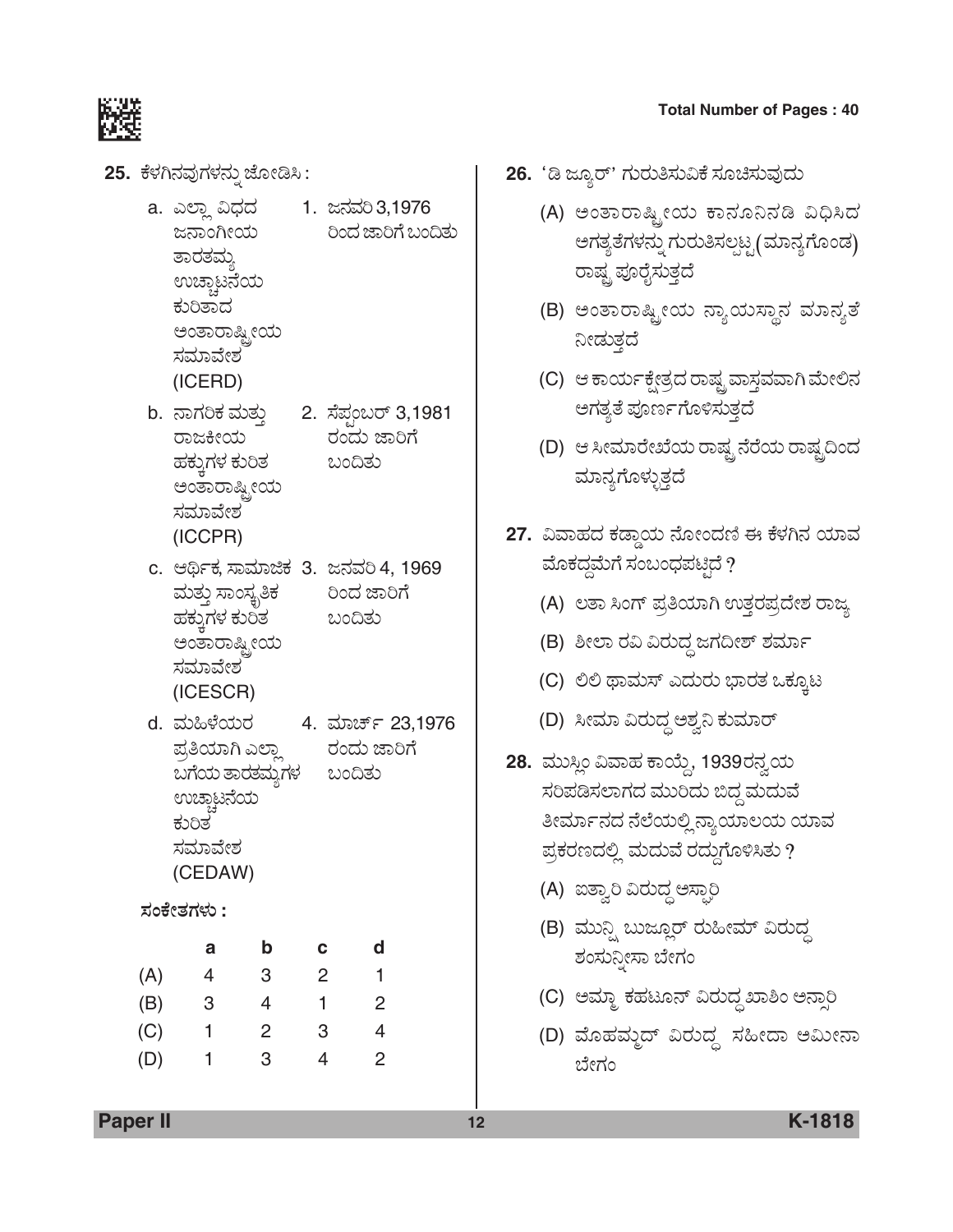

- **25.** Match the following :
	- a. International 1. Came into convention on force from the Elimination January-3-1976 of all forms of Racial **Discrimination** (ICERD)
	- b. International 2. Came in Convention on to force on Civil and 3-September-Political Rights 1981 (ICCPR)
	- c. International 3. Came in to Convention on force Economic, January-4- Social and 1969 Cultural Rights (ICESCR)
	- d. Convention on 4. Came in to the Elimination force on 23 of all forms of March 1976 **Discrimination**  Against women (CEDAW)

#### **Codes :**

|     | а | b | с | d |
|-----|---|---|---|---|
| (A) | 4 | 3 | 2 |   |
| (B) | 3 | 4 | 1 | 2 |
| (C) | 1 | 2 | 3 | 4 |
| (D) | 1 | 3 | 4 | 2 |

#### **Total Number of Pages : 40**

- **26.** Recognition 'De jure' implies
	- (A) The recognised state fulfills the requirement laid under the International law
	- (B) ICJ gives recognition
	- (C) That the state fulfills the above requirement infact
	- (D) That the state if recognised by the neighbouring state
- **27.** Compulsory registration of marriage is related with which of the following cases ?
	- (A) Lata Singh v/s state of Uttar Pradesh
	- (B) Sheela Ravi v/s Jadish Sharma
	- (C) Lily Thomas v/s Union of India
	- (D) Seema v/s Ashwani Kumar
- **28.** In which of the following cases the court dissolved the marriage on the ground of irretrieval breakdown of marriage under the dissolution of Muslim Marriage Act, 1939 ?
	- (A) Itwari v/s Asghari
	- (B) Mumshee Buzloor Ruheem v/s Shumsunisa Begam
	- (C) Amma kahatoon v/s Kashim Ansari
	- (D) Mohammed v/s Saeeda Amina Begum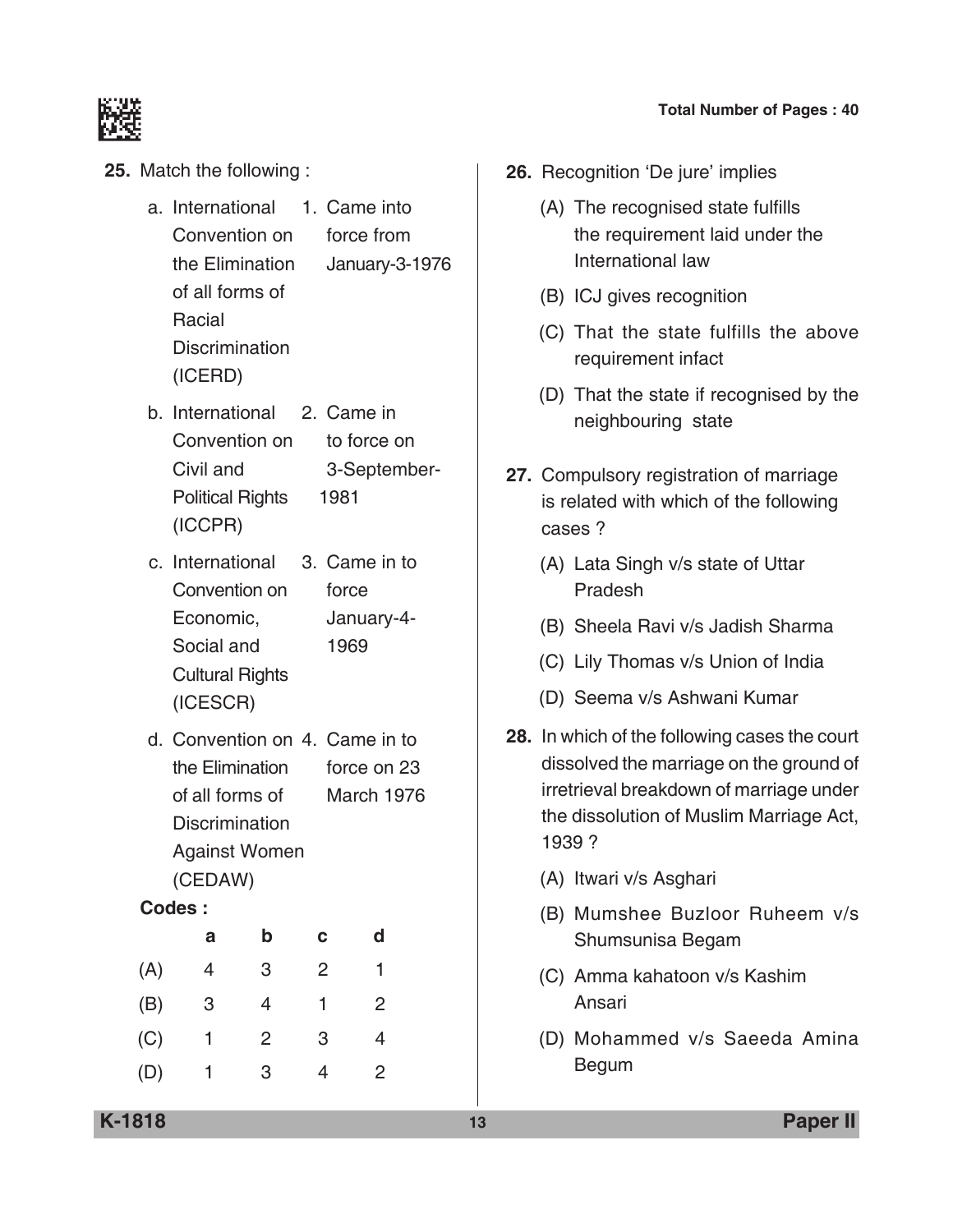

- **29.** ಹಿಂದೂ ಪುರುಷ ಒಂದಕ್ಕಿಂತ ಹೆಚ್ಚು ಪತ್ತಿಯರನ್ನು ಹೊಂದಿದ್ದು ಮಗುವೊಂದನ್ನು ದತ್ತು ಪಡೆದರೆ, ದತ್ತು ತಾಯಿ ಯಾರಾಗುತ್ತಾರೆ ?
	- (A) ಎಲ್ಲಾ ಪತ್ನಿಯರು ದತ್ತು ತಾಯಂದಿರಾಗುತ್ತಾರೆ
	- (B) ಉಳಿದ ಪತ್ನಿಯರು ಮಲತಾಯಿಯರಾಗಿ ವಿವಾಹದಲ್ಲಿನ ಅತ್ಯಂತ ಹಿರಿಯಳು ಮಾತ್ರ ದತ್ತು ತಾಯಿಯಾಗುತ್ತಾಳೆ
	- (C) ದತ್ತು ತಾಯಿ ವಯಸಿನಿಂದ ಹಿರಿಯಳಾದ ಹೆಂಡತಿ ಮಾತ್ರ, ಉಳಿದವರು ಮಲತಾಯಿಯರು
	- (D) ಎಲ್ಲಾ ಹೆಂಡತಿಯರಲ್ಲಿ ದತ್ತು ಪಡೆದ ತಾಯಿ ಯಾರಾಗಬೇಕೆಂದು ಗಂಡ ನಿರ್ಧರಿಸುತ್ತಾನೆ
- 30. ಹಿಂದೂ ವಿವಾಹ ಕಾಯ್ದೆ 1955 ರ **ಅಡಿಯಲ್ಲಿ** ವಿವಾಹ ವಿಚ್ಛೇದನವು ಇದನ್ನಾಧರಿಸಿದೆ
	- (A) ತಪ್ಪುಸಿದ್ಧಾಂತ (ಫಾಲ್ಟ್ ಥಿಯರಿ) ಮಾತ್ರ
	- (B) ಅಪರಾಧ ಸಿದ್ಧಾಂತ ಮತ್ತು ಒಪ್ಪಿಗೆ ಸಿದ್ಧಾಂತ
	- (C) ತಪ್ಪು ಸಿದ್ಧಾಂತ (ಅಪರಾಧ ಸಿದ್ಧಾಂತ),ಒಪ್ಪಿಗೆ ಸಿದ್ಧಾಂತ ಮತ್ತು ಮುರಿದು ಬೀಳುವಿಕೆ ಸಿದ್ಧಾಂತ
	- (D) ಒಪ್ಪಿಗೆ ಸಿದ್ಧಾಂತ ಮತ್ತು ಮುರಿದು ಬೀಳುವಿಕೆ ಸಿದ್ದಾಂತ ಮಾತ್ರ
- 31. ಹಿಂದೂ ಸಂಹಿತೆ (ಕೋಡ್) ಯಾರಿಂದ ರಚಿಸಲ್ಪಟ್ಟಲ**?** 
	- (A) ಸಂವಿಧಾನ ಸಭೆಯ ಸಮಿತಿಗೆ ರಾವ್ ಸಮಿತಿ ಶಿಫಾರಸ್ಪುಮಾಡಿತು
	- (B) ಸಂವಿಧಾನ ಸಭೆಯ ಸಮಿತಿಗೆ ರಾವ್ ಸಮಿತಿ ಶಿಫಾರಸ್ತುಮಾಡಲಿಲ್ಲ
	- (C) ಸಂವಿಧಾನ ಸಭೆ
	- (D) ಸಂವಿಧಾನ ಸಭೆಯ ವಿಶೇಷ ಸಮಿತಿ
- 32. ಈ ಕೆಳಗಿನವುಗಳಲ್ಲಿ ಯಾವ ಜೋಡಿ ಸರಿಯಾಗಿ ಹೊಂದುವುದಿಲ್ಲ?
	- (A) ಪ್ರತಿಭಾರಾಣಿ ವಿರುದ್ಧ ಸೂರಜ್**ಕುಮಾ**ರ್ -ಕ್ರಿಮಿನಲ್ ಕಾಯ್ದೆ ಮತ್ತು ವಿವಾಹ ಕಾಯ್ದೆ ಅಪರಿಚಿತರಲ್ಲ
	- (B) ಶೋಭಾರಾಣಿ ಎದುರು ಮಧುಕರ್ ರೆಡ್ಡಿ ಅಪೆಕ್ಸ್ ನ್ಯಾಯಾಲಯವು ಪತಿಯ ಆಸ್ಪತ್ರೆ ವರ್ಧನೆಗೆ ಹಣದ ಬೇಡಿಕೆಯಿಡುವುದು ಕ್ರೌರ್ಯವಲ್ಲ ಎಂದು ಗಮನಿಸಿತು
	- $(C)$  ಸರಳಾ ಮುದ್ಗಲ್ ವಿರುದ್ಧ ಭಾರತ ಒಕ್ಕೂಟ ಏಕರೂಪ ನಾಗರಿಕ ಸಂಹಿತೆ
	- (D) ಮಿ. ಎಕ್ಸ್ ಪ್ರತಿಯಾಗಿ ಆಸ್ಪತ್ರೆ ಝೆಡ್ ವಿವಾಹವು ವಿರುದ್ಧ ಲಿಂಗದ ಎರಡು ಆರೋಗ್ಯಕರ ದೇಹಗಳ ಸಂಯೋಗವಾಗಿದ್ದು ಕಾನೂನು ಸಮ್ಮತವಾಗಿದೆ
- 33. ಒಬ್ಬವ್ಯಕ್ತಿ ಇನ್ನೊಬ್ಬನಿಗೆ ಏನನ್ನಾದರೂ ಮಾಡಲು ಅಥವಾ ಏನನ್ನಾದರೂ ಮಾಡುವುದರಿಂದ ದೂರವಿರಲು ತನ್ನ ಇಚ್ಚೆಯನ್ನು, ಆ ಇತರರ ಒಪ್ಪಿಗೆಯನ್ನು ಅಂತಹ ಕ್ತಿಯೆ ಅಥವಾ ವಿಮುಖತೆಯಿಂದ ದೂರವಿಡುವ ಉದ್ದೇಶದಿಂದ ತಿಳಿಸುವುದು ಇದನ್ನು ಸೂಚಿಸುತ್ತದೆ
	- (A) ಒಂದು ಒಪ್ಪಂದ
	- (B) ಒಂದು ಕರಾರು (ಮುಚ್ಚಳಿಕೆ)
	- (C) ಒಂದು ಪ್ರಸ್ತಾಪ
	- (D) ಪರಿಗಣನೆ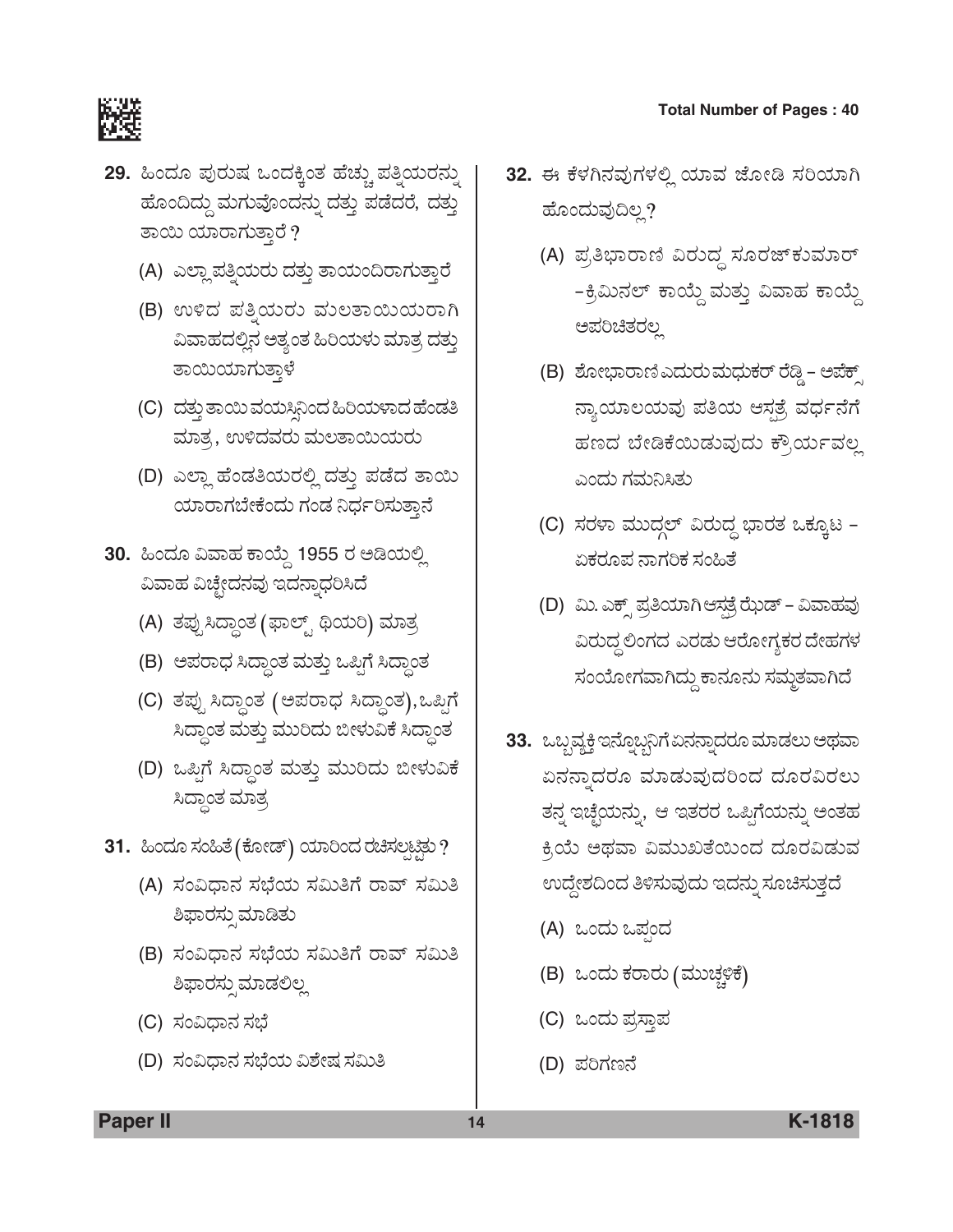

- **29.** In case of a Hindu male, who is having more than one wife adopts a child, who will be the adoptive mother?
	- (A) All the wives are adoptive mother
	- (B) Only the senior most in the marriage is adoptive mother and remaining wives are step mothers
	- (C) Only eldest wife by age is adoptive mother and other as step mother
	- (D) The husband will decide the adoptive mother among all wives
- **30.** The divorce under Hindu Marriage Act, 1955 is based on
	- (A) Fault theory only
	- (B) Fault theory and consent theory
	- (C) Fault theory, consent theory and breakdown theory
	- (D) Consent theory and breakdown theory
- **31.** The Hindu Code was drafted by
	- (A) Rau Committee which was referred to committee of the Constituent Assembly
	- (B) Rau Committee which was not referred to committee of the Constituent Assembly
	- (C) Constituent Assembly
	- (D) A special committee of the Constituent Assembly
- **32.** Which of the following pair is not correctly matched ?
	- (A) Prathibha Rani v/s Suraj Kumar Criminal law and matrimonial law are not strangers
	- (B) Shobha Rani v/s Madhukar Reddy – Apex court observed that demanding money from wife for the enhancement of husbands hospital is not cruelty
	- (C) Sarala Mudgal v/s Union of India Uniform civil code
	- (D) Mr. X v/s Hospital Z Marriage is a sacred union, legally permissible of two healthy bodies of opposite sex
- **33.** When one person signifies to another his willingness to do or to abstain from doing any thing, with a view to obstaining the assent of that other to such act or abstenence, denotes
	- (A) An agreement
	- (B) A contract
	- (C) A proposal
	- (D) Consideration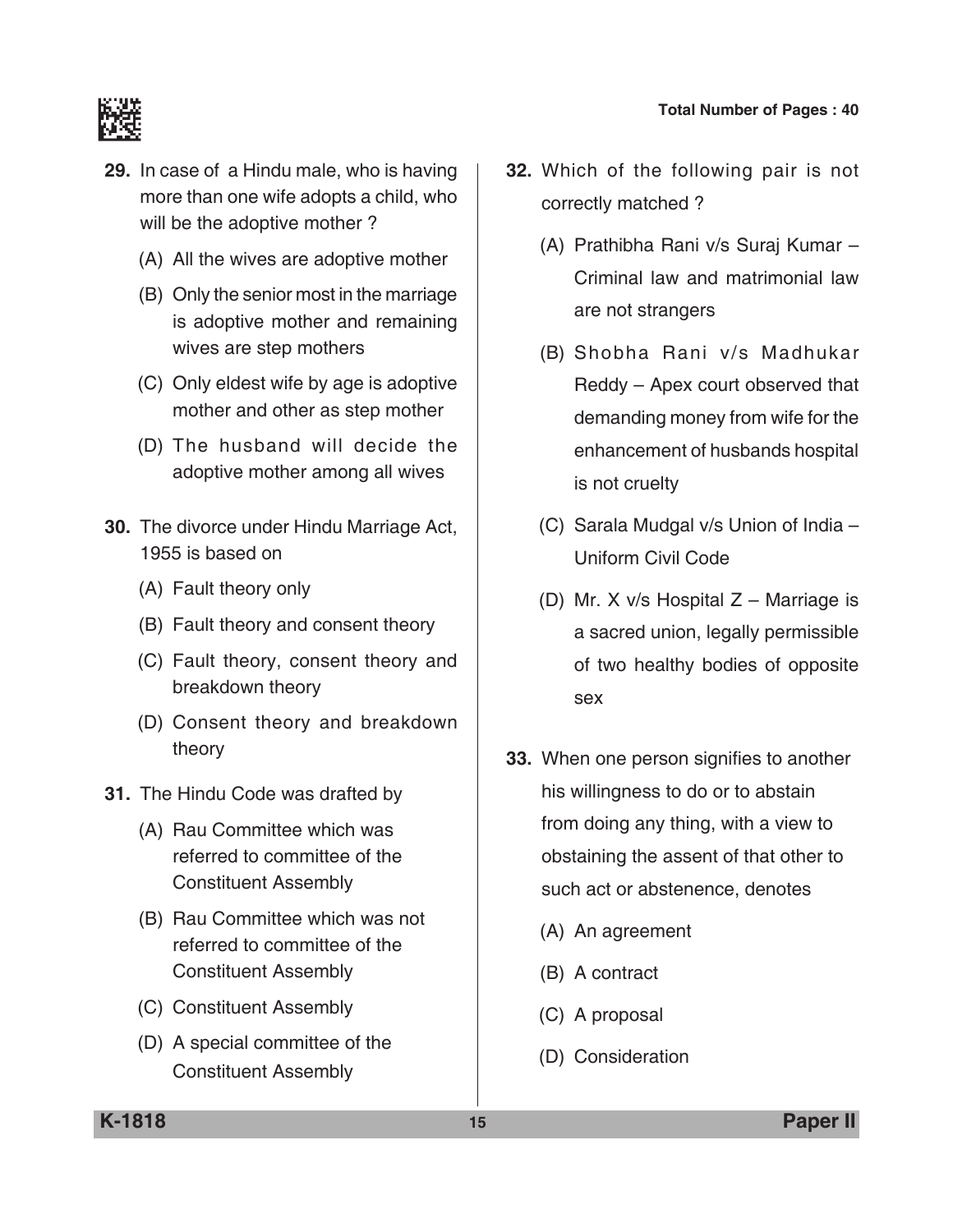ಸಂದರ್ಭದಲ್ಲಿ ತಮ್ಮ ಕರಾರಿನ ಸಾಮರ್ಥ್ಯ ಕಳೆದುಕೊಳ್ಳುತ್ತಾರೆ



- 34. ಒಂದು ಕರಾರು (ಮುಚ್ಚಳಿಕೆ) ಅನುಚಿತ ಪ್ರಭಾವದಿಂದ ಪ್ರೇರೇಪಿತವೆಂದು ಹೇಳಲಾಗುವ ಸಂದರ್ಭ
	- a. ಒಬ್ಬರು ಕಕ್ಷಿಗಾರರು ಇನ್ನೊಬ್ಬರ ಇಚ್ಛೆಯನ್ನು ಅಧೀನದಲ್ಲಿಡುತ್ತಾರೆ
	- b. ವಿಶ್ವಾಸಾರ್ಹತೆಯಲ್ಲಿ ನಿಲ್ಲುತ್ತದೆ
	- c. ಮಾನಸಿಕ ಅಸಮರ್ಥತೆಯ ವ್ಯಕ್ತಿಯೊಂದಿಗೆ ಕರಾರು ಮಾಡಿಕೊಳ್ಳುವುದು
	- d. ಒಂದು ಪಾರ್ಟಿ ಪರಿಶೀಲನೆಯೊಂದಿಗೆ ಒಪ್ಪಂದವನ್ನು ಕಾರ್ಯರೂಪಕ್ಕಿಳಿಸುತ್ತದೆ
	- *ÓÜíPæàñÜWÜÙÜá* **:**
	- (A) a, b, c ಗಳು ಸರಿಯಾಗಿವೆ ಮತ್ತು d ತಪ್ಪು
	- (B) a ಮಾತ್ರ ಸರಿ
	- $(C)$  b ಮಾತ್ರ ಸರಿ
	- (D) a ಮತ್ತು b ಗಳು ಸರಿಯಾಗಿವೆ
- 35. 'ಸತ್ಯವನ್ನು ಸಕ್ರಿಯವಾಗಿ ಮರೆಮಾಚುವುದು' ಕೆಳಗಿನವುಗಳಲ್ಲಿ ಯಾವುದಕ್ಕೆ ಸಂಬಂಧಪಟ್ಟಿದೆ ?
	- (A) ವಂಚನೆ
	- (B) ತಪ್ಪುಗ್ರಹಿಕೆ
	- (C) ಅನುಚಿತ ಪ್ರಭಾವ
	- (D) ತಪ್ಪುನಿರೂಪಣೆ

**36.** ಇವುಗಳನ್ನು ಜೋಡಿಸಿ :

- a. ವಿದೇಶೀ 1. ಕರಾರು<br>ಸಾರ್ವಭೌಮರು ಮಾಡಿಕೊಳ್ಳಬಹುದು ಸಾರ್ವಭೌಮರು ÊÜáñÜá¤ B¨ÜÃæ ¿áá¨Üœ¨Ü
- b. ಪರಕೀಯ ವೈರಿ 2. ಕರಾರಿಗೆ ದಾಖಲಾಗಬಹುದು ಆದರೆ ಮೊಕದ್ದಮೆ ಹೂಡುವಂತಿಲ್ಲ
- c. ಭೇಟಿಯ ವೀಸಾದ 3. ಕನ್ವಿಕ್ಷನ್ (ಅಪರಾಧ ಮೇಲೆ ಉಳಿದಿರುವ ನಿರ್ಣಯ) ಬಾಂಗ್ಲಾದೇಶದ ಅವಧಿಯಲ್ಲಿ ವಲಸಿಗರು ಕರಾರಿಗೆ ಪ್ರವೇಶ
	- ಪಡೆಯಲು
		- ಅನರ್ಹರು
- d. ¨æãàÑ 4. A®ÜÖÜìÃÜá

*ÓÜíPæàñÜWÜÙÜá* **:**

|     | а              | b | C | d |
|-----|----------------|---|---|---|
| (A) |                | 2 | 3 |   |
| (B) |                | 3 | 4 | 2 |
| (C) | $\overline{2}$ |   | 4 | 3 |
| (D) | 3              | 2 |   |   |

- 37. 'ನಾನ್ ಎಸ್ಟ್**ಫ್ಯಾಕ್ಟಮ್'** ಇದೊಂದು
	- (A) ಲ್ಯಾಟಿನ್ ಪದ
	- (B) ಇದು (ನನ್ನ) ಕೃತ್ಯವಲ್ಲ
	- (C) ಕರಾರು ಕಾನೂನಿನಲ್ಲಿ ರಕಣೆ
	- (D) (A), (B) ಮತ್ತು (C)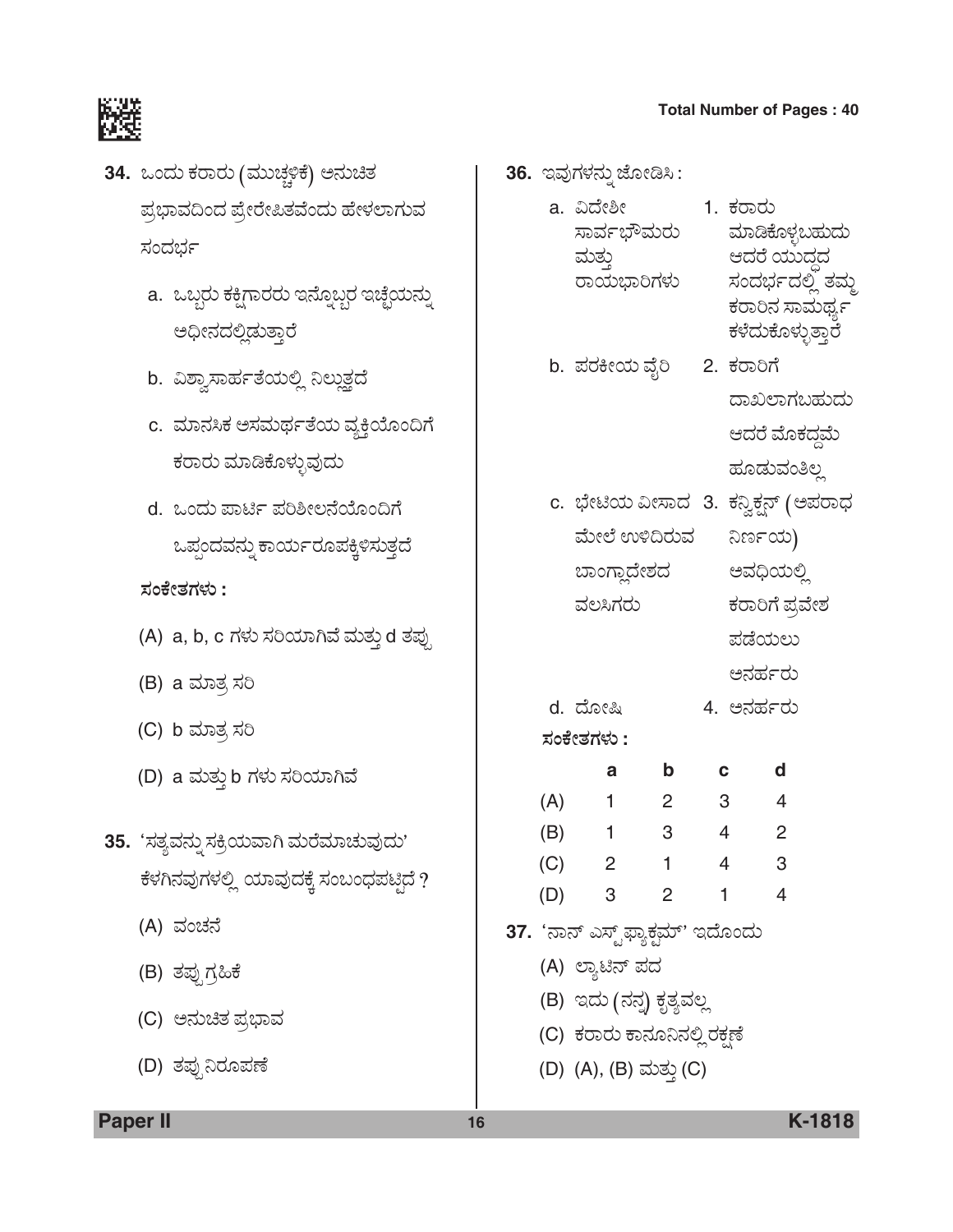

- **34.** A contract is said to be induced by undue influence if
	- a. One party dominates the will of another
	- b. Stands in a fiduciary relationship
	- c. Makes a contract with a person of mental incapacity
	- d. One party executes an agreement with consideration

### **Codes :**

- (A) a, b and c are correct and d is wrong
- (B) Only a is correct
- (C) Only b is correct
- (D) a and b are correct
- **35.** Active concealment of a fact is associated with which one of the following ?
	- (A) Fraud
	- (B) Mistake
	- (C) Undue influence
	- (D) Misrepresentation
- **36.** Match the following :
	- a. Foreign 1. Can enter into Sovereigns a contract but and he loses his Ambassadors contractual capacity during war time b. Alien enemy 2. Can enter into a
	- contract but they can not be sued
	- c. Migrants from 3. Disqualified to Bangladesh enter into a staying on contract during visiting visa conviction
	- d. Convict 4. Disqualified

|     | а | b | с | a |
|-----|---|---|---|---|
| (A) | 1 | 2 | 3 |   |
| (B) | 1 | 3 | 4 | 2 |
| (C) | 2 |   | 4 | З |
| (D) | 3 | 2 |   |   |

- **37.** Non Est. Factum is a
	- (A) Latin word
	- (B) It is not (my) deed
	- (C) A defence in contract law
	- (D) (A), (B) and (C)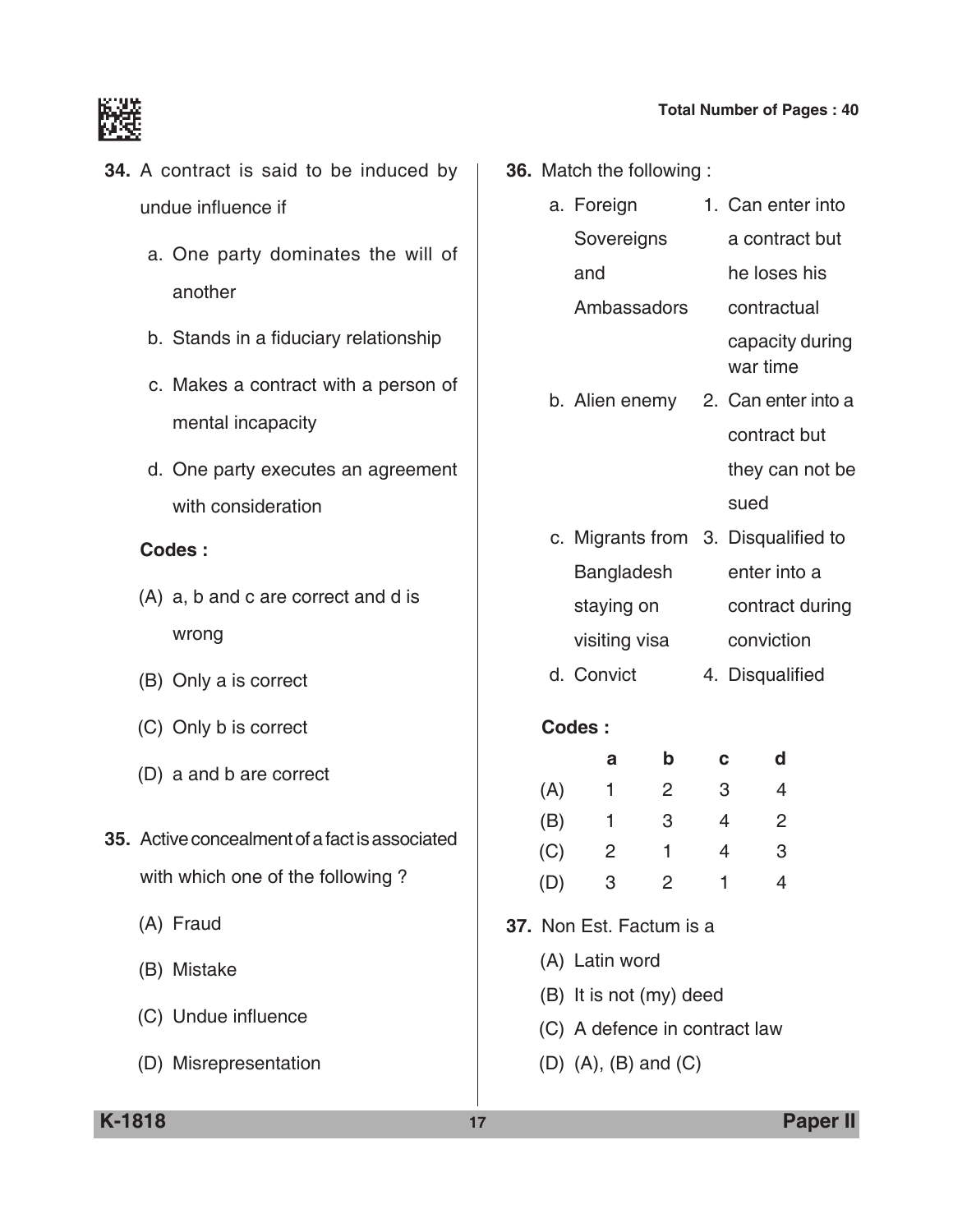

- 38. ಈ ಕೆಳಗಿನವುಗಳಲ್ಲಿ ಯಾವುದು ಕರಾರಿನ ಒಂದು ಮಹತ್ವದ ಅಂಶವಾಗಿಲ್ಲ ?
	- (A) ಪ್ರಸ್ತಾಪ ಮತ್ತು ಸ್ವೀಕೃತಿ
	- (B) ಪರಿಗಣನೆ
	- (C) ನಿರ್ವಹಣಾ ಸಾಧ್ಯತೆ
	- (D) ಹೊಸ ಕರಾರು
- **39.** 'ಪರ್ದಾನಶೀನ್' ಮಹಿಳೆ ಎಂದರೆ
	- (A) ಪ್ರತ್ಯೇಕತೆ (ಏಕಾಂತತೆ) ಯ ನಿಯಮ ನಿರೀಕ್ಷಿಸುವ ಮಹಿಳೆ
	- (B) ಮುಖಪರದೆಯಿರುವ ಮಹಿಳೆ
	- (C) ಕತ್ತಲಲ್ಲಿಟ್ಟ ಮಹಿಳೆ
	- (D) (B) ಮತ್ತು (C) ಗಳೆರಡೂ
- 40. ಕ್ರಿಮಿನಲ್ ಆರೋಪ ಹೊರಿಸುವ ಬೆದರಿಕೆ ಇದಕ್ಕೆ ಸರಿಯಾಗುತ್ತದೆ
	- (A) ದಬ್ಬಾಳಿಕೆ
	- (B) ಬಲತ್ತಾರ
	- (C) ದಬ್ಬಾಳಿಕೆಯಲ್ಲ
	- (D) (A) ಮತ್ತು (B) ಗಳೆರಡೂ
- **41.** ಆಘಾತವೆಂದರೆ ತನಗೆ ತಾನೇ ತಕ್ಷಣದ ವೈಯಕ್ತಿಕ ಹಾನಿಯಾಗುವ ಸಮಂಜಸ ಭಯದಿಂದ ಹುಟ್ಪುವಂತಹುದಾಗಿರಬೇಕು ಎಂದು ಯಾವ ಮೊಕದ್ದಮೆಯಲ್ಲಿ ನಿರ್ಧರಿಸಲಾಯಿತು ?
	- (A) ಶ್ರೀಮತಿ ಡ್ಯುಲ್ಯು ವಿರುದ್ಧ ವೈಟ್ ಮತ್ತು ಪುತ್ರರು
	- (B) ಶ್ರೀಮತಿ ಹ್ಯಾಂಬ್ರೂಕ್ ವಿರುದ್ಧ ಸ್ಪೋಕ್ಸ್ ಸೋದರರು
	- (C) ಬೌಶಿಕ್ ವಿರುದ್ಧ ಯಂಗ್
	- (D) ವಿಲ್ಕಿನ್ಸನ್ ವಿರುದ್ಧ ಡೌಂಟನ್
- **Total Number of Pages : 40**
- 42. 'ರೆಸ್ ಐಪ್ಪಾಲಾಕ್ಷಿಟರ್' ಇದರರ್ಥ
	- (A) ಇನ್ನೊಬ್ಬರ ಮುಖಾಂತರ ಒಂದು ಕ್ರಿಯೆ ಮಾಡಿಸುವಾತ ತನಗಾಗಿ ಮಾಡುತ್ತಾನೆ
	- (B) ವಿಷಯಗಳು ತಮ್ಮಷ್ಟಕ್ಕೆ ವ್ಯಕ್ತಗೊಳ್ಳುತ್ತವೆ
	- (C) ಗಾಯರಹಿತ ಹಾನಿ
	- (D) ಪ್ರಮುಖನೇ ಜವಾಬ್ದಾರನಾಗಲಿ
- 43. ಕೆಳಗಿನ ಹೇಳಿಕೆಗಳನ್ನು ಗಮನಿಸಿ:

ಕಟ್ಟುನಿಟೈನ ಜವಾಬ್ದಾರಿ ನಿಯಮುವನ್ನಾಧರಿಸಿ ಭೂಮಿಯ ಅನುಭವದಾರ ಅಥವಾ ಒಡೆಯನನ್ನು ಹೊಣೆಗಾರನನ್ನಾಗಿ ಮಾಡಲು ಪೂರೈಸಬೇಕಾದ ನಿರ್ದಿಷ್ಟಮಹತ್ವಪೂರ್ಣ <mark>ಅಂಶಗ</mark>ಳು

- i. ಅವನ ಭೂಮಿಯಲ್ಲಿನ ಅಪಾಯಕರ ವಸ್ತು (ವಿಷಯ)
- ii. ಸಹಜವಲ್ಲದ ಭೂ ಉಪಯೋಗ
- iii. ಸಾಮಾನ್ಯ ಪ್ರಯೋಜನಕ್ಕಾಗಿ ವಿಷಯ (ಕೃತ್ಯ)ದ ಉಪಯೋಗ
- iv. ಅವನ ನಿಯಂತ್ರಣದಿಂದ ವಸ್ತು (ಥಿಂಗ್) ಪರಾರಿಯಾಗುವುದು

#### *ÓÜíPæàñÜWÜÙÜá* **:**

- (A) i, ii ಮತ್ತು iv
- (B) i, ii ಮತ್ತು iii
- (C) i, iii ಮತ್ತು iv
- (D) iii ಮತ್ತು iv ಮಾತ್ರ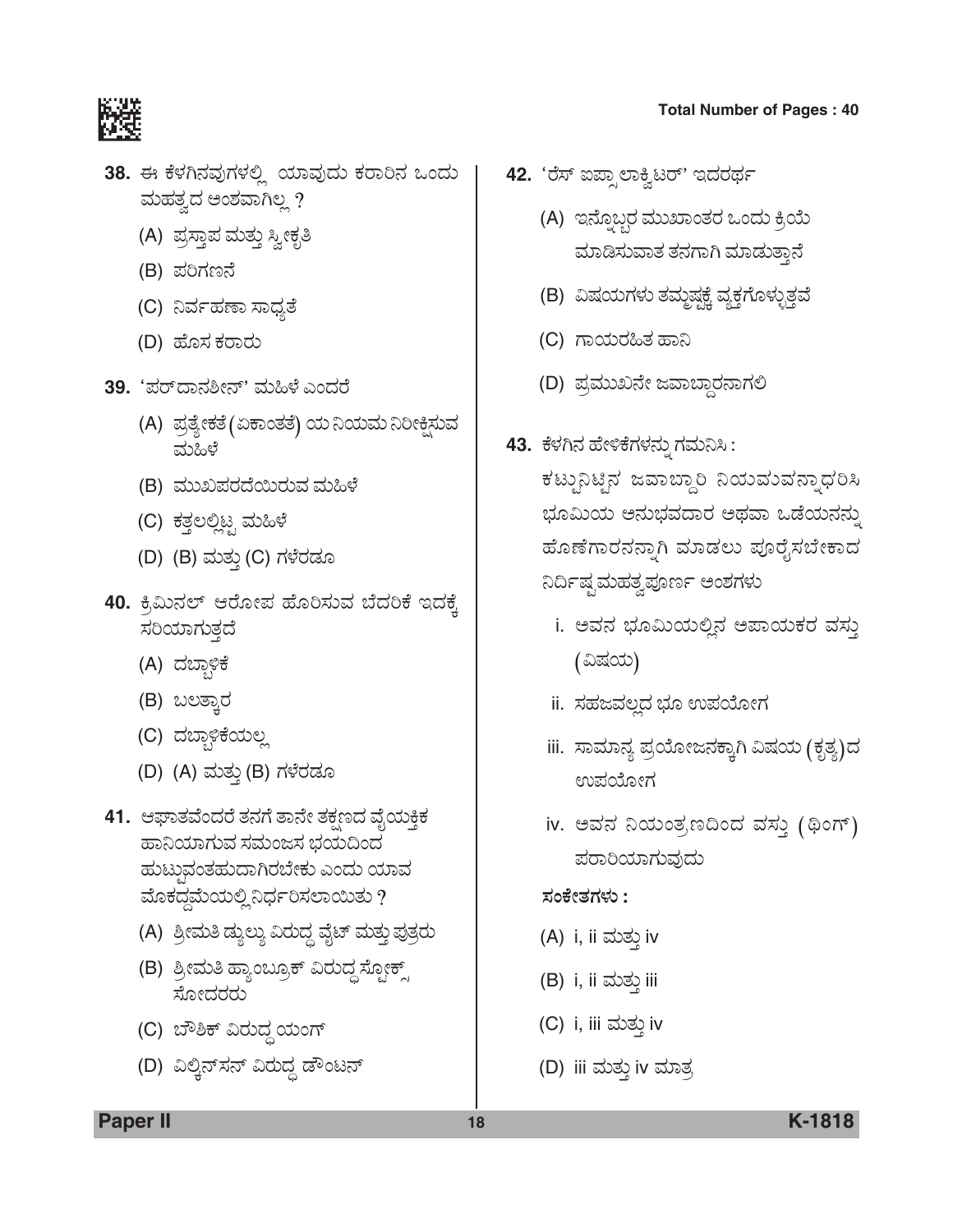



- **38.** Which of the following is not an essential element of contract ?
	- (A) An offer and acceptance
	- (B) Consideration
	- (C) Possibility of performance
	- (D) Novation
- **39.** 'Pardanashin' women means
	- (A) A woman who observes the rule of seclusion
	- (B) A woman with veil
	- (C) A woman kept in dark
	- (D) Both (B) and (C)
- **40.** Threat of bringing criminal charges amounts to
	- (A) Coercion
	- (B) Duress
	- (C) Not a coercion
	- (D) Both (A) and (B)
- **41.** "Shock must be such as arises from reasonable fear of immediate personal injury to oneself" was held in the case of
	- (A) Mrs. Dulieu V. White and Sons
	- (B) Mrs. Hambrook V. Stokes Bros
	- (C) Boushik V. Young
	- (D) Wilkinson V. Downton
- **42.** 'Res ipsa loquitur' means
	- (A) He who does an act through another is does for himself
		-
	- (B) Things speaks for itself
	- (C) Damage without injury
	- (D) Let the principal be liable
- **43.** Consider the following statements : For making occupier or owner of a land liable on the basis of strict liability rule, certain essential factors required to be fulfilled are
	- i. Of a dangerous thing on his land
	- ii. Non-natural use of land
	- iii. Use of thing for common benefit
	- iv. Escape of thing from his control

- (A) i, ii and iv
- (B) i, ii and iii
- (C) i, iii and iv
- (D) iii and iv only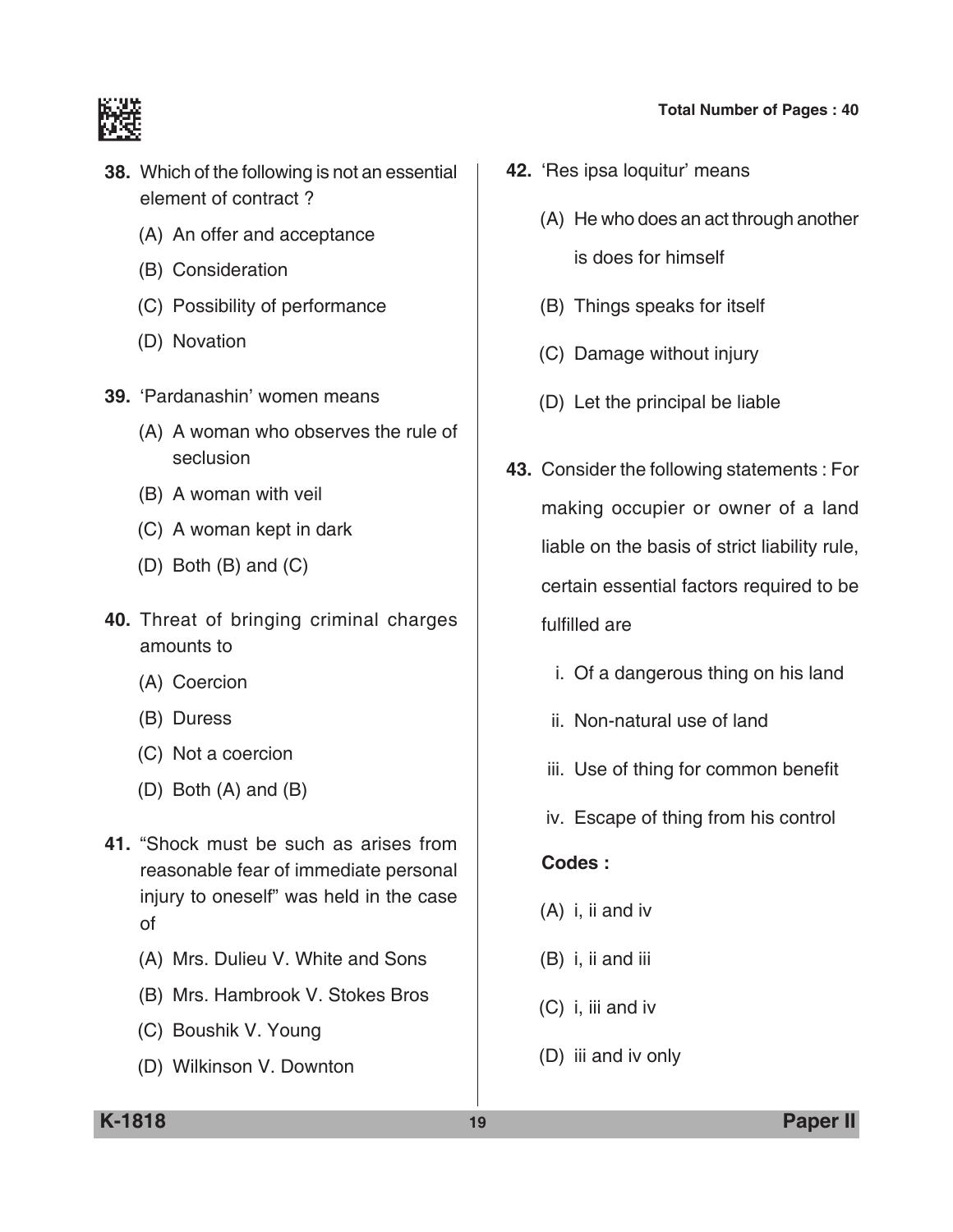

**44.** ಪಟ್ಟಿ – I ನ್ನು ಪಟ್ಟಿ – II ರೊಂದಿಗೆ ಜೋಡಿಸಿ ಮತ್ತು ಕೆಳಗೆ ಕೊಡಲಾದ ಸಂಕೇತಗಳನ್ನು ಉಪಯೋಗಿಸಿ ಸರಿಯಾದ ಉತ್ತರ ಕೊಡಿ:

|     | ಪಟ್ಟಿ – I                  |                |                  | ಪಟ್ಟಿ – II     |  |
|-----|----------------------------|----------------|------------------|----------------|--|
|     | a.  ಭಗವಂತನ ಆಟ              |                | 1. ಬರೋನ್ ವಿರುದ್ಧ |                |  |
|     |                            |                | ಡೆನ್ಜನ್          |                |  |
|     | b. ಒಪ್ಪಿಗೆ                 |                | 2. ಹಾಲ್ ವಿರುದ್ಧ  |                |  |
|     |                            |                |                  | ಬ್ರೂಕ್ ಲ್ಯಾಂಡ್ |  |
|     |                            |                |                  | ಮತ್ತು ಆಟೋ      |  |
|     |                            |                |                  | ರೇಸಿಂಗ್ ಕ್ಲಬ್  |  |
|     | c. ಶಾಸನಾತ್ <del>ಠ</del> ಕ  |                | 3. ನಿಕೋಲಸ್ ಎದುರು |                |  |
|     | ಪ್ರಾಧಿಕಾರ                  |                |                  | ಮಾರ್ಸ್ಲ್ಯಾಂಡ್  |  |
|     | d. ರಾಜ್ಯದ                  |                | 4. ಮೆಟ್ರೋಪಾಲಿಟನ್ |                |  |
|     | ಕಾನೂನು                     |                |                  | ಆಶ್ರಯ ಪ್ರಕರಣ   |  |
|     | ಸಂಕೇತಗಳು :                 |                |                  |                |  |
|     | a                          | b              | C                | d              |  |
| (A) | 3                          | $\overline{2}$ | $\overline{4}$   | $\mathbf{1}$   |  |
| (B) | $\overline{\phantom{0}}$ 1 | 3              | 2 <sup>1</sup>   | $\overline{4}$ |  |
|     | $(C)$ 2                    | $\mathbf{1}$   | 3                | $\overline{4}$ |  |
| (D) | $\overline{4}$             | $\overline{2}$ | 1                | 3              |  |
|     |                            |                |                  |                |  |

45. ಸಮರ್ಥನೆ(A) ಮತ್ತು ಕಾರಣ (R) ಗಳನ್ನು ಓದಿ ಕೆಳಗೆ ಕೊಡಲಾದ ಸಂಕೇತಗಳನ್ನು ಉಪಯೋಗಿಸಿ ಸರಿ ಉತ್ತರ ನೀಡಿ.

> $\vec{a}$ ಸಮರ್ಥನೆ (A) : H ತನ್ನ ಪತ್ತಿಗೊಂದು ಪತ್ರ ಬರೆಯುತ್ತಾನೆ. ಆದು B ಯ ಮಾನಹಾನಿಯ ವಿಷಯ ಹೊಂದಿರುತ್ತದೆ. B ಗೆ ಮಾನನಷ್ಯದ ಜವಾಬ್ದಾರ H ಅಗುವುದಿಲ್ಲ

> $\overline{P}$ ಕಾರಣ (R) : H ನಿಂದ ಅವನ ಪತ್ತಿಗೆ ಅಥವಾ ಪ್ರತಿಕ್ರಮದಲ್ಲಿ ಮಾನಹಾನಿ ವಿಷಯ ಸಂವಹನವು ಅವರಿಬ್ಬರ ನಡುವೆ ನಡೆಯುವ ಕಾಪಾಡಬೇಕಾದ ಪ್ರಕಟಣೆಯಲ್ಲ

*ÓÜíPæàñÜWÜÙÜá* **:**

- (A) (A) ಮತ್ತು (R) ಗಳೆರಡೂ ಪ್ರತ್ಯೇಕವಾಗಿ ನಿಜವಾಗಿವೆ ಮತ್ತು (R) ಇದು (A) ಗೆ ಸರಿಯಾದ ವಿವರಣೆಯಾಗಿದೆ
- (B) (A) ಮತ್ತು (R) ಗಳೆರಡೂ ಪ್ರತ್ಯೇಕವಾಗಿ ಸರಿಯಾಗಿವೆ ಮತ್ತು (A) ಗೆ (R) ಸರಿಯಾದ ವಿವರಣೆಯಲ
- (C) (A) ಸರಿಯಾಗಿದೆ ಆದರೆ (R) ತಪು
- (D) (A) ತಪ್ಪಾಗಿದೆ ಆದರೆ (R) ಸರಿ
- 46. ಆನ್ಯಾಯದ ಕ್ರಿಯೆಯಲ್ಲಿ ಸಹಾಯ ಮಾಡಿದ ಅಥವಾ ಸಲಹೆ ನೀಡಿದ ಅಥವಾ ಮಾರ್ಗದರ್ಶನ ಮಾಡಿದ ಅಥವಾ ಸೇರಿದ ಎಲ್ಲಾ ಬದ್ದ ವ್ಯಕ್ತಿಗಳು
	- (A) ಕರಾರಿಗೆ ಸಂಬಂಧಪಟ್ಟು ಜವಾಬ್ದಾರರು
	- (B) ಜಂಟಿ ಮತ್ತು ಖಾಸಗಿ ತಕ್ಷೀರುಗಾರರು
	- (C) ಅಪರಾಧ ಹೊಣೆಗಾರ
	- (D) ಜವಾಬ್ದಾರನಲ್ಲ

**Paper II 20 K-1818**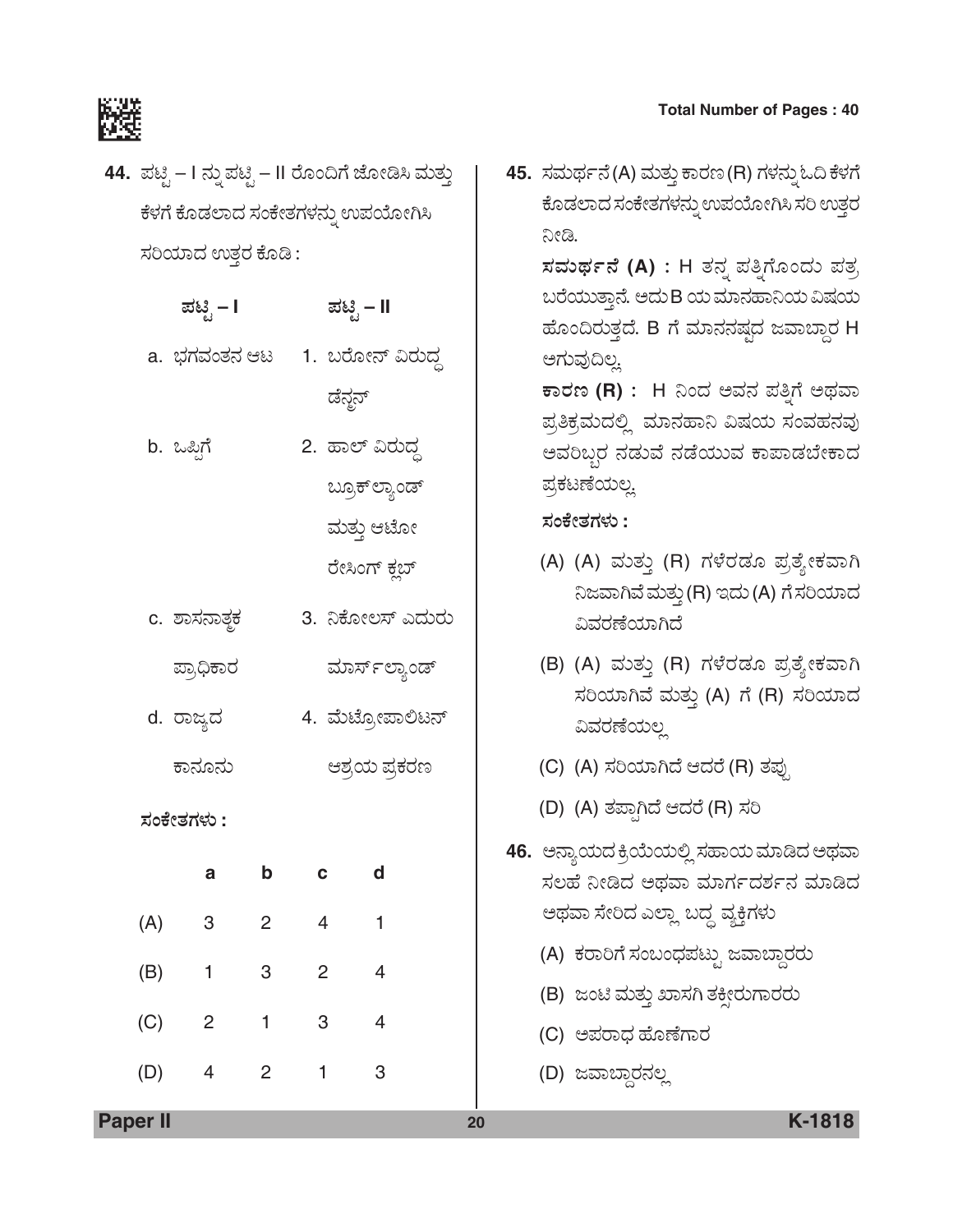

**44.** Match List – I with List – II and give the correct answer by using the codes given below :

|               | $List - I$      |                | $List - II$    |                  | a letter, which                           |  |  |                                |
|---------------|-----------------|----------------|----------------|------------------|-------------------------------------------|--|--|--------------------------------|
| a. Act of God |                 | 1. Buron V.    |                |                  |                                           |  |  | matter about B.<br>defamation. |
|               |                 |                |                | Denman           | Reason (R)                                |  |  |                                |
|               | b. Consent      |                | 2. Hall V.     |                  | defamatory mat<br>vice-versa is no        |  |  |                                |
|               |                 |                |                | <b>Brookland</b> | passes betwee                             |  |  |                                |
|               |                 |                |                | and auto racing  | <b>Codes:</b>                             |  |  |                                |
|               |                 |                | club           |                  | (A) Both (A) ar<br>and $(R)$ is           |  |  |                                |
|               | c. Statutory    |                |                | 3. Nicholas V.   | of $(A)$                                  |  |  |                                |
|               | Authority       |                |                | Marsland         | (B) Both (A) an<br>true and (R            |  |  |                                |
|               | d. Act of state |                |                | 4. Metropolitan  | explanation                               |  |  |                                |
|               |                 |                |                | Asylum case      | $(C)$ $(A)$ is true b                     |  |  |                                |
| <b>Codes:</b> |                 |                |                |                  | $(D)$ $(A)$ is false                      |  |  |                                |
|               | a               | $\mathbf b$    | $\mathbf C$    | d                | 46. All persons who<br>or join in the cor |  |  |                                |
| (A)           | 3               | $\overline{2}$ | $\overline{4}$ | 1                | are                                       |  |  |                                |
| (B)           | $\mathbf{1}$    | 3              | $\overline{2}$ | $\overline{4}$   | (A) Contractual                           |  |  |                                |
|               |                 |                |                |                  | (B) Joint tort-fe                         |  |  |                                |
| (C)           | $\overline{2}$  | 1              | 3              | $\overline{4}$   | (C) Criminally li                         |  |  |                                |
| (D)           | $\overline{4}$  | $\overline{2}$ | 1              | 3                | (D) Not liable                            |  |  |                                |
|               |                 |                |                |                  |                                           |  |  |                                |

**45.** Read Assertion (A) and Reason (R) and give the correct answer by using the codes given below :

**Assertion (A) :** H writes to his wife contains defamatory H is not liable to B for

 **Reason (R) :** Communication of tter by a H to his wife or ot a publication for what n them is protected.

- nd (R) individually true the correct explanation
- nd (R) individually  $t$ ) is not the correct of  $(A)$
- out  $(R)$  is false
- but  $(R)$  is true
- **aid or counsel or direct** mmittal of a wrongful act
	- lly liable
	- asors<sup></sup>
	- iable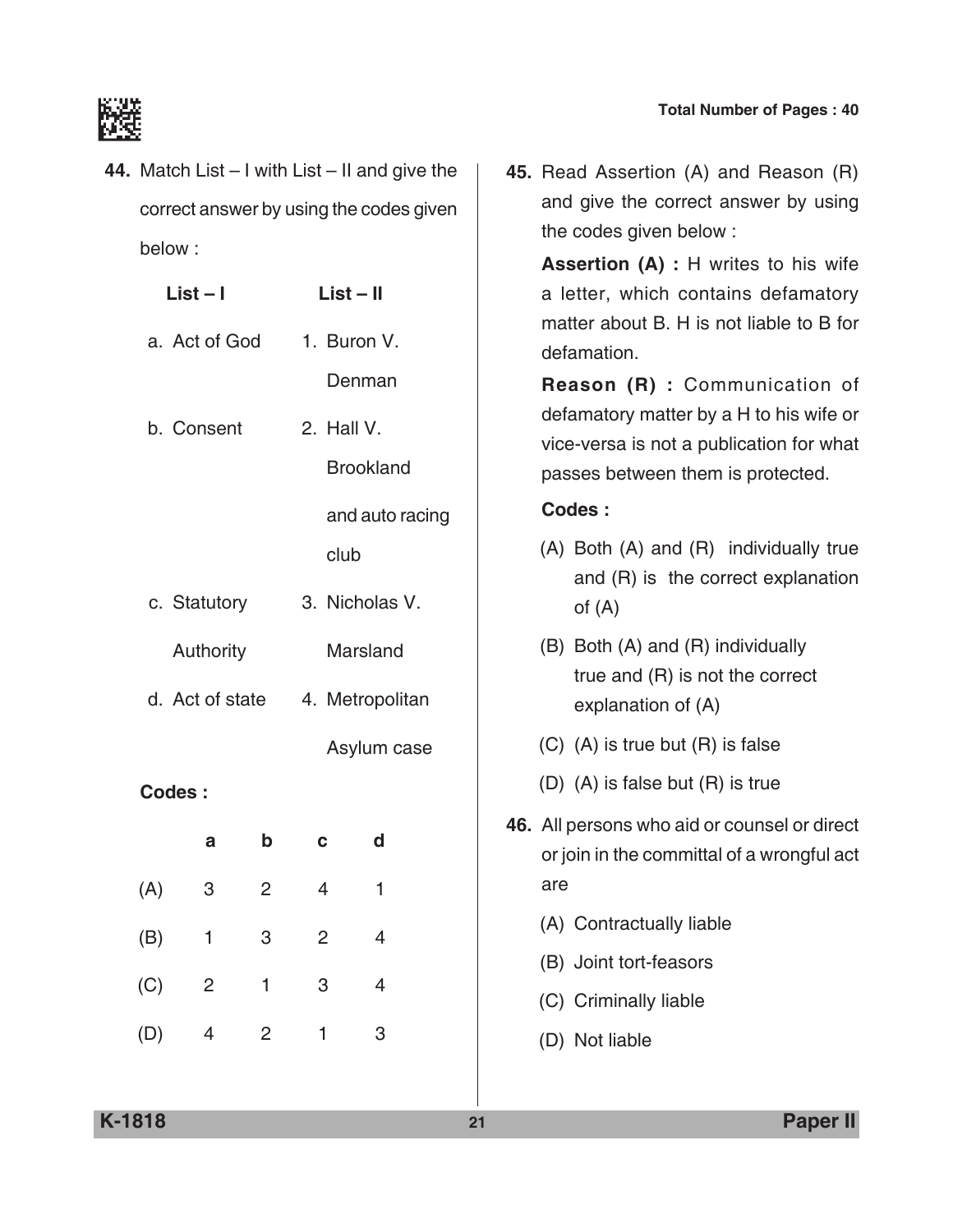

- 47. 'ಡಿ ಮಿನಿಮಿಸ್ ನಾನ್ ಕ್ಶುರೆಟ್ ಲೆಕ್ಸ್' (ಅತ್ಯಲ್ಪ ವಿಷಯಗಳ ಕುರಿತು) ಇದರರ್ಥ
	- (A) ಕಾನೂನು ಪ್ರತಿಯೊಂದು ಕಿರುಕುಳದ ವಿಷಯವನ್ನು ಲೆಕ್ಕಕ್ಕೆ ತೆಗೆದುಕೊಳ್ಳುವುದಿಲ್ಲ
	- (B) ವಾದಿಯು ಹಾನಿಯನ್ನು ಕನಿಷ್ಠ ಮಟ್ಟದಲ್ಲಿ ಮಂಡಿಸಬೇಕು
	- (C) ನಿಮ್ಜರ್ವನೆ ಬೇರೆಯವರ ಕೆಲಸಕ್ಕೆ ತಡೆಯುಂಟು ಮಾಡಬಾರದು
	- (D) ನೀವು ಬೇರೆಯವರ ಭೂಮಿ ಆಧಾರವನ್ನು ಹಿಂತೆಗೆಯಬಾರದು
- **48.** ಗ್ರಾಹಕ ರಕ್ಷಣೆ ಕಾಯ್ತೆ, 1986 ರ ಅರ್ಥವಿವರಣೆಯ ಮಿತಿಯಲ್ಲಿ ನಿರ್ವಹಣೆಯ ಗುಣಮಟ್ಟ, ಗುಣಲಕ್ಷಣ ಮತ್ತು ಶಿಷ್ಠಾಚಾರಗಳಿಗೆ ಸಂಬಂಧಪಟ್ಟಂತೆ ಸೇವೆಯಲ್ಲಿನ ಯಾವುದೇ ದೋಷ, ಅಪರಿಪೂರ್ಣತೆ, ನ್ಯೂನತೆ ಅಥವಾ ಅಪರ್ಯಾಪ್ತತೆಗೆ ಈ ಹೆಸರು
	- (A) ಕುಂದು
	- (B) ಕೊರತೆ
	- (C) ದೋಷ
	- (D) ತಪ್ಪುತಿಳುವಳಿಕೆ
- 49. ಸಮರ್ಥನೆ(A) : ಅವಶ್ಯಕತೆ ಯಾವುದೇ ಕಾನೂನನ್ನು ಅರಿತಿಲ್ಲ.

 $\overline{\texttt{F}}$ ಾರಣ (R) : ಮುಳುಗುತ್ತಿರುವ ದೋಣಿಯನ್ನು ಕಾಪಾಡಲು ದೋಣಿಯ ಬೋರ್ಡ್ ನಿಂದ ಪ್ರಯಾಣಿಕರನ್ನು ವಿವೇಚನಾರಹಿತವಾಗಿ ಎಸೆಯುವಿಕೆ ಅವಶ್ಯಕತೆಯನ್ನು ಸಮರ್ಥಿಸುವುದಿಲ್ಲ

*ÓÜíPæàñÜWÜÙÜá* **:**

- (A) (A) ಮತ್ತು (R) ಗಳೆರಡೂ ಸರಿಯಾಗಿವೆ ಮತ್ತು (A) ಗೆ (R) ಸರಿಯಾದ ವಿವರಣೆಯಾಗಿದೆ
- (B) (A) ಮತ್ತು (R) ಗಳೆರಡೂ ಸರಿಯಾಗಿವೆ ಆದರೆ (A) ಗೆ (R) ಸೂಕ್ತ ವಿವರಣೆಯಲ್ಲ
- (C) (A) ಸರಿಯಾಗಿದೆ ಆದರೆ (R) ತಪು
- (D) (R) ಸರಿಯಾಗಿದೆ ಆದರೆ (A) ತಪ್ಪು
- **50.** ಪೊಲೀಸ್ ಅಧಿಕಾರಿಯೊಬ್ಬರು ಜಾಮೀನು ಆದೇಶ ಹೊರತಾಗಿಯೂ ಒಬ್ಬ ವ್ಯಕ್ತಿಯನ್ನು ಬಂಧಿಸಿ ಲಾಕಪ್*ನ*ಲ್ಲಿ ಸೆರೆಯಾಗಿಟ್ಟರು. ಪೊಲೀಸ್ ಅಧಿಕಾರಿಯು ಈ ಕೆಳಗಿನ ವಿಷಯವಾಗಿ ತಪ್ಪುಗಾರರಾಗುತ್ತಾರೆ
	- (A) ಕದ್ದೊಯ್ಯುವುದು
	- (B) ಅಪಹರಣ
	- (C) ಬೆದರಿಕೆ ಹಾಕುವುದು
	- (D) ಅನ್ಯಾಯದ ಸೆರೆ
- **51.** 'ಆ್ಯಕ್ಷಸ್ ರಿಯಾಸ್' ಎಂದರೆ
	- (A) ಕಾನೂನು ಸಮ್ದತ ಕಾರ್ಯ
	- (B) ಕಾನೂನು ನಿಷೇಧಿತ ಕಾರ್ಯ
	- (C) ಸಮಾಜದಿಂದ ನಿಷೇಧಿತ ಕಾರ್ಯ
	- (D) ನೈತಿಕವಾಗಿ ಸಮ್ಮತ ಕಾರ್ಯ
- 52. ಒಬ್ಬ ಪೊಲೀಸ್ ಅಧಿಕಾರಿ, 'B' ಯ ವಿರುದ್ಧ ಬಂಧನ ವಾರಂಟ್ ಕಾರ್ಯಗತಗೊಳಿಸುವಾಗ 'B' ಯನ್ನು ಗುರುತಿಸುವಂತೆ 'C' ಯನ್ನು ಕೇಳುತ್ತಾರೆ. 'C' ಯು ಗೊತ್ತಿದ್ದರೂ ಕೂಡ 'D'ಯನ್ನು 'B' ಎಂದು ಹೇಳಿದ ಪರಿಣಾಮವಾಗಿ'D' ಬಂಧಿಸಲಡುತ್ತಾನೆ. 'C' ಯಿಂದ ಆದ ಕಾನೂನು ಬಾಹಿರ ಚಟುವಟಿಕೆ ಯಾವುದು ?
	- (A) ತನಿಖೆಯಿಂದ ಕುಮಕ್ಕು
	- (B) ಸಹಾಯ ಮಾಡಿ ಕುಮ್ತಕ್ಕು
	- (C) ಸುಳ್ಳು ನಿರೂಪಣೆಯಿಂದ ಕುಮ್<u>ದ</u>ಕ್ಕು
	- (D) ಕಿಡಿಗೇಡಿತನದಿಂದ ಕುಮ್ಮಕ್ಕು
- 53. ಭಾರತೀಯ ದಂಡಸಂಹಿತೆಯ ಅಡಿಯಲ್ಲಿ ಕೆಳಗಿನ ಯಾವ ಕಾನೂನು ಉಲ್ಲಂಘನೆ ಇಂಗ್ಲೀಷ್ ಕಾನೂನಿನ 'ಮೋಸದಿಂದ ಹಣ ದುರುಪಯೋಗ'

(ಎಂಬೆಸ್ ಲ್ ಮೆಂಟ್)ಕ್ಕೆ ಸದೃಶವಾಗಿದೆ ?

- (A) ಸುಳ್ಳು ದಾಖಲೆ ಸೃಷ್ಟಿ (ಫೋರ್ಜರಿ)
- (B) ವಂಚನೆ (ಚೀಟಿಂಗ್)
- (C) ದಂಡಾರ್ಹ ನಂಬಿಕೆ ದ್ರೋಹ
- (D) ದಂಡಾರ್ಹ ದುರುಪಯೋಗ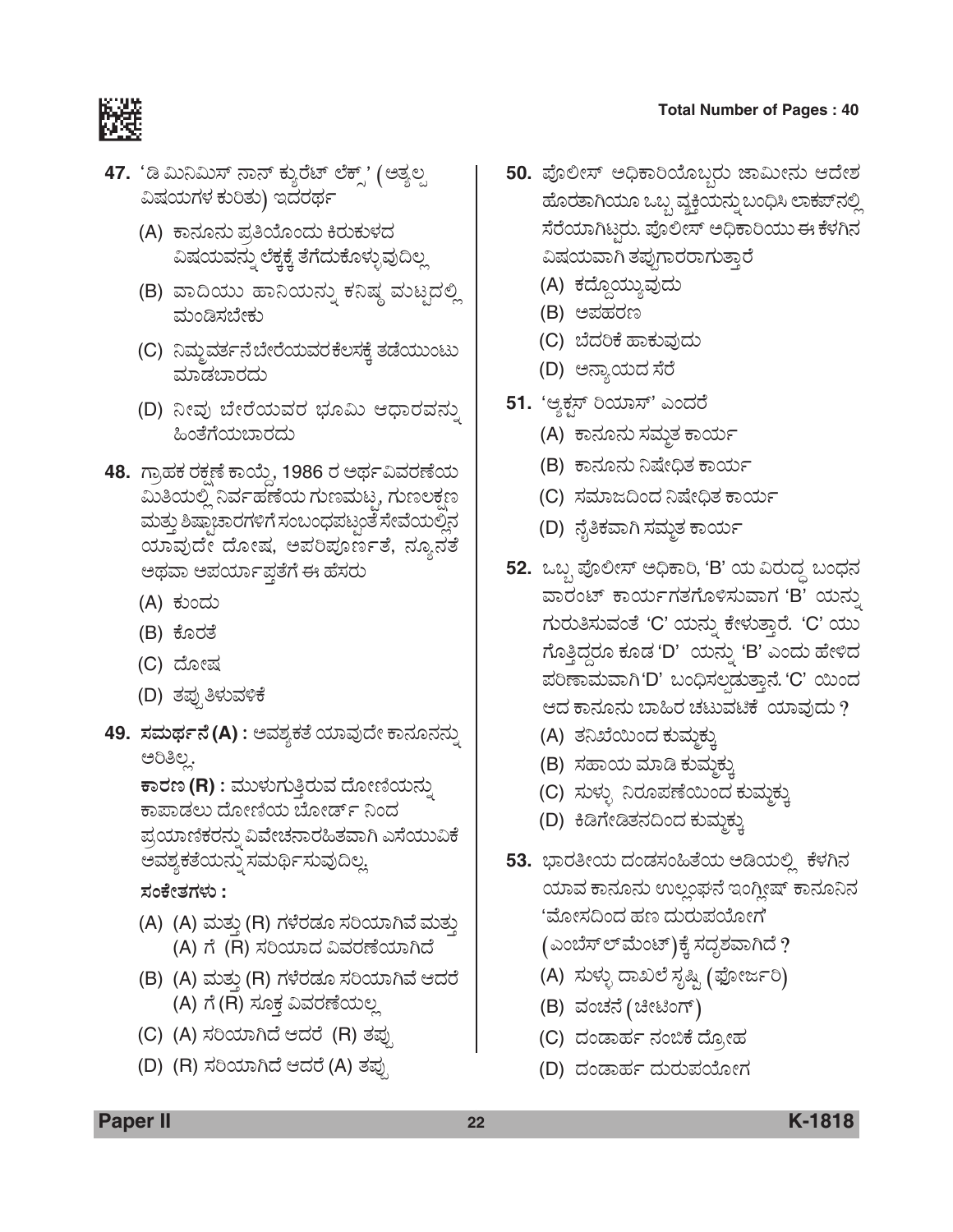

- **47.** De minimis non curat lex means
	- (A) Law does not take account of every trifling matter
	- (B) Plaintiff must present the damage in minimum degree
	- (C) Your behaviour should not hamper the work of others
	- (D) You must not withdraw the support of the land of others
- **48.** Within the meaning of consumer protection Act, 1986, any fault, imperfection, short coming or in adequacy in the service in respect of the quality, nature and manner of performance is called
	- (A) Defect
	- (B) Deficiency
	- (C) Fault
	- (D) Mistake
- **49. Assertion (A) :** Necessity knows no law.

 **Reason (R) :** Necessity does not justify indiscriminate throwing of passengers over board to save sinking boat.

- (A) Both (A) and (R) are true and (R) is the correct explanation of (A)
- (B) Both (A) and (R) are true but (R) is the not correct explanation of (A)
- (C) (A) is true but (R) is false
- (D) (R) is true but (A) is false
- **50.** A police officer arrested and detained a person in the lock-up despite bail order. The police officer shall be guilty of
	- (A) Kidnapping
	- (B) Abduction
	- (C) Intimidation
	- (D) Wrongful confinement
- **51.** Actus reus means
	- (A) An act allowed by law
	- (B) An act forbidden by law
	- (C) An act forbidden by society
	- (D) An act normally permissible
- **52.** A police officer while executing a warrant of arrest against 'B' asks 'C' to identify 'B' . 'C' knowingly tells that 'D' is 'B' and consequently 'D' is arrested. What offence is committed by 'C' ?
	- (A) Abetment by instigation
	- (B) Abetment by aiding
	- (C) Abetment by false representation
	- (D) Abetment by mischief
- **53.** Which of the following offences under the Indian Penal Code is similar to 'embezzlement' under English law ?
	- (A) Forgery
	- (B) Cheating
	- (C) Criminal breach of trust
	- (D) Criminal misappropriation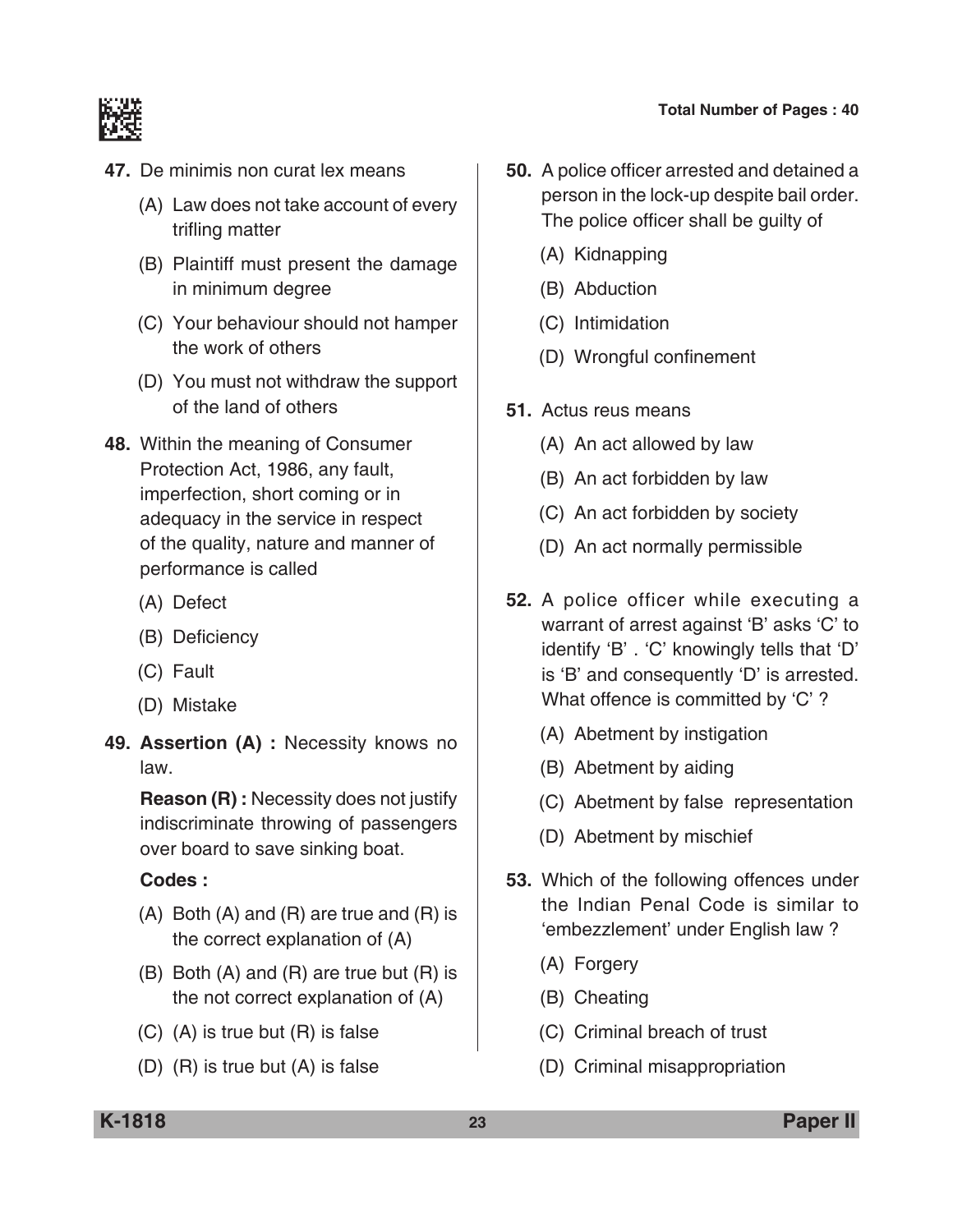

|            | 54. ಭಾರತೀಯ ದಂಡ ಸಂಹಿತೆಯ ಸೆಕ್ಷನ್ 354 ಈ<br>ಕೆಳಗಿನದನ್ತೊಳಗೊಂಡಿಲ್ಲ |
|------------|--------------------------------------------------------------|
|            | (A) ವಾಯೆಯುರಿಸಮ್ (ಲೈಂಗಿಕ ದೃಶ್ಯ ದರ್ಶನ<br>ತೃಪ್ತಿ)               |
|            | (B) ಬಟ್ಟೆ ಬಿಚ್ಚುವ ಉದ್ದೇಶದಿಂದ ಕ್ರಿಮಿನಲ್ ಬಲ<br>ಉಪಯೋಗ           |
|            | (C) ಹ್ಯಾಕಿಂಗ್ (ಅತಿಕ್ರಮಣ)                                     |
|            | (D) ಸ್ಥಾಕಿಂಗ್ (ಹಿಂಬಾಲಿಸುವುದು)                                |
|            | 55.  ಇವುಗಳನ್ನು ಜೋಡಿಸಿ :                                      |
|            | ಪಟ್ಟಿ –<br>ಪಟ್ಟಿ – II                                        |
|            | a. ಕಿಡಿಗೇಡಿಗಳಿಂದ     i. ವಿನಾಯಿತಿ 2 ರಿಂದ                      |
|            | ಆಸ್ತಿ ರಕ್ಷಿಸಿಕೊಳ್ಳುವಾಗ     ಸೆಕ್ಷನ್ 300                       |
|            | ಮರಣಕ್ಕೆ                                                      |
|            | ಕಾರಣವಾಗುವುದು                                                 |
|            | b. 6 ವರ್ಷಗಳ<br>ii. ಕೊಲೆ                                      |
|            | ಮಗುವಿನಿಂದ                                                    |
|            | ಸಂಭವಿಸುವ ಸಾವು                                                |
|            | c. ದೇಹಕೆ<br>iii. ಅಪರಾಧವಲ್ಲ<br>ಹಾನಿಯುಂಟು                      |
|            | ಮಾಡುವ                                                        |
|            | ಉದ್ದೇಶದಿಂದಾದ                                                 |
|            | ಕ್ರಿಯೆ ಸಾಧಾರಣವಾಗಿ                                            |
|            | ಮರಣಕ್ಕೆ ಕಾರಣವಾಗಲು                                            |
|            | ಸಾಕಾಗುವುದು                                                   |
|            | d. ಮನೆಗೆ<br>iv.  ಖಾಸಗಿ ರಕಣೆಯ                                 |
|            | ಅತಿಕ್ರಮವಾಗಿ<br>ಹಕ್ಕು                                         |
|            | ಪ್ರವೇಶಿಸಿ                                                    |
|            | ಪಾರಾಗುತ್ತಿದ್ದ                                                |
|            | ವ್ಯಕ್ತಿಯ ಸಾವು                                                |
|            | ಸಂಕೇತಗಳು :                                                   |
|            | d<br>b<br>a<br>с                                             |
| (A)<br>(B) | ii.<br>iii<br>i.<br>iv<br>ij<br>i.<br>iij<br>iv              |
| (C)        | iii<br>iv<br>ii<br>i                                         |

(D) iv iii ii i

- 5**6.** ಈ ಕೆಳಗೆ ನೀಡಲಾದವುಗಳಲ್ಲಿ ಯಾವ ಪ್ರಕರಣದಲ್ಲಿ<br>¨ಸರ್ವೋಚ್ಚ ನ್ಯಾಯಾಲಯ ಭಾರತೀಯ ದಂಡ ಸಂಹಿತೆಯ ಸೆಕ್ಷನ್ 494 ಹೇರಲು ತಿರಸ್ತರಿಸಿತು ?
	- (A) ಅರುಂಧತಿ ರಾಯ್ ಪ್ರತಿಯಾಗಿ ಭಾರತ ಒಕ್ಕೂಟ
	- (B) ಶ್ರೇಯಾ ಸಿಂಘಾಲ್ ಎದುರು ಭಾರತ ಒಕ್ಕೂಟ
	- (C) ಸುಬ್ರಮಣಿಯಮ್ ಸ್ವಾಮಿ ವಿರುದ್ಧ ಭಾರತ ಒಕ್ಕೂಟ
	- (D) ಆರ್. ರಾಜಗೋಪಾಲ್ ಪ್ರತಿಯಾಗಿ ಭಾರತ ಒಕ್ಕೂಟ
- **57.** ಭಾರತೀಯ ದಂಡ ಸಂಹಿತೆಯ ಅಧ್ಯಾಯ IV ರ ಕೆಳಗೆ ಒದಗಿಸಲಾದ ಸಾಮಾನ್ಯ ವಿನಾಯಿತಿಗಳ ಅಡಿಯಲ್ಲಿ ಒಳಗೊಂಡಿಲ್ಲದ್ದನ್ನು ಗುರುತಿಸಿ.
	- (A) ಅಪಘಾತ
	- (B) ಅಸ್ವಸ್ಥ ಚಿತ್ತದ ವ್ಯಕ್ತಿಯಿಂದಾದ ಕ್ರಿಯೆ
	- (C) ಅಪರಾಧದ ಸಂಭಾವ್ಯ ಪಾರ್ಟಿ (ಪಕ್ಷ)
	- (D) ಉತ್ತಮ ವಿಶ್ವಾಸದಿಂದ ಮಾಡಿದ ಸಂಪರ್ಕ (ಸಂವಹನ)
- 58. ಕಾರ್ಮಿಕ ನ್ಯಾಯಾಲಯದ, ನ್ಯಾಯ ಮಂಡಳಿಯ ಅಥವಾ ರಾಷ್ಟ್ರೀಯ ನ್ಯಾಯಾಧಿಕರಣದ ತೀರ್ಪು ಈ ಅವಧಿಯೊಳಗಡೆ ಪ್ರಕಟಗೊಳ್ಳುವುದು
	- (A) 30 ದಿನಗಳು (B) 60 ದಿನಗಳು
	- (C) 90 ದಿನಗಳು (D) 15 ದಿನಗಳು
- **59.** ಸಂಕೇತಗಳನ್ನು ಉಪಯೋಗಿಸಿ ಇವುಗಳಿಗೆ ಉತ್ತರಿಸಿ : ಕೆಲಸಗಾರರ ಮರುಪರಿಶೀಲನೆಗೆ ಪೂರ್ವ ನಿದರ್ಶನ ನಿಂಬಂಧನೆಗಳು ಇವಾಗಿವೆ.
	- i. ಮರುಪರಿಶೀಲನೆಗೆ ಕಾರಣಗಳನ್ನು ಸೂಚಿಸುವ ಒಂದು ತಿಂಗಳ ನೋಟೀಸ್ (ಸೂಚನೆಪತ್ರ)
	- ii. ಸೂಚನೆ ಪತ್ರದ ಬದಲಾಗಿ ನೋಟೀಸ್ ಅವಧಿಗೆ ವೇತನ ಪಾವತಿ ಮಾಡುವುದು ಮತ್ತು
	- iii. ಮರುಪರಿಶೀಲನೆಯ ಸಮಯದಲ್ಲಿ ಪರಿಹಾರ ಪಾವತಿಸುವುದು
	- *ÓÜíPæàñÜWÜÙÜá* **:**
	- (A) i ಮಾತ್ರ ಸರಿ
	- (B) iii ಮಾತ್ರ ಸರಿ
	- (C) ii ತಪು
	- (D) i ಮತ್ತು iii ಸರಿಯಾಗಿವೆ

**Paper II 24 K-1818**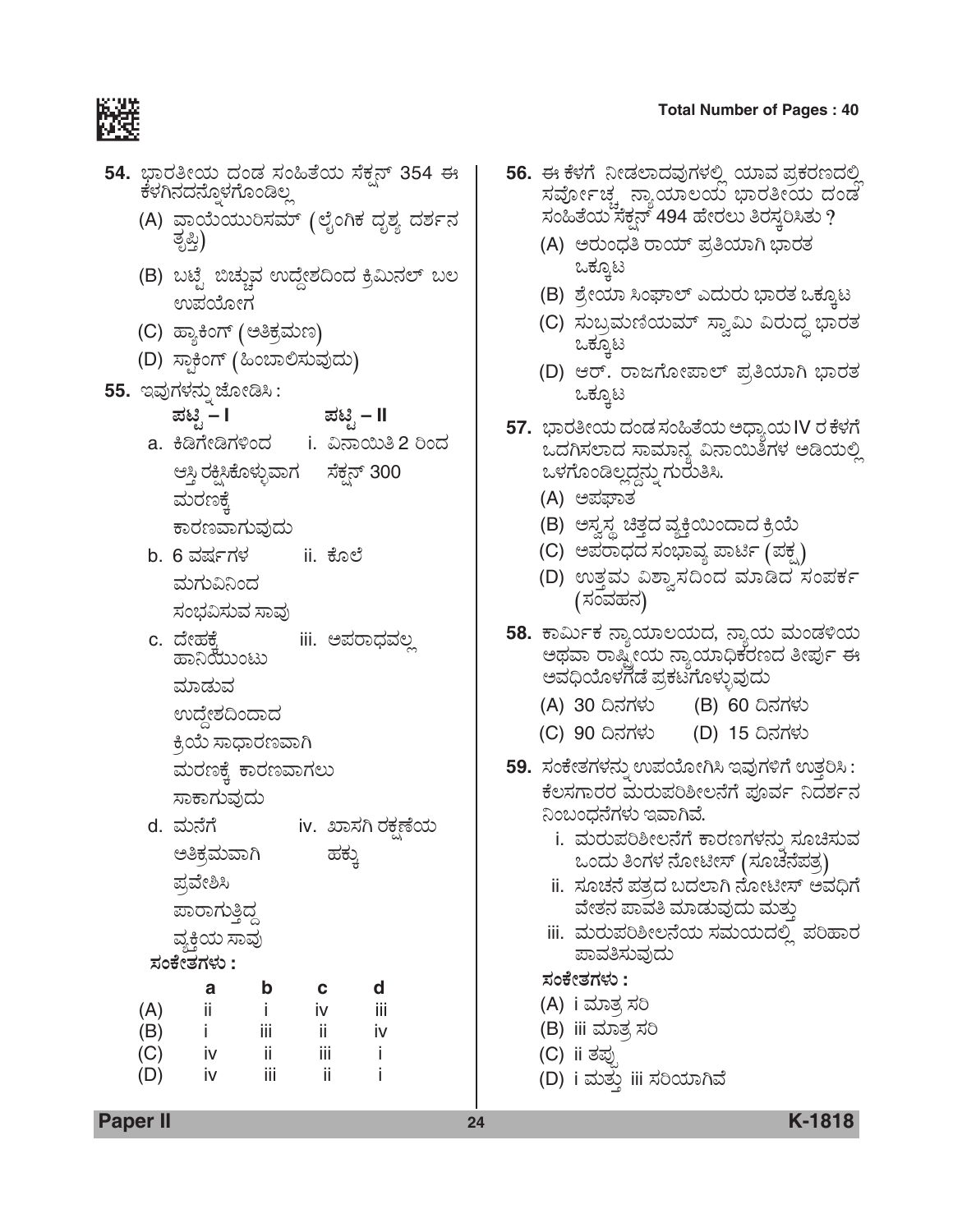

| <b>54.</b> Section 354 of Indian Penal Code does<br>not include the following<br>(A) Voyeurism | 56. In which of the following case the<br>Supreme Court refused to strike down<br>Section 494 of IPC ?              |
|------------------------------------------------------------------------------------------------|---------------------------------------------------------------------------------------------------------------------|
| (B) Use of criminal force to woman with                                                        | (A) Arundati Roy V Union of India                                                                                   |
| intent to disrobe                                                                              | (B) Shreya Singhal V Union of India                                                                                 |
| (C) Hacking<br>(D) Stalking                                                                    | (C) Subramaniam Swamy V Union of<br>India                                                                           |
| 55. Match the following:                                                                       | (D) R. Rajagopal V Union of India                                                                                   |
| $List - I$<br>$List - II$<br>a. Death is<br>i. Exception 2 to<br>Section 300<br>caused when    | 57. Identify the following which is not<br>covered under general exceptions<br>provided under Chapter IV of IPC.    |
| safeguarding                                                                                   | (A) Accident                                                                                                        |
|                                                                                                | (B) Act of a person of unsound mind                                                                                 |
| property from                                                                                  | (C) Possible parties to a crime                                                                                     |
| mischief<br>b. Death caused ii. Murder                                                         | (D) Communication made in good<br>faith                                                                             |
| by a child of                                                                                  |                                                                                                                     |
| 6 years<br>iii. No offence<br>c. Death by an                                                   | <b>58.</b> Every award of a Labour Court, Tribunal<br>or National Tribunal shall be published<br>within a period of |
| act with the                                                                                   | $(A)$ 30 days<br>$(B)$ 60 days                                                                                      |
| intention of<br>causing bodily                                                                 | $(C)$ 90 days<br>$(D)$ 15 days                                                                                      |
| injury which is<br>sufficient                                                                  | 59. Answer the following using the code<br>given below:                                                             |
| ordinarily<br>to cause death                                                                   | Conditions precedent to retrenchment<br>of workmen are                                                              |
| d. Death of<br>iv. Right of<br>private defence<br>tresspasser                                  | i. One month's notice indicating the<br>reasons for retrenchment                                                    |
| of the house<br>who was                                                                        | ii. Paying in lieu of notice, wages for<br>the period of notice and                                                 |
| escaping<br><b>Codes:</b>                                                                      | iii. Paying the compensation at the time<br>of retrenchment                                                         |
| $\mathbf b$<br>d<br>a<br>C                                                                     | Codes:                                                                                                              |
| ii<br>(A)<br>Ť<br>iii<br>iv                                                                    | (A) i alone is correct                                                                                              |
| iii<br>ii<br>(B)<br>iv<br>Ĺ                                                                    | (B) iii alone in correct                                                                                            |
| (C)<br>ii.<br>iij<br>iv                                                                        | (C) ii is wrong                                                                                                     |
| ii<br>(D)<br>iii<br>iv                                                                         | (D) i and iii are correct                                                                                           |
|                                                                                                |                                                                                                                     |

**K-1818 25 Paper II**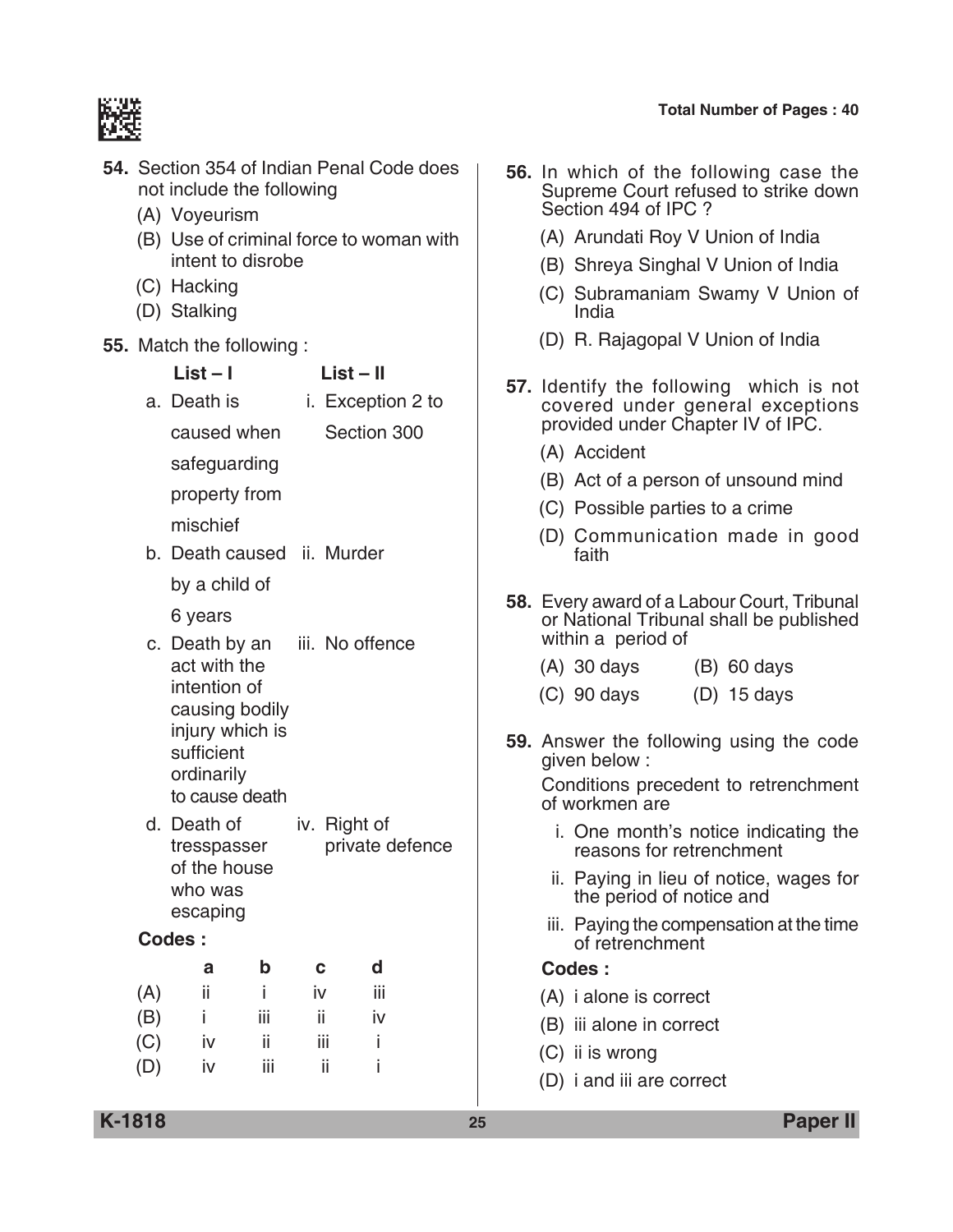

- **60.** ಈ ಕೆಳಗಿನವುಗಳಲ್ಲಿ ಯಾವುದು ಕೈಗಾರಿಕಾ ವಿವಾದಗಳ ಕಾಯ್ದೆ (ಐ. ಡಿ. ಆ್ಯಕ್ಟ್)ಯ ಅಡಿಯಲ್ಲಿ ಕೈಗಾರಿಕಾ ವಿವಾದಗಳನ್ನು ಇತ್ಯರ್ಥಗೊಳಿಸುವ ಪ್ರಾಧಿಕಾರವಲ್ಲ?
	- (A) ರಾಜಿ (ಸಂಧಾನ) ಅಧಿಕಾರಿ
	- (B) ಸಂಧಾನ ಮಂಡಳಿ
	- (C) ಸಾಮೂಹಿಕ ವಿಚಾರ ವಿನಿಮಯ (ಕಲೆಕಿವ್ ಬಾರ್ಗೇನಿಂಗ್)
	- (D) ಕಾರ್ಮಿಕ ನ್ಯಾಯಾಲಯ
- 61. ಟ್ರೇಡ್ ಯೂನಿಯನ್ ಕಾಯ್ದೆಯ ಸೆಕ್ಷನ್ 27ರ ಕೆಳಗೆ, ವಿಸರ್ಜನೆ(ರದ್ದುಗೊಳಿಸುವಿಕೆ) ಯ ಸೂಚನಾಪತ್ರವನ್ನು ರಿಜಿಸ್ಟಾರ್ (ನೋಂದಣಿ ಅಧಿಕಾರಿ) ರಿಗೆ ಇಷ್ಟು ದಿನಗಳೊಳಗಾಗಿ ಕಳಿಸಬೇಕು
	- (A) 21 ದಿನಗಳು (B) 14 ದಿನಗಳು
	- (C) 30 ದಿನಗಳು (D) 45 ದಿನಗಳು
- **62.** ಸಮರ್ಥನೆ (A) ಮತ್ತು ಕಾರಣ (R) ಗಳನ್ನು ಓದಿ. ಸಂಕೇತಗಳನ್ನು ಉಪಯೋಗಿಸಿ ಸರಿ ಉತ್ತರ ನೀಡಿ.

 $\vec{z}$ ಸಮರ್ಥನೆ (A) : ಕೆಲಸಗಾರನಿಗೆ ಮುಷ್ತರದ ಹಕ್ಕು ಆಯುಧವಾಗಿದ್ದರೂ ಕೂಡ ಅದು ಕೆಲಸಗಾರನೆ ಮೂಲಭೂತ ಹಕ್ಕಲ್ಲ.

 $\overline{\mathbf{r}}$ ಾರಣ (R) : ಕೈಗಾರಿಕಾ ಕಾಯ್ದೆಯು ಕಾನೂನುಬಾಹಿರ ಮುಷ್ಕರಗಳ ವಿರುದ್ಧ ಸಾಕಷ್ಟು ರಕ್ಷಣೆಗಳನ್ನು ಒದಗಿಸುತ್ತದೆ.

*ÓÜíPæàñÜWÜÙÜá* **:**

- (A) (A) ಮತ್ತು(R) ಗಳು ಸರಿಯಾಗಿವೆ ಆದರೆ(A) ಗೆ (R) ಸರಿಯಾದ ವಿವರಣೆಯಲ್ಲ
- (B) (A) ಮತ್ತು (R) ಗಳು ಸರಿಯಾಗಿವೆ ಮತ್ತು (A) ಗೆ (R) ಸರಿಯಾದ ವಿವರಣೆಯಾಗಿದೆ
- (C) (A) ಸರಿಯಾಗಿದೆ ಆದರೆ (R) ತಪ್ಪು
- (D) (A) ಯು ಸುಳ್ಳಾಗಿದೆ ಆದರೆ (R)ನಿಜ
- **63.** ಈ ಕೆಳಗಿನವುಗಳಲ್ಲಿ ಯಾವ ಹೇಳಿಕೆ/ಹೇಳಿಕೆಗಳು ಸರಿಯಾಗಿದೆ/ವೆ ? ಕಾರ್ಮಿಕ ನ್ಯಾಯಾಲಯ ಅಥವಾ ನ್ಯಾಯಮಂಡಳಿ ಹೊಮೆಸ್ಟಿಕ್ ಸಂಸ್ಥೆಯೊಳಗಿನ ವಿಚಾರಣೆಯ ತೀರ್ಮಾನದ ವಿರುದವಾಗಿ ಮನವಿ ನ್ಯಾಯಾಲಯವಾಗಿ ಕಾರ್ಯವಹಿಸುವುದಿಲ್ಲ ಆದರೆ ಡೊಮೆಸ್ತಿಕ್ ವಿಚಾರಣೆಯ ತೀರ್ಮಾನಗಳಲ್ಲಿ ಮಧ್ಯಪ್ರವೇಶಿಸುತ್ತದೆ. ಅಂತಹ ಸಂದರ್ಭಗಳು i. ಉತ್ತಮ ವಿಶ್ವಾಸದ ಇಚ್ಛೆಯಿದ್ದಾಗ ii. ಅನ್ಯಾಯವಾಗಿ ಶಿಕ್ಷೆಗೊಳಪಡುವಿಕೆಯಿದ್ದಾಗ iii. ವಿಚಾರಣೆಯ ಫಲಿತಾಂಶಗಳು ಮೊಂಡುತನದಿಂದ ಕೂಡಿದರೆ iv. ದಂಡಶುಲ್ಕ ಪ್ರಮಾಣ ತಪ್ಪಿದ್ದರೆ *ÓÜíPæàñÜWÜÙÜá* **:** (A) i ಮತ್ತು ii ಸರಿಯಾಗಿವೆ (B) iii ಮತ್ತು iv ಸರಿಯಾಗಿವೆ (C) i, ii, iii ಮತ್ತು iv ಸರಿಯಾಗಿವೆ (D) ii ಮತ್ತು iv ಸರಿಯಾಗಿವೆ **64.** ಪಟಿೃ – I ನ್ನು ಪಟಿೃ – II ರೊಂದಿಗೆ ಜೋಡಿಸಿ. ¯àvÜÇÝ¨Ü ÓÜíPæàñÜWÜÙÜ®Üá° E±ÜÁãàXÔ ÓÜÄ EñܤÃÜ ಆರಿಸಿ. *±Üqr* **– I** *±Üqr* **– II**  $($ ಕೈಗಾರಿಕಾ ವಿವಾದಗಳ (ವಿಷಯ ವಸು)  $\overline{a}$ ಾಯೆಯ ಒದಗಣಿಗಳು) a. ಸೆಕ್ಷನ್ 7-ಎ i. ಕಾರ್ಮಿಕ ನ್ಯಾಯಾಲಯದ ಪ್ರಮಖ ಅಧಿಕಾರಿಯ ಅರ್ಹತೆಗಳು<br>ii. ರಾಷ್ಟೀಯ b. ಸೆಕ್ಷನ್ 7-ಎ ನ್ಯಾಯಾಧಿಕರಣ c. ಸೆಕ್ಷನ್ 7-ಬಿ iii. ಕಾರ್ಮಿಕ ನ್ಯಾಯಾಲಯ<br>iv. ಕೈಗಾರಿಕಾ d. ಸೆಕ್ಷನ್ 7-ಸಿ ್ಲೆ <sup>ರಾ</sup> ನ್ಯಾಯಮಂಡಳಿ<br>ಸಂಕೇತಗಳು :<br>**abcd a b c d** (A) iv iii ii i (B) iii iv ii i (C) iii iv i ii

(D) i iii iv ii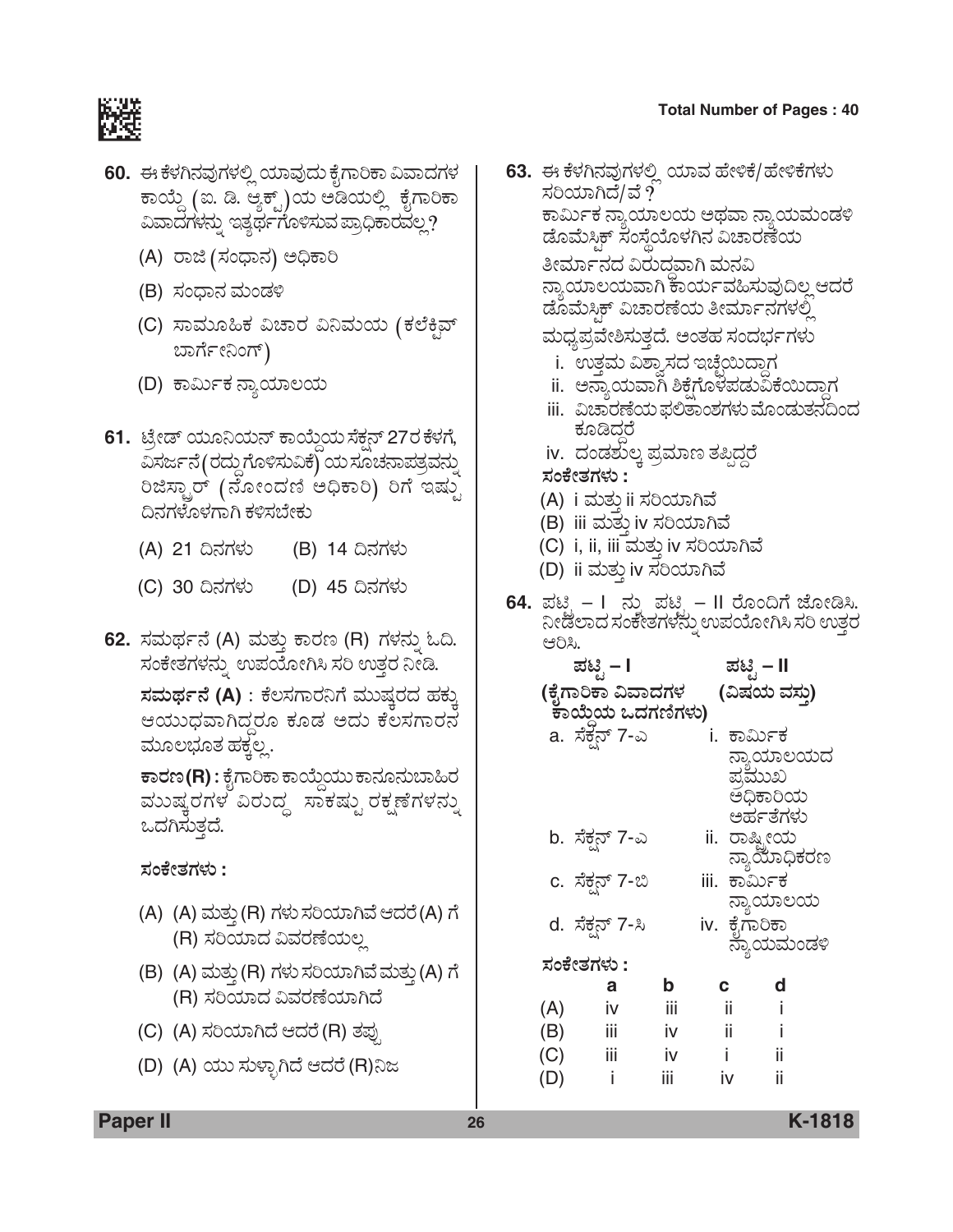

- **60.** Which of the following is not an authority for settlement of industrial disputes under the I.D. Act ?
	- (A) Conciliation officer
	- (B) Board of conciliation
	- (C) Collective bargaining
	- (D) Labour Court
- **61.** Under Section 27 of the Trade Unions Act, notice of the dissolution shall be sent to the registrar within
	- (A) 21 days (B) 14 days
	- (C) 30 days (D) 45 days
- **62.** Read Assertion (A) and Reason (R) and give the correct answer by using the codes given below.

 **Assertion (A) :** Although the right to strike is the armory of workman yet, it is not the Fundamental Right of workman.

**Reason (R) :** The industrial law provides sufficient safeguards against illegal strikes.

### **Codes :**

- (A) (A) and (R) are true but (R) is not the correct explanation of (A)
- (B) (A) and (R) are true but (R) is the correct explanation of (A)
- (C) (A) is true, but (R) is false
- (D) (A) is false, but (R) is true
- **63.** Which of the following statement/ statements is/are correct ? The labour court or tribunal not act as a court of appeal against the decision of the domestic inquiry but may interfere with the findings of a domestic inquiry when
	- i. There is want of good faith
	- ii. There is victimisation
	- iii. The finding is perverse
	- iv. Penalty is disproportionate to charge

- (A) i and ii are correct
- (B) iii and iv are correct
- (C) i, ii, iii and iv are all correct
- (D) ii and iv are correct
- **64.** Match List I with List II and give the correct answer by using the codes given below :

| List – I<br>(Provisions of<br>the I.D. Act) |                          |    |                                                                                                             |  |  |
|---------------------------------------------|--------------------------|----|-------------------------------------------------------------------------------------------------------------|--|--|
| a. Section 7                                | <i>i.</i> Qualifications |    |                                                                                                             |  |  |
|                                             |                          |    |                                                                                                             |  |  |
|                                             |                          |    |                                                                                                             |  |  |
|                                             |                          |    |                                                                                                             |  |  |
| b. Section 7-A                              |                          |    |                                                                                                             |  |  |
| c. Section 7-B                              | iii. Labour court        |    |                                                                                                             |  |  |
| d. Section 7-C                              |                          |    | iv. Industrial<br>tribunal                                                                                  |  |  |
|                                             |                          |    |                                                                                                             |  |  |
| b                                           | C                        | d  |                                                                                                             |  |  |
| iii                                         | ii                       | j  |                                                                                                             |  |  |
| iv                                          | ii                       | i  |                                                                                                             |  |  |
| iv                                          | i                        | ii |                                                                                                             |  |  |
| iii                                         | iv                       | ii |                                                                                                             |  |  |
|                                             |                          |    | List – II<br>(Subject-Matter)<br>of the presiding<br>officer of labour<br>court<br>ii. National<br>Tribunal |  |  |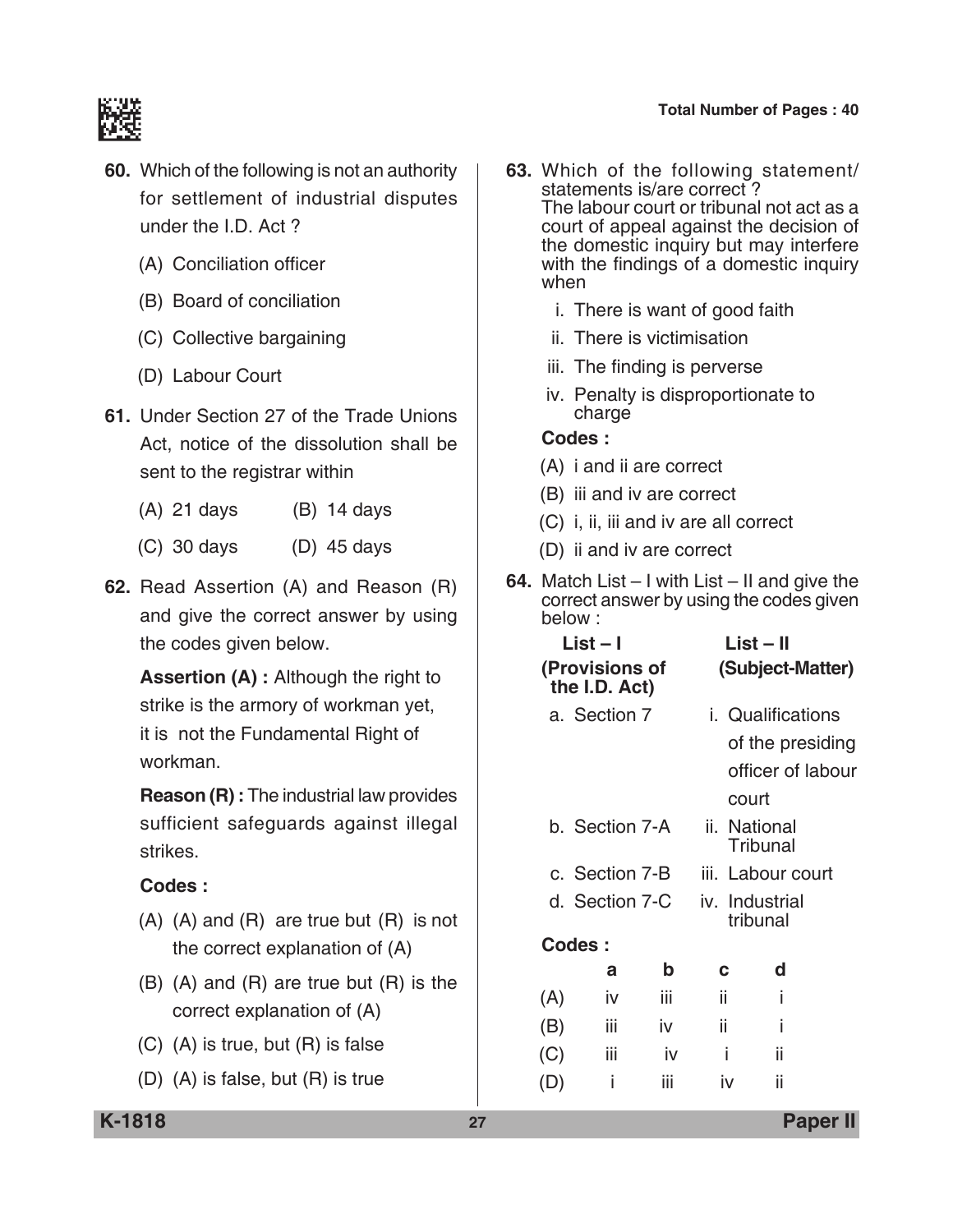

- **65.** ಕೈಗಾರಿಕಾ ವಿವಾದಗಳ ಕಾಯ್ದೆ , 1947 ರ ಯಾವ ಶೆಡ್ಯೂಲ್ನ ಕೆಳಗೆ ಸಾರ್ವಜನಿಕ ಸೇವಾ ಸೌಲಭ್ಯಗಳು<br>ಪಟ್ಟಿ ಮಾಡಲ್ಪಟ್ಟೆ ?
	- (A) 1 ನೆಯ ಶೆಡ್ಯೂಲ್ (B) 2 ನೆಯ ಶೆಡ್ಯೂಲ್
	- (C) 3 ನೆಯ ಶೆಡ್ಯೂಲ್ (D) 4 ನೆಯ ಶೆಡ್ಯೂಲ್
- **66.** 'ಮೊದಲು ಬಾ, ಕೊನೆಗೆ ಹೋಗು' ಮತು 'ಕಡೆಗೆ ಬಂದು ಮೊದಲು ಹೋಗು' ಇದು ಯಾವುದಕೆ, ಸಂಬಂಧಿಸಿದ ತತ್ವವಾಗಿದೆ ?
	- (A) ಸ್ಥಗಿತಗೊಳಿಸುವಿಕೆ (B) ಮುಚ್ಚುವಿಕೆ
	- (C) ಮರುಪರಿಶೀಲನೆ (D) ವಜಾಗೊಳಿಸುವಿಕೆ
- **67.** ಆಡಳಿತಾತ್ತಕ ಕಾನೂನು ಇದರ ಅಧಿಕಾರಗಳು ಮತ್ತು ಕಾರ್ಯವಿಧಾನಗಳಿಗೆ ಸಂಬಂಧಿಸಿದ ಕಾಯ್ದೆಯಾಗಿದೆ
	- (A) ಶಾಸನ ಸಭೆ
	- (B) ಶಾಸನ ಪರಿಷತ್ತು
	- (C) ಆಡಳಿತಾತ್ಮಕ ಪ್ರಾಧಿಕಾರಗಳು
	- (D) ನ್ಯಾಯಿಕ ಸ್ತರೂಪದ
- **68.** 'ಬೇರ್ಪಡಿಸುವಿಕೆಯ ಸಿದ್ದಾಂತ'ದ ಗುರಿ ಸಾಧಿಸುವ ನಿಟ್ಟಿನಲ್ಲಿ
	- i. ಒಂದು ಅಂಗ ಭಾಗವಾದ ವ್ಯಕ್ತಿ ಇನ್ನೊಂದರ ಭಾಗವಾಗುವಂತಿಲ್ಲ
	- ii. ಯಾವುದೇ ಅಂಗದಿಂದ ಇನ್ನೊಂದರ ಕಾರ್ಯಗಳಲ್ಲಿ ಮಧ್ಯಪ್ರವೇಶವಾಗಬಾರದು
	- iii. ಒಂದು ಅಂಗ ಇನ್ನೊಂದರ ಕಾರ್ಯಗಳು ಮತ್ತು ಶಕ್ತಿಗಳನ್ನು ಊಹಿಸಬಾರದು
	- iv. ಮೇಲ್ಮಟ್ಟದ ಅಧಿಕಾರಾಂಗದಿಂದ ಅಧೀನ ಅಧಿಕಾರಾಂಗಕೆ, ಅಧಿಕಾರಗಳು ವರ್ಗಾಯಿಸಲ್ಗಡುವವು

#### *ÓÜíPæàñÜWÜÙÜá* **:**

- (A) i ಮಾತ
- (B) i, ii ಮತ್ತು iii
- (C) i, iii ಮತ್ತು iv
- (D) i, ii, iii ಮತ್ತು iv

**69. ಸಮರ್ಥನೆ (A)** : ಹೇಬಿಯಸ್ ಕಾರ್ಪಸ್ ರಿಟ್ ಕಾನೂನುಬಾಹಿರವಾಗಿ ಸೆರೆಯಲ್ಲಿಡಲಟ್ನ ವ್ಯಕ್ತಿಯ ಬಿಡುಗಡೆಯನ್ನು ಸುರಕ್ಷಿತಗೊಳಿಸುವುದಕ್ಕಾಗಿ.  $\overline{\textbf{r}}$ ಾರಣ (R) : ಎಲ್ಲ ಬಂಧನ ಮತ್ತು ಸೆರೆಮನೆಯಲ್ಲಿಡುವಿಕೆಗಳ ವಿರುದ್ಧ ಹೇಬಿಯಸ್ ಕಾರ್ಪಸ್ ರಿಟ್ ಲಭ್ಯ.

*ÓÜíPæàñÜWÜÙÜá* **:**

- (A) (A) ಮತ್ತು (R) ಗಳೆರಡೂ ಸರಿ ಮತ್ತು (R) ಇದು (A) ಯ ಸರಿಯಾದ ವಿವರಣೆಯಾಗಿದೆ
- (B) (A) ಮತ್ತು(R) ಗಳೆರಡೂ ಸರಿ, ಆದರೆ(R) ಇದು (A) ಯ ಸರಿಯಾದ ವಿವರಣೆಯಲ್ಲ
- (C) (A) ಸರಿಯಾಗಿದೆ ಆದರೆ (R) ತಪು
- (D) (A) ತಪ್ಪು ಆದರೆ (R) ಸರಿಯಾಗಿದೆ
- **70.** ಆಡಳಿತಾತ್ತಕ ಅಧಿಕಾರ ಮತ್ತು ನ್ಯಾಯಿಕ*್ನ*ುರೂಪದ ಅಧಿಕಾರಗಳ ನಡುವಿನ ವಿಭಾಜಕ ರೇಖೆ ಬಹಳವೇ ಸೂಕ್ಷ್ಮವಾಗಿದ್ದು ನಿಧಾನವಾಗಿ ತೊಡೆದು ಹಾಕಲಡುತ್ತಿದೆ. ಎ. ಕೆ. ಕೈಪಕ್ ಮೊಕದ್ದಮೆಯಲ್ಲಿ ಈ ವೀಕ್ಷಣೆ ಮಾಡಿದವರು
	- (A) ಜಸ್ಪೀಸ್ ಗ್ರೋವರ್
	- (B) ಜಸ್ಪೀಸ್ ವಿ. ಆರ್. ಕೃಷ್ಣ ಅಯ್ಯರ್
	- (C) ಜಸೀಸ್ ಪಿ. ಎನ್. ಭಗವತಿ
	- (D) ಜಸ್ಪೀಸ್ ಹೆಗ್ಡೆ
- 71. *'ನೆ*ಮೊ ಜುಡೆಕ್ಸ್ಇನ್ ಕೌಸಾ ಸುವಾ' ಇದರರ್ಥ
	- (A) ತನ್ನದೇ ಸ್ವಂತ ಪ್ರಕರಣವಿದ್ದಲ್ಲಿ ಯಾರೂ ನ್ಯಾಯ ನಿರ್ಣಯಕ್ಕೊಳಪಡುವುದಿಲ್ಲ
	- (B) ತನ್ನದೇ ಸ್ವಂತ ಕಾರಣವಿದ್ದಾಗ ಯಾರೂ ನ್ಯಾಯಮೂರ್ತಿಯಾಗಲಾರರು
	- (C) ತನದೇ ಕಾರಣವಿದ್ದಾಗ ಯಾರೂ ನ್ಯಾಯತೀರ್ಮಾನಕ್ಕೊಳಪಡರು
	- (D) ತನ್ನ ಸ್ವಂತ ಕಾರಣವಿದ್ದಾಗ ಯಾರೂ ನ್ಯಾಯ ನಿರ್ಣಯ ನೀಡಲಾರರು

**Paper II 28 K-1818**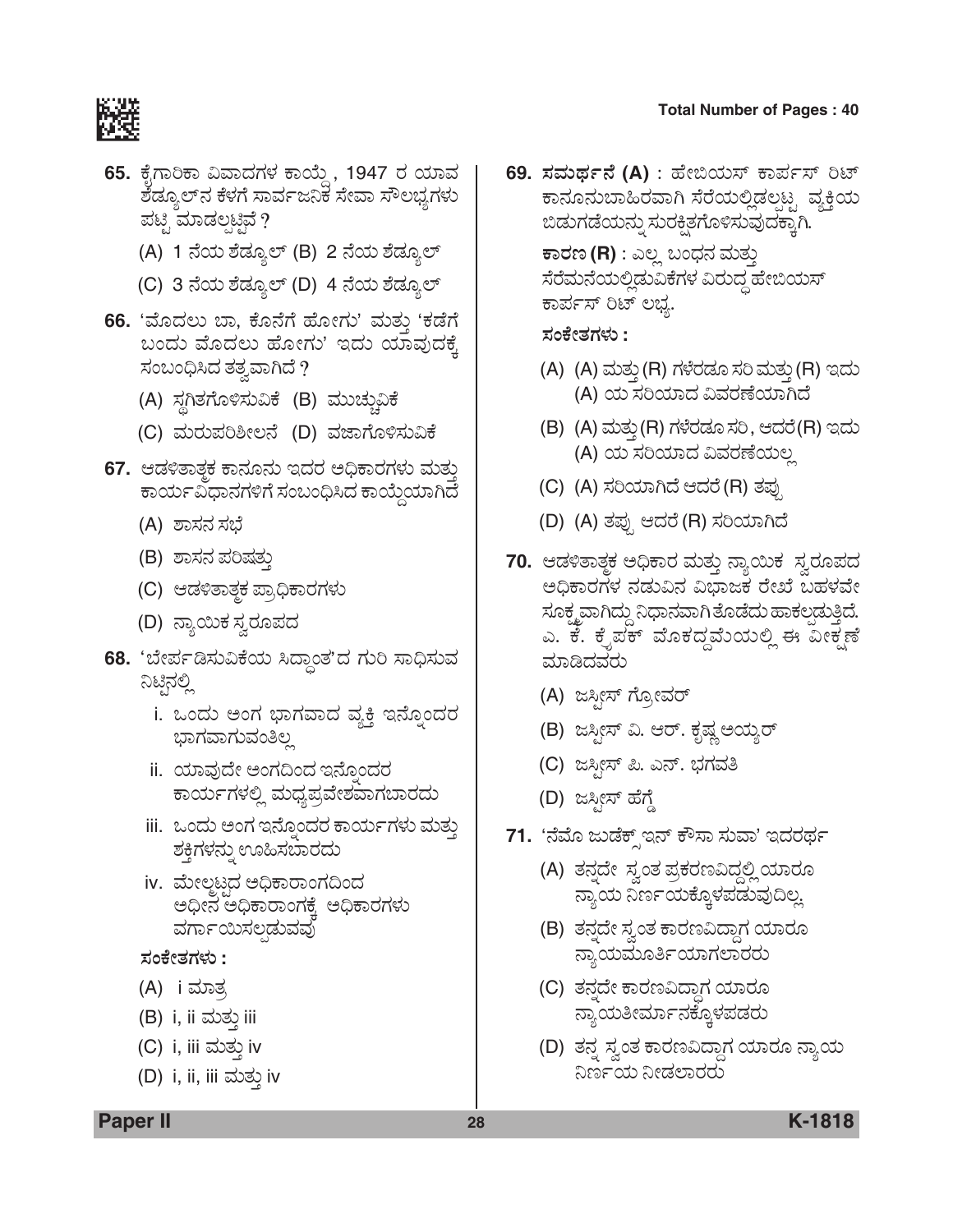

- **65.** Under which Schedule of the Industrial Disputes Act, 1947, public utility services have been listed out
	- (A) 1st Schedule (B) 2nd Schedule
	- $(C)$  3<sup>rd</sup> Schedule (D)  $4<sup>th</sup>$  Schedule
- **66.** 'First come last go and last come first go' is the principle relating to
	- (A) Lay off (B) Closure
	- (C) Retrenchment(D) Dismissal
- **67.** The administrative law is the law concerning the powers and procedures of
	- (A) Legislative Assembly
	- (B) Legislative council
	- (C) Administrative Authorities
	- (D) Quasi Judicial
- **68.** In order to achieve the object of 'doctrine of severability'
	- i. A person who is part of one organ should not be a part of any other
	- ii. There should be no interference by any organ into the functioning of another
	- iii. One organ should not assume the functions and powers of any other organ
	- iv. There shall be transfer of powers from superior to subordinate authority

#### **Codes :**

- (A) Only i
- (B) i, ii and iii
- (C) i, iii and iv
- (D) i, ii, iii and iv

**69. Assertion (A) :** Writ of habeas corpus is to secure the release of a person who has been detained unlawfully.

 **Reason (R) :** Habeas corpus writ is available against all arrests and detentions.

- (A) Both (A) and (R) are true and (R) is correct explanation of (A)
- (B) Both (A) and (R) are true but (R) is not the correct explanation of (A)
- (C) (A) is true but (R) is false
- (D) (A) is false but (R) is true
- **70.** The dividing line between an administrative power and a quasi judicial power is quite thin and being gradually obliterated. This observation in A. K. Kraipak's case is made by
	- (A) Justice Grover
	- (B) Justice V. R. Krishna Iyer
	- (C) Justice P. N. Bhagawathi
	- (D) Justice Hegde
- **71.** 'Nemo judex in causa sua' means
	- (A) No man shall be judged in his own case
	- (B) No man shall be judge in his own cause
	- (C) No man shall be judged in his cause
	- (D) No man shall adjudicate his own cause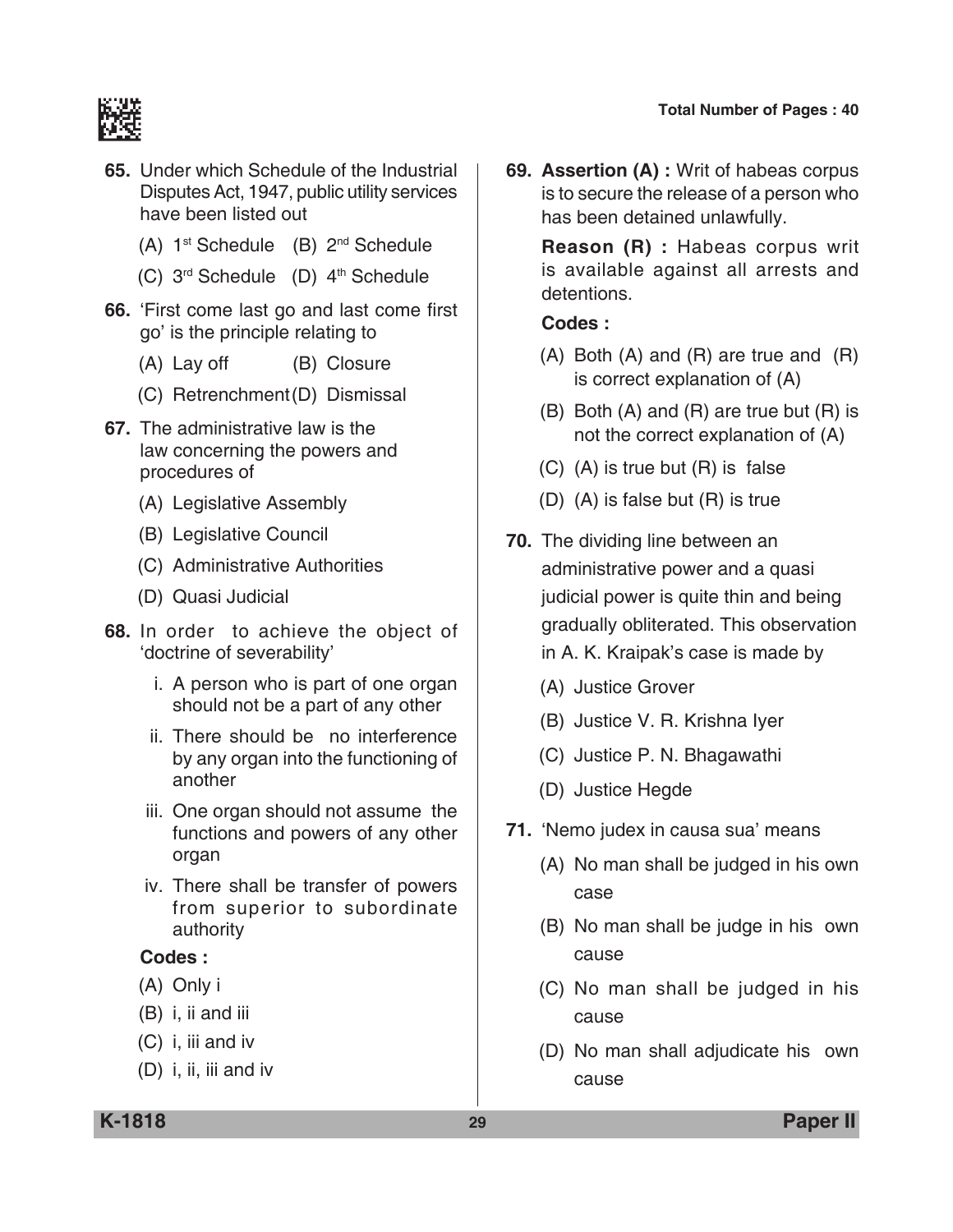

- 72. ಕರ್ನಾಟಕ ಲೋಕಾಯುಕ್ತ ಕಾಯ್ದೆ ಈ ಘೋಷಣೆಗೆ<br>ಅವಕಾಶ ಒದಗಿಸುತದೆ
	- (A) ಒಬ್ಬರು ಲೋಕಾಯುಕ್ತರು
	- (B) ಒಬ್ಬರು ಲೋಕಾಯುಕ್ತರು ಮತ್ತು ಒಬ್ಬರು ಉಪಲೋಕಾಯುಕ್ತರು
	- (C) ಒಬ್ಬರು ಲೋಕಾಯುಕ್ತರು ಮತ್ತು ಒಬ್ಬರು ಅಥವಾ ಹೆಚ್ಚು ಸಂಖ್ಯೆಯ ಉಪಲೋಕಾಯುಕ್ತರು
	- (D) ಒಬ್ಬರು ಲೋಕಾಯುಕ್ತರು ಮತ್ತು ಇಬ್ಬರು ಉಪಲೋಕಾಯುಕ್ತರು
- **73.** ಉತ್ಪ್ರೆಷಣ ಲೇಖ (ರಿಟ್ ಆಫ್ ಸರ್ಷಿಯೋರರಿ)ವನ್ನು ಈ ಕೆಳಗಿನ ನೆಲೆಯಲ್ಲಿ ಹೊರಡಿಸಬಹುದಾಗಿದೆ.
	- 1. ಸ್ವಾಭಾವಿಕ ನ್ಯಾಯದ ಉಲ್ಲಂಘನೆ
	- 2. ದಾಖಲೆಯ ಹೊರಭಾಗದಲ್ಲಿಯೇ ದೋಷ ಸ್ನಷ್ತವಾಗಿ ಕಾಣಿಸುವುದು
	- 3. ಅಧಿಕ ಅಧಿಕಾರ ವ್ಯಾಪ್ತಿ
	- 4. ಅಧಿಕಾರ ವ್ಯಾಪ್ತಿಯ ಕೊರತೆ
	- *ÓÜíPæàñÜWÜÙÜá* **:** (A) 1 ಮಾತ
	- (B) 1, 3 ಮತ್ತು 4
	- (C) 1, 2, 3 ಮತು 4
	- (D) 4, 3, 2
- **74.** ತೈಲ ಮಾಲಿನ್ಯ ಮತ್ತು ತೈಲದಿಂದಾಗುವ ಸಮುದ್ರ ಮಾಲಿನ್ಯ ತಡೆ ಹಾಗೂ ನಿಯಂತ್ರಣಕ್ಕಾಗಿ ಕ್ರಮಗಳನ್ನು ಒದಗಿಸುವ ನಿಟಿನಲ್ಲಿ ಆಡಳಿತಗಳ ಸಿವಿಲ್ ಮತ್ತು <u>ಕ್ರ</u>ೆಮಿನಲ್ ಜವಾಬ್ದಾರಿಗಳನ್ನು ರೂಪಿಸುವ ಶಾಸನ
	- (A) ಪರಿಸರ ರಕ್ಷಣೆ ಕಾಯ್ದೆ, 1986
	- (B) ಜಲ (ಮಾಲಿನ್ಯ ತಡೆ ಮತ್ತು ನಿಯಂತ್ರಣ) ಕಾಯ್ದೆ,1974
	- (C) ಪ್ರಾದೇಶಿಕ ಜಲ, ಭೂಖಂಡದ ಸೀಮೆ, EEZ ಮತ್ತಿತರ ಸಮುದ್ರೀಯ ವಲಯಗಳ ಕಾಯ್ತೆ 1976
	- (D) ವ್ಯಾಪಾರಿ ಹಡಗುಗಳ ಕಾಯ್ದೆ, 1958

**75. ಸಮರ್ಥನೆ(A)** : ಆರಂಭಿಕವಾಗಿ21 ಸದಸ್ಯರೊಂದಿಗೆ ಪ್ತಾರಿಸ್ ಶೃಂಗ ಸಭೆಯಲ್ಲಿ 1997 ರ ಅವಧಿಯಲ್ಲಿ ಜಾಗತಿಕ ಪರಿಸರ ಸೌಲಭ್ಯ ಸ್ಥಾಪನೆಗೊಂಡಿತು.

 $\overline{\textbf{r}}$ ಾರೂ (R) : ಭಾರತದಲ್ಲಿ 3 ದಿನಗಳ ಸಭೆ ಉದ್ಘಾಟಿಸುವಾಗ ಭಾರತದ ಆಗಿನ ಪ್ರಧಾನಿ ಶ್ರೀ ಅಟಲ್ ಬಿಹಾರಿ ವಾಜಪೇಯಿಯವರು ಕೈಗಾರಿಕೀಕರಣಗೊಂಡ ರಾಷ್ಟ್ರಗಳಿಗೆ ಜಾಗತಿಕ ತಾಪಮಾನ ಮತ್ತು ಅಂತಿಮ ವ್ಯತ್ಯಾಸ ಮಾನವ ಪರಸರವನ್ನು ನಾಶಗೊಳಿಸಬಹುದೆಂದು ಎಚ್ಚರಿಸಿದರು.

*ÓÜíPæàñÜWÜÙÜá* **:**

- (A) (A) ಮತ್ತು (R) ಗಳೆರಡೂ ಸರಿ ಮತ್ತು (R) ಇದು (A) ಗೆ ಸರಿಯಾದ ವಿವರಣೆಯಾಗಿದೆ
- (B) (A) ಮತ್ತು (R) ಗಳೆರಡೂ ಸರಿ ಮತ್ತು (A) ಗೆ (R) ಸರಿಯಾದ ವಿವರಣೆಯಲ್ಲ
- (C) (A) ಸರಿ ಆದರೆ (R) ತಪು
- (D) (A) ತಪ್ಪು ಆದರೆ (R) ಸರಿಯಾಗಿದೆ
- 76. ಪರಿಸರ (ರಕ್ಷಣೆ) ಕಾಯ್ದೆ , 1986ರ ಪ್ರೊವಿಜನ್ ಅಡಿಯಲ್ಲಿ ಯಾವುದೇ ವ್ಯಕ್ತಿಯಿಂದ ಕ್ರಿಮಿನಲ್ ದೂರು ದಾಖಲಿಸುವುದಕ್ಕಾಗಿ ಕೇಂದ್ರ ಸರ್ಕಾರಕ್ಕೆ ಅಧಿಕೃತವಾಗಿ ಜಾರಿಗೊಳಿಸಬೇಕಾದ ನೋಟಿಸ್ಅವಧಿ
	- (A) 30 ದಿನಗಳಿಗೆ ಕಡಿಮೆಯಲ್ಪದ್ದು
	- (B) 45 ದಿನಗಳಿಗೆ ಕಡಿಮೆಯಲ್ಲದ್ದು
	- (C) 60 ದಿನಗಳಿಗೆ ಕಡಿಮೆಯಲ್ಲದ್ದು
	- (D) 90 ದಿನಗಳಿಗೆ ಕಡಿಮೆಯಲದು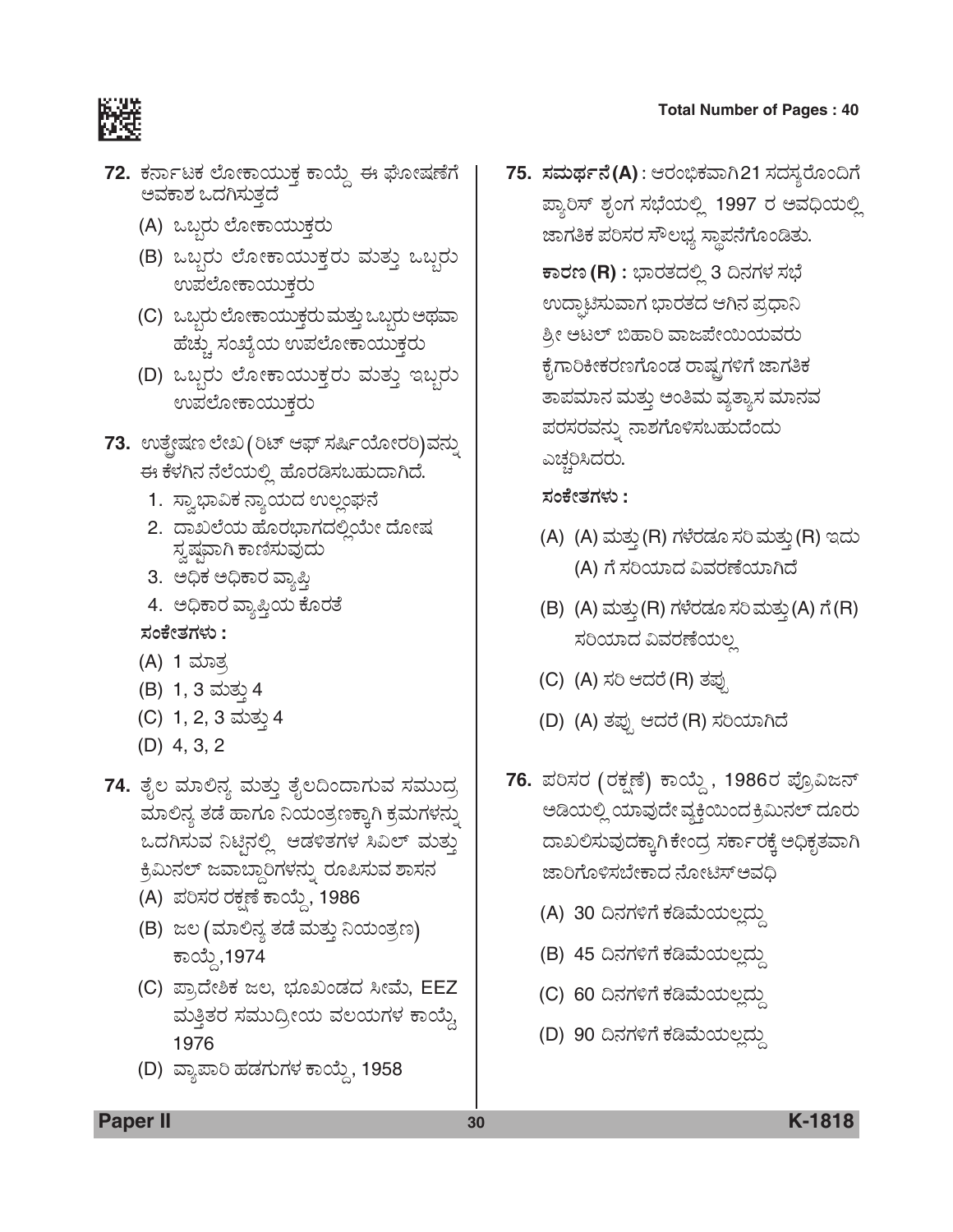

- **72.** The Karnataka Lokayukta Act provides for appointment of
	- (A) One Lokayukta
	- (B) One Lokayukta and one Upalokayukta
	- (C) One Lokayukta and one or more number of Upalokayuktas
	- (D) One Lokayukta and two Upalokayuktas
- **73.** Writ of Certiorari may be issued on following ground
	- 1. Violation of natural justice
	- 2. Error apparent on the face of record
	- 3. Excess of jurisdiction
	- 4. Lack of jurisdiction

#### **Codes :**

- (A) Only 1
- (B) 1, 3 and 4
- (C) 1, 2, 3 and 4
- (D) 4, 3, 2
- **74.** The legislation that governs the civil and criminal liability regimes in respect of oil pollution and also provides for the prevention and containment of marine pollution by oil is
	- (A) Environment Protection Act, 1986
	- (B) Water (Prevention and control of pollution) Act, 1974
	- (C) Territorial waters, continental shelf EEZ and other maritimes zones Act, 1976
	- (D) Merchant Shipping Act, 1958

**75. Assertion (A) :** Global Environmental facility was set up during 1997 Paris Summit with 21 members initially.

 **Reason (R) :** Mr. Atal Bihari Vajpayee then the Prime Minister of India while inaugurating the 3 days assembly in India warned the Industrialized Nations the global warming and climate change could damage the human environment.

- $(A)$  Both  $(A)$  and  $(R)$  are true and  $(R)$  is the correct explanation of (A)
- (B) Both (A) and (R) are true and (R) is not the correct explanation of (A)
- (C) (A) is true but (R) is false
- (D) (A) is false but (R) is true
- **76.** What is the period of notice required to be served upon the central Government for filing a criminal complain by any person under the provisions of Environmental (Protection) Act, 1986 ?
	- (A) Not less than 30 days
	- (B) Not less than 45 days
	- (C) Not less than 60 days
	- (D) Not less than 90 days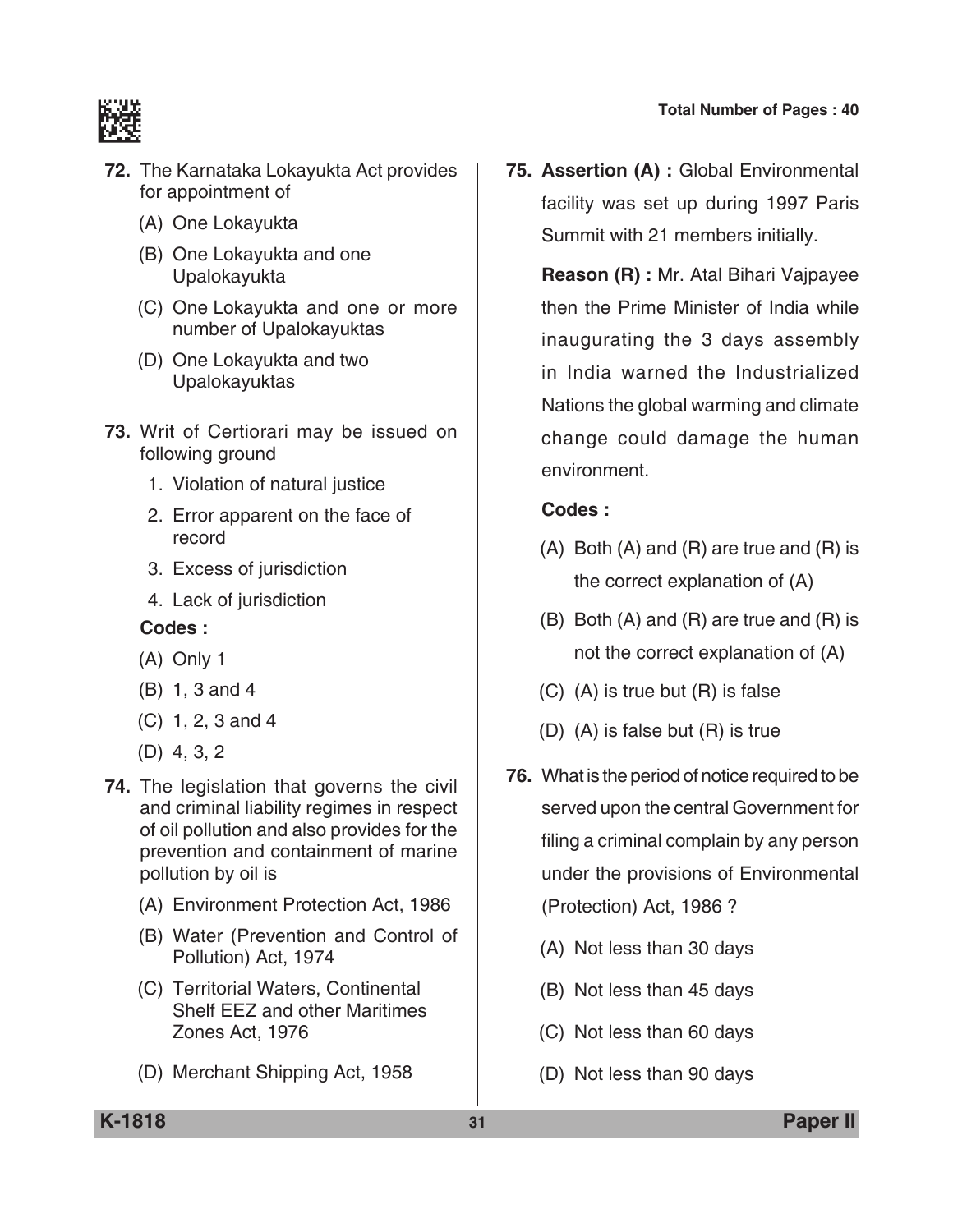|     | 77. ಪಟ್ಟಿ – I  ನ್ನು ಪಟ್ಟಿ – II ರೊಂದಿಗೆ ಹೊಂದಿಸಿ.<br>ವಿಶ್ವ ಸಂಸ್ಥೆಯ ಸ್ಥಾಕ್ <i></i> ಹೋಮ್ ಮಾನವ ಪರಿಸರ<br>ಘೋಷಣೆಯ ಉಲ್ಲೇಖದೊಂದಿಗೆ ಕೊಡಲಾದ |                            |                         |                |  |
|-----|--------------------------------------------------------------------------------------------------------------------------------|----------------------------|-------------------------|----------------|--|
|     | ಸಂಕೇತಗಳನ್ನು ಉಪಯೋಗಿಸಿ ಸರಿ ಉತ್ತರ ಆರಿಸಿ :                                                                                         |                            |                         |                |  |
|     | ಪಟ್ಟಿ – I                                                                                                                      |                            |                         | ಪಟ್ಟಿ – II     |  |
|     | a. ಪರಸ್ಪರ ಗಡಿಗಳ     1.  ತತ್ತ 26                                                                                                |                            |                         |                |  |
|     | (ಟ್ರಾನ್ಶ್ ಪ್ರಂಟಿಯರ್)                                                                                                           |                            |                         |                |  |
|     | ಪರಿಸರ ಮಾಲಿನ್ಯ                                                                                                                  |                            |                         |                |  |
|     | b. ಸಾಮೂಹಿಕ                                                                                                                     |                            | 2. ತತ್ವ 22              |                |  |
|     | ವಿನಾಶಕಾರಿ                                                                                                                      |                            |                         |                |  |
|     | ಶಸ್ತ್ರಾಸ್ತ್ರ ತ್ಯಜಿಸುವಿಕೆ                                                                                                       |                            |                         |                |  |
|     | c. ಮಾಲಿನ್ಯ ಪೀಡಿತರಿಗೆ 3. ತತ್ವ 7                                                                                                 |                            |                         |                |  |
|     | ಪರಿಹಾರ                                                                                                                         |                            |                         |                |  |
|     | d. ಸಮುದ್ರ ಮಾಲಿನ್ಯ  4.  ತತ್ತ 21                                                                                                 |                            |                         |                |  |
|     | ಸಂಕೇತಗಳು :                                                                                                                     |                            |                         |                |  |
|     | а                                                                                                                              | b                          | C                       | d              |  |
| (A) | $\overline{4}$                                                                                                                 | $\overline{\phantom{0}}^2$ | $\overline{\mathbf{3}}$ | 1              |  |
|     | $(B)$ 4                                                                                                                        | $\overline{1}$             | $2 \t 3$                |                |  |
|     | $(C)$ 2                                                                                                                        | $\overline{1}$             | $\overline{\mathbf{3}}$ | $\overline{4}$ |  |
|     | $(D)$ 3                                                                                                                        | $\overline{2}$             | $\overline{1}$          | 4              |  |
|     | 78. ಸುಸ್ಥಿರ (ಸಮರ್ಥನೀಯ) ಅಭಿವೃದ್ಧಿ ಕುರಿತ                                                                                         |                            |                         |                |  |
|     | ವಿಶ್ವಸಂಸ್ಥೆಯ ಅಧಿವೇಶನ ಅಂಗೀಕರಿಸಲ್ಪಟ್ಟ ವರ್ಷ                                                                                       |                            |                         |                |  |
|     | (A) 1972 (B) 1992                                                                                                              |                            |                         |                |  |
|     | (C) 2002                                                                                                                       |                            | (D) 2012                |                |  |
|     |                                                                                                                                |                            |                         |                |  |
|     | 79. "ಆ್ಯಂತ್ರೊಪೊಸೆಂಟ್ರಿಸಮ್" ಪದವು                                                                                                |                            |                         |                |  |
|     | ಉಲ್ಲೇಖಿಸುವುದರೊಂದಿಗೆ ಇದನ್ನು ಸೂಚಿಸುತ್ತದೆ                                                                                         |                            |                         |                |  |
|     | (A)  ಒಂದು ಮಾನವ ಕೇಂದ್ರಿತ ಪ್ರಸ್ತಾಪ                                                                                               |                            |                         |                |  |
|     | (B) ಒಂದು ಪರಿಸರ ಕೇಂದ್ರಿತ ಪ್ರಸ್ತಾಪ                                                                                               |                            |                         |                |  |
|     | (C)  ಒಂದು ಕೈಗಾರಿಕಾ ಕೇಂದ್ರಿತ ಪ್ರಸ್ತಾಪ                                                                                           |                            |                         |                |  |
|     | (D)  ಒಂದು ಅಭಿವೃದ್ದಿ ಕೇಂದ್ರಿತ ಪ್ರಸ್ತಾಪ                                                                                          |                            |                         |                |  |
|     |                                                                                                                                |                            |                         |                |  |

|     |                | 80.  ಪರಿಸರ ರಕ್ಷಣೆಗೆ ಸರ್ವೋಚ್ಚನ್ನಾಯಾಲಯ                                                                                      |                |    |                |                  |  |
|-----|----------------|---------------------------------------------------------------------------------------------------------------------------|----------------|----|----------------|------------------|--|
|     |                | ಉಪಯೋಗಿಸಿದ ತತ್ವ                                                                                                            |                |    |                |                  |  |
|     |                | (A) ಕಟ್ಟುನಿಟಿನ ಜವಾಬ್ದಾರಿ                                                                                                  |                |    |                |                  |  |
|     |                | (B) ಪ್ರಾತಿನಿಧಿಕ ಹೊಣೆಗಾರಿಕೆ                                                                                                |                |    |                |                  |  |
|     |                | (C) ಜಂಟಿ ಹೊಣೆಗಾರಿಕೆ                                                                                                       |                |    |                |                  |  |
|     |                | (D) ಸಂಪೂರ್ಣ ಹೊಣೆಗಾರಿಕೆ                                                                                                    |                |    |                |                  |  |
|     |                | 81. ಪಟ್ಟಿ– I ನ್ನು ಪಟ್ಟಿ– II ರೊಂದಿಗೆ ಜೋಡಿಸಿ ಮತ್ತು<br>ಕೊಡಲಾದ ಸಂಕೇತಗಳನ್ನು ಉಪಯೋಗಿಸಿ ಸರಿ ಉತ್ತರ                                 |                |    |                |                  |  |
|     | ಆರಿಸಿ:         |                                                                                                                           |                |    |                |                  |  |
|     |                | ಪಟ್ಟಿ – I                                                                                                                 |                |    | ಪಟ್ಟಿ – II     |                  |  |
|     |                | a. ಸ್ತಾಕ್ <b>ಹೋಮ್</b>                                                                                                     |                |    |                | 1.  ಪರಿಸರ ಮತ್ತು  |  |
|     |                | ಘೋಷಣೆ                                                                                                                     |                |    | ಅಭಿವೃದ್ಧಿ      |                  |  |
|     |                | b.  ರಿಯೊ ಪ್ರಕಟಣೆ                                                                                                          |                |    | 2. ಹವಾಮಾನ      |                  |  |
|     |                |                                                                                                                           |                |    | ಬದಲಾವಣೆ        |                  |  |
|     | c. ಕ್ಯೋಟೊ      |                                                                                                                           |                |    |                | 3. ಜಾಗತಿಕ ತಾಪಮಾನ |  |
|     |                | ಪ್ರೊಟೊಕಾಲ್                                                                                                                |                |    |                |                  |  |
|     |                | d. ಪ್ಯಾರಿಸ್ ಒಪ್ಪಂದ   4. ಆರೋಗ್ಯಕರ                                                                                          |                |    |                |                  |  |
|     |                |                                                                                                                           |                |    |                | ಪರಿಸರದ ಹಕ್ಕು     |  |
|     | ಸಂಕೇತಗಳು :     |                                                                                                                           |                |    |                |                  |  |
|     |                | а                                                                                                                         | b              | C. |                | d                |  |
|     | (A)            | 4                                                                                                                         | 3              | 2  |                | 1                |  |
| (B) |                | $\overline{\phantom{0}}$                                                                                                  | 1              | 3  |                | 2                |  |
| (C) |                | $\overline{2}$                                                                                                            |                | 4  |                | 3                |  |
| (D) |                | $\overline{1}$                                                                                                            | $\overline{2}$ | 3  |                | 4                |  |
|     |                | 82. ಪರಿಸರ (ರಕ್ಷಣೆ) ಕಾಯ್ದೆ, 1986 ರ ಯಾವ<br>ಸೆಕ್ಷನ್ ಸರ್ಕಾರದ ಇಲಾಖೆಗಳಿಂದಾದ ಪರಿಸರಾತ್ಮಕ<br>ಅಪರಾಧಗಳಿಗೆ ದಂಡನೆಗಳ ಮಾಹಿತಿ ನೀಡುತ್ತದೆ ? |                |    |                |                  |  |
|     | (A) ಸೆಕ್ಷನ್ 16 |                                                                                                                           |                |    | (B) ಸೆಕ್ಷನ್ 17 |                  |  |

(C) ಸೆಕ್ಷನ್ 18 (D) ಸೆಕ್ಷನ್ 19

**Paper II 32 K-1818**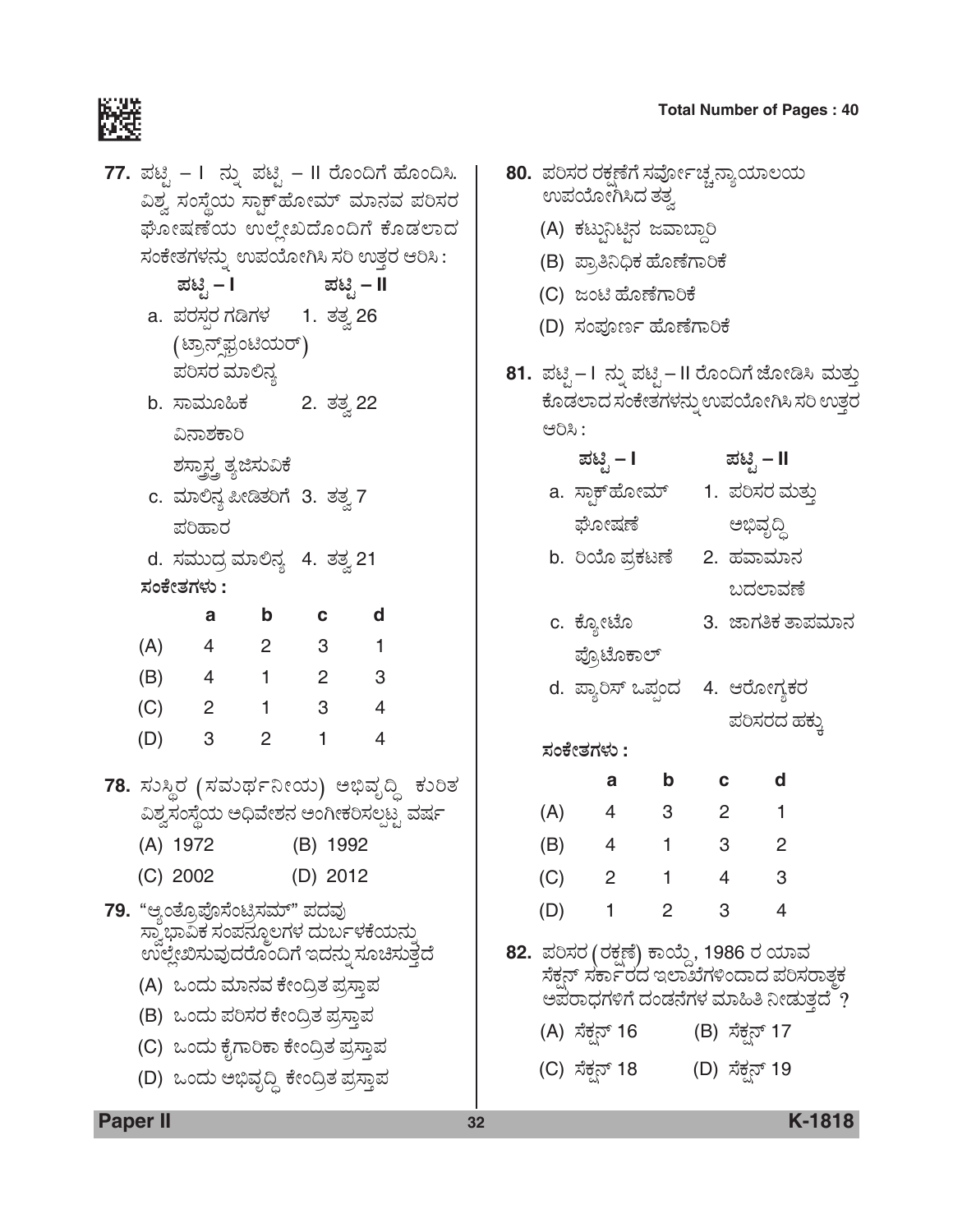

| 77. Match List – I with List – II and select the<br>correct answer using the codes given<br>below with reference to Stockholm UN<br>declaration on Human Environment :<br>$List - I$<br>$List - II$ |                                                                                                                 |                |          |                |  |
|-----------------------------------------------------------------------------------------------------------------------------------------------------------------------------------------------------|-----------------------------------------------------------------------------------------------------------------|----------------|----------|----------------|--|
|                                                                                                                                                                                                     | a. Transfrontier 1. Principle 26<br>environmental<br>pollution                                                  |                |          |                |  |
|                                                                                                                                                                                                     | b. Elimination of 2. Principle 22<br>weapons of<br>mass                                                         |                |          |                |  |
|                                                                                                                                                                                                     | destruction<br>c. Compensation 3. Principle 7<br>for victims of<br>pollution                                    |                |          |                |  |
|                                                                                                                                                                                                     | d. Marine pollution 4. Principle 21                                                                             |                |          |                |  |
|                                                                                                                                                                                                     | Codes:                                                                                                          |                |          |                |  |
|                                                                                                                                                                                                     | а                                                                                                               | b              | с        | d              |  |
| (A)                                                                                                                                                                                                 | 4                                                                                                               | $\overline{2}$ | 3        | 1              |  |
| (B)                                                                                                                                                                                                 | $\overline{4}$                                                                                                  | 1              | 2        | 3              |  |
| (C)                                                                                                                                                                                                 | $\overline{2}$                                                                                                  | 1              | 3        | $\overline{4}$ |  |
| (D)                                                                                                                                                                                                 | 3                                                                                                               | 2              | 1        | $\overline{4}$ |  |
|                                                                                                                                                                                                     | <b>78.</b> The UN conference on sustainable<br>development was adopted in year<br>(A) 1972 (B) 1992<br>(C) 2002 |                | (D) 2012 |                |  |
|                                                                                                                                                                                                     | 79. "Anthropocentrism" with reference<br>to exploitation of natural resources<br>denotes                        |                |          |                |  |
|                                                                                                                                                                                                     | (A) A Human Centric Approach                                                                                    |                |          |                |  |
|                                                                                                                                                                                                     | (B) A Environmental Centric Approach                                                                            |                |          |                |  |

- (C) A industry Centric Approach
- (D) A development Centric Approach
- **80.** The principle used by the Supreme court to protect environment
	- (A) Strict liability
	- (B) Vicarious liability
	- (C) Joint liability
	- (D) Absolute liability
- **81.** match List I with List II and select the correct answer using the codes given below :

### **List – I List – II**

- a. Stockholm 1. Environment Declaration and development
- b. Rio 2. Climate change **Declaration**
- c. Kyoto Protocol 3. Global warming
- d. Paris 4. Right to healthy Agreement environment

|     | а | b | С | d |
|-----|---|---|---|---|
| (A) | 4 | 3 | 2 |   |
| (B) | 4 | 1 | 3 | 2 |
| (C) | 2 | 1 | 4 | 3 |
| (D) | 1 | 2 | 3 | 4 |

- **82.** Which Section of Environment (Protection) Act, 1986 provides for environmental offences committed by Government Department ?
	- (A) Section 16 (B) Section 17
	- (C) Section 18 (D) Section 19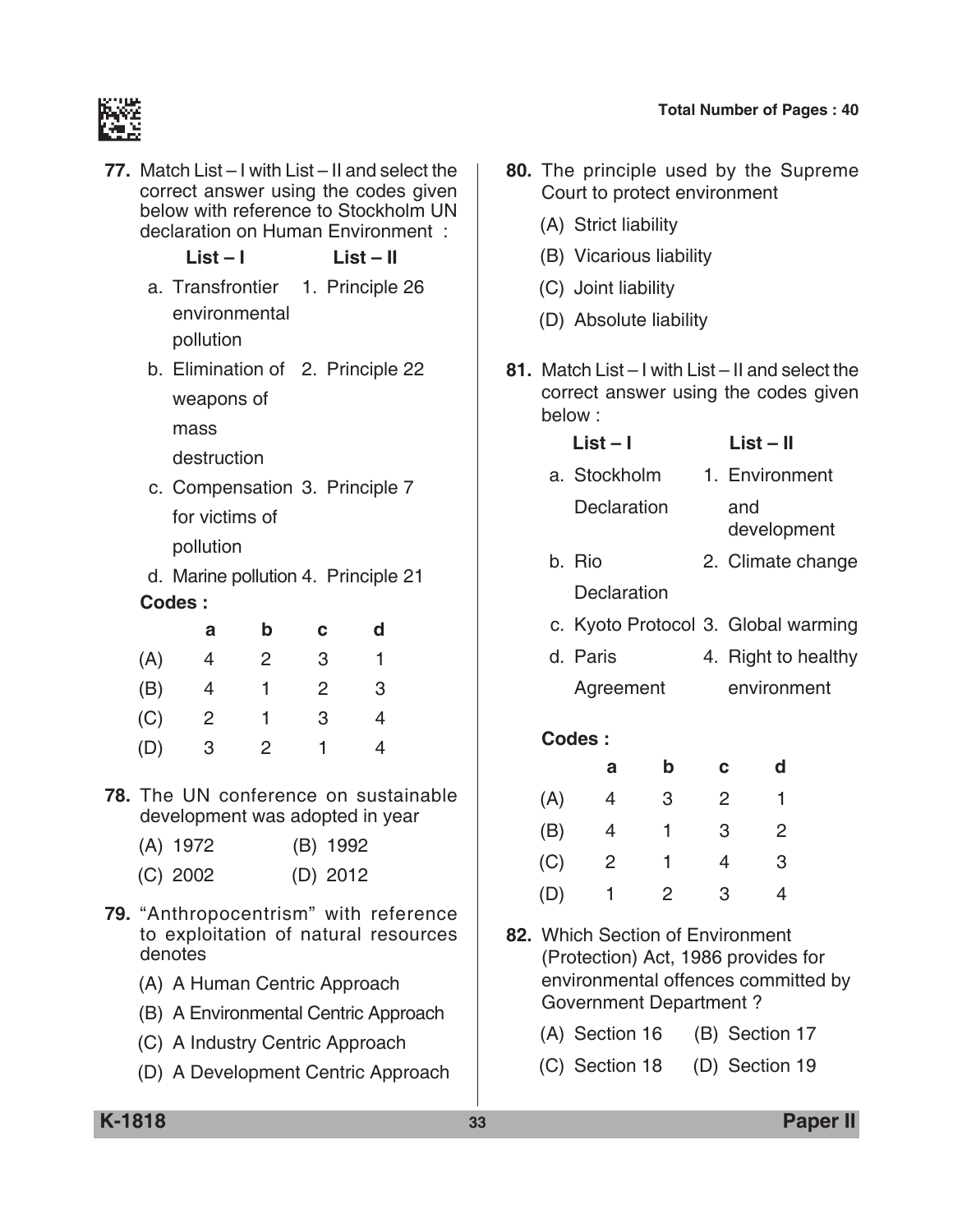

- **83.** 'ಅಲ್ಪಸಂಖ್ಯಾತರು' ವಿಶ್ವಸಂಸ್ಥೆಯ ಮಾನವ ಹಕ್ತುಗಳ ವ್ಯವಸ್ಥೆಯಲ್ಲಿ ಉಪಯೋಗಿಸಿದಂತೆ
	- (A) ಮಾನವ ಹಕ್ಕುಗಳ ಸಾರ್ವತ್ರಿಕ ಘೋಷಣೆ
	- (B) ವಿಯೆನ್ನಾ ಒಡಂಬಡಿಕೆ
	- (C) ಚಿಕಾಗೊ ಘೋಷಣೆ
	- (D) ವಿಶ್ವಸಂಸ್ಥೆ ಅಲ್ಪಸಂಖ್ಯಾತರ ಘೋಷಣೆ
- **84.** ಸಂಕೇತಗಳನ್ನು ಉಪಯೋಗಿಸಿ ಕೆಳಗಿನ ಲಿಖಿತಪತ್ರಗಳನ್ನು ಅವುಗಳ ಜಾರಿಗೊಳಿಸುವಿಕೆ/ ಅಳವಡಿಕೆಗಳ ಅನುಕ್ರಮಣಿಕೆಗಳಿಗನುಸಾರವಾಗಿ ಹಳೆಯದರಿಂದ ಹೊಸತರವರೆಗೆ ಜೋಡಿಸಿ.
	- a. ಮಹಿಳೆಯರ ರಾಜಕೀಯ ಹಕ್ತುಗಳ ಮೇಲಿನ ಸಮಾವೇಶ
	- b. ಮಹಿಳೆಯರ ವಿರುದ್ಧ ತಾರತಮ್ಯ ಉಚ್ಚಾಟನೆ ಕುರಿತ ಘೋಷಣೆ
	- c. ವಿವಾಹ ಪರಿಕಲ್ಪನೆ ಕುರಿತ ಸಮಾವೇಶ
	- d. ಮಹಿಳೆಯರ ರಾಷ್ಟ್ರೀಯತೆಯ ವಿಚಾರವಾಗಿ ಸಮ್ದೇಳನ

#### *ÓÜíPæàñÜWÜÙÜá* **:**

| (A) | а | d  | С | b |
|-----|---|----|---|---|
| (B) | d | С  | b | a |
| (C) | b | a  | d | С |
| (D) | а | C. | b | d |

- **85.** ಭಾರತದ ರಾಷ್ಟ್ರೀಯ ಕಾಂಗ್ರೆಸ್ ತಯಾರಿಸಿದ ಭಾರತದ ರಾಷ್ಟ್ರೀಯ ಸಂವಿಧಾನ ವಿಧೇಯಕ,<br>1895 ಇದು ಪ್ರತಿ ನಾಗರಿಕನಿಗೆ ಮೂಲಭೂತ ಮಾನವಹಕ್ತುಗಳನ್ನು ಖಾತ್ರಿಗೊಳಿಸಲು ಸಂವಿಧಾನಕ್ಕೆ ದಾರಿ ಸುಗಮೆಗೊಳಿಸಿದ್ದನ್ನು ಹೀಗೆ ಹೇಳಲಾಗುತ್ತದೆ
	- (A) ಹೋಂ ರೂಲ್ ಡಾಕ್ಯುಮೆಂಟ್
	- (B) ಉದ್ದೇಶ ಸಂಕಲ್ಪದಸ್ತಾವೇಜು
	- (C) ಹಕ್ಕುಗಳ ಘೋಷಣೆ
	- (D) ಹಕ್ಕುಗಳ ವಿಧೇಯಕ
- 8**6.** ಕೆಳಗಿನ ಯಾವ ಪ್ರಕರಣಗಳಲ್ಲಿ ಸರ್ವೋಚ್ಚ<br>ನ್ಯಾಯಾಲಯವು ಅಂತಾರಾಷ್ಟ್ರೀಯ ದತ್ತು ಸ್ನೀಕಾರದ ಹೆಸರಿನಲ್ಲಿ ನಡೆಯುತ್ತಿದ್ದ ಮಕ್ಕಳ ಕಳ್ಳಸಾಗಣಿಕೆ ನಿಗ್ರಹಿಸಲು ಮಾರ್ಗಸೂಚಿಗಳನ್ನು ರೂಪಿಸಿತು ?
	- (A) ಲಕ್ಮಿಕಾಂತ್ ಪಾಂಡೇ ಎದುರು ಯೂನಿಯನ್ ಆಫ್ ಇಂಡಿಯಾ
	- (B) ಕೇದಾರನಾಥ್ ಎದುರು ಪಶ್ಚಿಮ ಬಂಗಾಲ ರಾಜ್ಯ
	- (C) ಗುಲಾಂ ಪ್ರತಿಯಾಗಿ ಉತ್ತರಪ್ರದೇಶ ರಾಜ್ಯ
	- (D) ಎಡಿಎಂ ಜಬಲ್ಪಸ್ ವಿರುದ್ಧ ಶುಕ್ತಾ
- 87. ತೃತೀಯ ಪೀಳಿಗೆಯ ಹಕ್ಕುಗಳು ಅನ್ನಥಾ ಏಕತೆಯ ಹೆಕ್ತುಗಳು ಎಂದು ಕರೆಸಿಕೊಂಡಿದ್ದು ಇದನ್ನಾಧರಿಸಿ
	- (A) ಸ್ವಂತ ನಿರ್ಣಯದ ಹಕ್ಕು
	- (B) Cecede ಹಕ್ಕು
	- (C) ರಾಷ್ಟ್ರೀಯತೆಯ ಹಕ್ಕು
	- (D) ಸಮಾನತೆಯ ಹಕ್ಕು
- 88. ಪಟ್ಟಿ I ನ್ನು ಪಟ್ಟಿ II ರೊಂದಿಗೆ ಜೋಡಿಸಿ ಮತ್ತು<br>ಕೆಳಗೆ ಕೊಡಲಾದ ಸಂಕೇತಗಳನ್ನು ಉಪಯೋಗಿಸಿ ಸರಿ ಉತ್ತರ ಆರಿಸಿ.

| ಪಟಿೃ– I                       | ಪಟಿಸ− II |
|-------------------------------|----------|
| a. ಎಲ್ಲಾಮಕ್ಕಳಿಗೆ 1. UDHRನ     |          |
| ಸಮಾನ ಸಾಮಾಜಿಕ       23ನೆಯ ಕಲಮು |          |
| ಭದ್ರತೆ ಹೊಂದುವ                 |          |
| ಹಕು,                          |          |
| ಸಾವರಾಜಿಕ                      | ⊟DHR≾    |

- ಭದ್ರತೆಯ ಹಕ್ಕು 26ನೆಯ ಕಲಮು
- c. ಸಮಾನ ಕೆಲಸಕ್ಕೆ 3. UDHRನ<br> ಸಮಾನ ವೇತನ 25(2)ನೆಯ ಕಲಮು<br> ಹಕ್ಕು
	- d. ÎPÜÒ| 4. UDHR®Ü ÖÜPÜáR <sup>22</sup>®æ¿á PÜÆÊÜáá
	- *ÓÜíPæàñÜWÜÙÜá* **:**

|     | а | b | с | d |  |
|-----|---|---|---|---|--|
| (A) | 3 | 4 |   | 2 |  |
| (B) | 4 | 3 | 2 |   |  |
| (C) | 2 | 3 | 4 |   |  |
| (D) | 3 |   | 2 | 4 |  |

**Paper II 34 K-1818**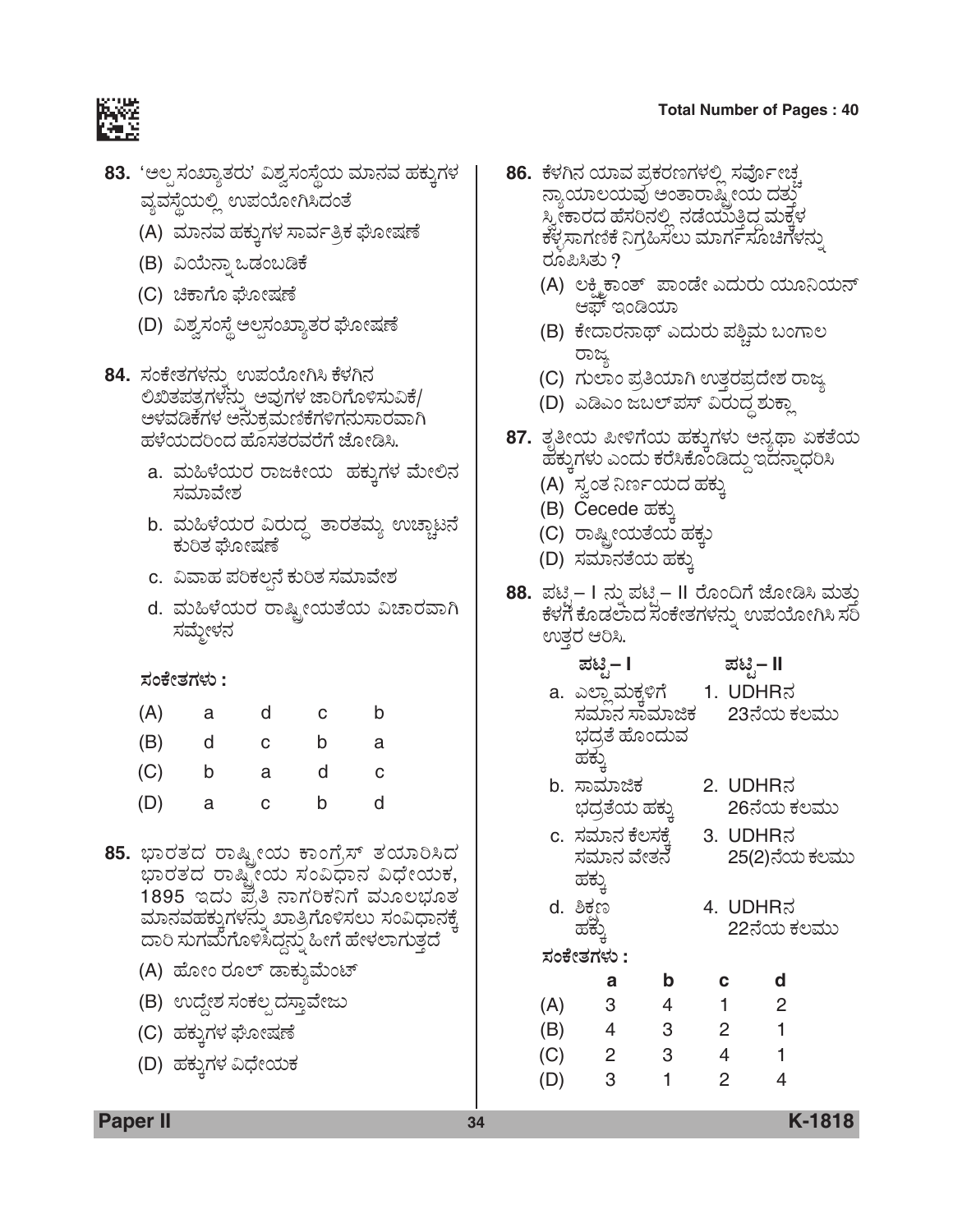

- **83.** The term minority as used in the UN Human Rights system is generally derived from
	- (A) UDHR
	- (B) Vienna Convention
	- (C) Chicago Declaration
	- (D) United Nations minorities **Declaration**
- **84.** Using codes arrange the following instruments according to the sequence of their enactment/adoption from the older to the newer.
	- a. The convention on the political rights of women
	- b. Declaration on the elimination of discrimination against women
	- c. The convention on the concept of marriage
	- d. Convention on the nationality of women

| (A) | а | d  | С | b |
|-----|---|----|---|---|
| (B) | d | C. | b | а |
| (C) | b | a  | d | C |
| (D) | а | C. | b | d |

- **85.** The Constitution of India Bill, 1895 prepared by Indian National Congress, that paved the way for a Constitution guaranteeing every citizen the basic Human Rights is known as
	- (A) Home Rule Document
	- (B) Objective Resolution Document
	- (C) Declaration of Rights
	- (D) Bill of Rights
- **86.** In which of the following cases the Supreme Court framed guidelines to have a check on Child trafficking which was practised in the name of inter country adoption ?
	- (A) Lakshmikant Pandy vs Union of India
	- (B) Kedarnath vs State of West Bengal
	- (C) Gulam vs State of Uttar Pradesh
	- (D) ADM Jabal Pus Vs Shukla
- **87.** The third generation rights otherwise known as solidarity Rights is based on
	- (A) Right to self-determination
	- (B) Right to cecede
	- (C) Right to Nationality
	- (D) Right to Equality
- **88.** Match List I with List II and select the correct answer using codes given below :

| $List - I$ | $List - II$ |
|------------|-------------|
|------------|-------------|

- a. Right of all 1. Art. 23 of children to UDHR enjoy same social protection
- b. Right to social 2. Art. 26 of security UDHR
- c. Right to equal 3. Art. 25(2) of pay for equal UDHR work
- d. Right to 4. Art. 22 of Education UDHR
- **Codes :**

|     | а | b | с | d |
|-----|---|---|---|---|
| (A) | 3 | 4 | 1 | 2 |
| (B) | 4 | 3 | 2 |   |
| (C) | 2 | 3 | 4 |   |
| (D) | 3 |   | 2 |   |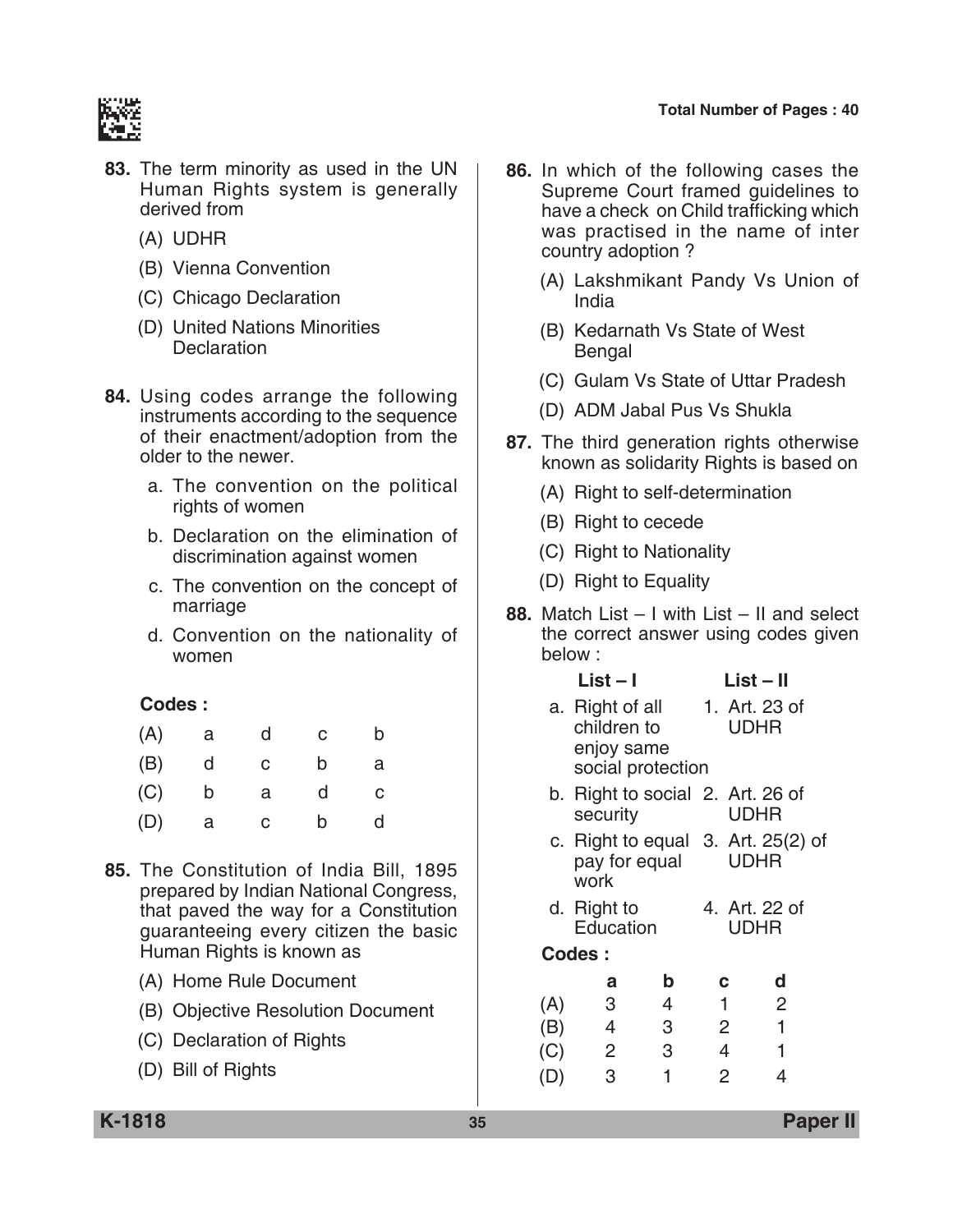- **89.** ಭಾರತ ಈ ಒಡಂಬಡಿಕೆಗೆ ಪಕ್ಷವಲ್ಲ
	- (A) ನಾಗರಿಕ ಮತ್ತು ರಾಜಕೀಯ ಹಕ್ಕುಗಳ ಮೇಲಿನ ಅಂತಾರಾಷ್ಟ್ರೀಯ ಒಡಂಬಡಿಕೆ
	- (B) ಆರ್ಥಿಕ ಮತ್ತು ಸಾಮಾಜಿಕ ಹಕ್ತುಗಳ ಮೇಲಿನ ಅಂತಾರಾಷ್ಟ್ರೀಯ ಒಡಂಬಡಿಕೆ
	- (C) ಮಕ್ಕಳ ಹಕ್ಕುಗಳ ಕುರಿತ ಒಡಂಬಡಿಕೆ
	- (D) ನಾಗರಿಕ ಮತ್ತು ರಾಜಕೀಯ ಹಕ್ತುಗಳ ಮೇಲಿನ ಅಂತಾರಾಷ್ಟ್ರೀಯ ಒಡಂಬಡಿಕೆಯ ಐಚ್ಚಿಕ ಶಿಷ್ಠಾಚಾರ ಸಂಹಿತೆ
- **90.** ಪಟೈ– I ನ್ನು ಪಟೈ– II ರೊಂದಿಗೆ ಜೋಡಿಸಿ ಮತ್ತು ಸಂಕೇತಗಳನ್ನು ಉಪಯೋಗಿಸಿ ಸರಿ ಉತ್ತರ ಆರಿಸಿ.
	- *±Üqr* **I** *±Üqr* **II**
	- a. ವ್ಯಕಿಯ ಜೀವನ 1. UDHRನ 8 ನೆಯ ÓÜÌñÜíñÜÅ ÊÜáñÜá¤ PÜÆÊÜáá ಭದ್ರತೆಯ ಹಕ್ಕು
	- b. ಪರಿಣಾಮಕಾರಿ 2. UDHRನ 3 ನೆಯ ಪರಿಹಾರದ ಕಲಮು ಹಕ್ಕು
	- c. ಕಾನೂನಿಗೆ 3. UDHRನ ತೆರೆದಿಡುವುದರ 13(1) ನೆಯ ËÃÜá¨Üœ¨Ü ÖÜPÜáR PÜÆÊÜáá
	- d. aÜÙÜÊÜÚ ÓÝÌñÜíñÜÅé¨Ü 4. UDHR®Ü 11(2) ನೆಯ ಕಲಮು

#### *ÓÜíPæàñÜWÜÙÜá* **:**

|     | а              | b | с | a |
|-----|----------------|---|---|---|
| (A) |                | 2 | 3 |   |
| (B) | $\overline{2}$ | 1 | 4 | 3 |
| (C) | 1              | 2 | 4 | 3 |
| (D) | 2              |   | 3 |   |

- **91.** ಕೆಳಗಿನವರುಗಳಲ್ಲಿ ಯಾರು ಚೆಕ್ ಕ್ರಾಸ್ ಮಾಡಲು ಆಗುವುದಿಲ್ಲ?
	- (A) ಹಣ ತೆಗೆಯುವವ (B) ಹೊಂದಿದವ
	- (C) ¸ÝÂíPÜÃ… (D) ˨æàÎà¿á
- 92. ಒಳಾಂಗಣ ಆಡಳಿತ ನಿರ್ವಹಣೆ ಸಿದ್ಧಾಂತ (ಡಾಕ್ಬಿನ್ ಆಫ್ ಇನ್*ಡೋರ್ ಮ್ಯಾನೇಜ್* ಮೆಂಟ್) ನಿಯಮ<br>ಯಾವ ನಿಯಮಕ್ಕೆ ವಿರುದ್ಧವಾಗಿದೆ ?
	- (A) ಅಧಿಕಾರಾತೀತ
	- (B) ಬಹುಪಾಲು ಮೇಲ್ಟೈ
	- (C) ರಚನಾತ್<del>ಕ</del>ಕ ಸೂಚನೆ
	- (D) ಕಂಪೆನಿಯ ಸ್ವತಂತ್ರ ಕಾರ್ಪೊರೇಟ್ ಅಸ್ತಿತ್ವ
- **93.** ಅಧಿಕಾರಾತೀತ ಸಿದ್ಧಾಂತ ಈ ಮೊಕದ್ದಮೆಯಲ್ಲಿ ಮೊದಲು ಪ್ರತಿಪಾದಿಸಲಾಯಿತು
	- (A) ಆಟಾರ್ನಿ ಜನರಲ್ ವಿರುದ್ಧ ಗ್ರೇಟ್ ಈಸ್ಟರ್ನ್ ರೈಲ್ವೇ ಕಂಪೆನಿ
	- (B) ಆ್ಯಶ್*ಬರಿ* ರೈಲ್ವೇ ಕ್ಯಾರಿಯೇಜ್ ವಿರುದ್ಧ ರಿಶ್ ಆ್ಯಂಡ್ ಐಯರ್ನ್ ಕಂಪೆನಿ ಲಿಮಿಟೆಡ್
	- (C) ಲಂಡನ್ ಕಂಟ್ರಿ ಕೌನ್ಸಿಲ್ನ ವಿರುದ್ಧ ಅಟಾರ್ನಿ ಜನರಲ್
	- (D) ಸಲ್ಮೋನ್ ವಿರುದ್ಧ ಸಲ್ಮೋನ್ ಕಂಪೆನಿ ಲಿಮಿಟೆಡ್
- **94.** ಭಾರತೀಯ ಪಾಲುದಾರಿಕೆ ಕಾಯ್ದೆ, 1932 ರ ಯಾವ ಸೆಕ್ಷನ್ ವಂಚನೆ ಅಥವಾ ತಪುವರದಿಗಾಗಿ ಪಾಲುದಾರಿಕೆ ಕರಾರು ರದ್ದುಗೊಳ್ಳುವ ಹಕ್ಕುಗಳೊಂದಿಗೆ ವ್ಯವಹರಿಸುತ್ತದೆ ? (A) ಸೆಕ್ಷನ್ 52 (B) ಸೆಕ್ಸನ್ 53
	- (C) ಸೆಕ್ಷನ್ 54
	- (D) ಸೆಕ್ಷನ್ 55

## **Total Number of Pages : 40**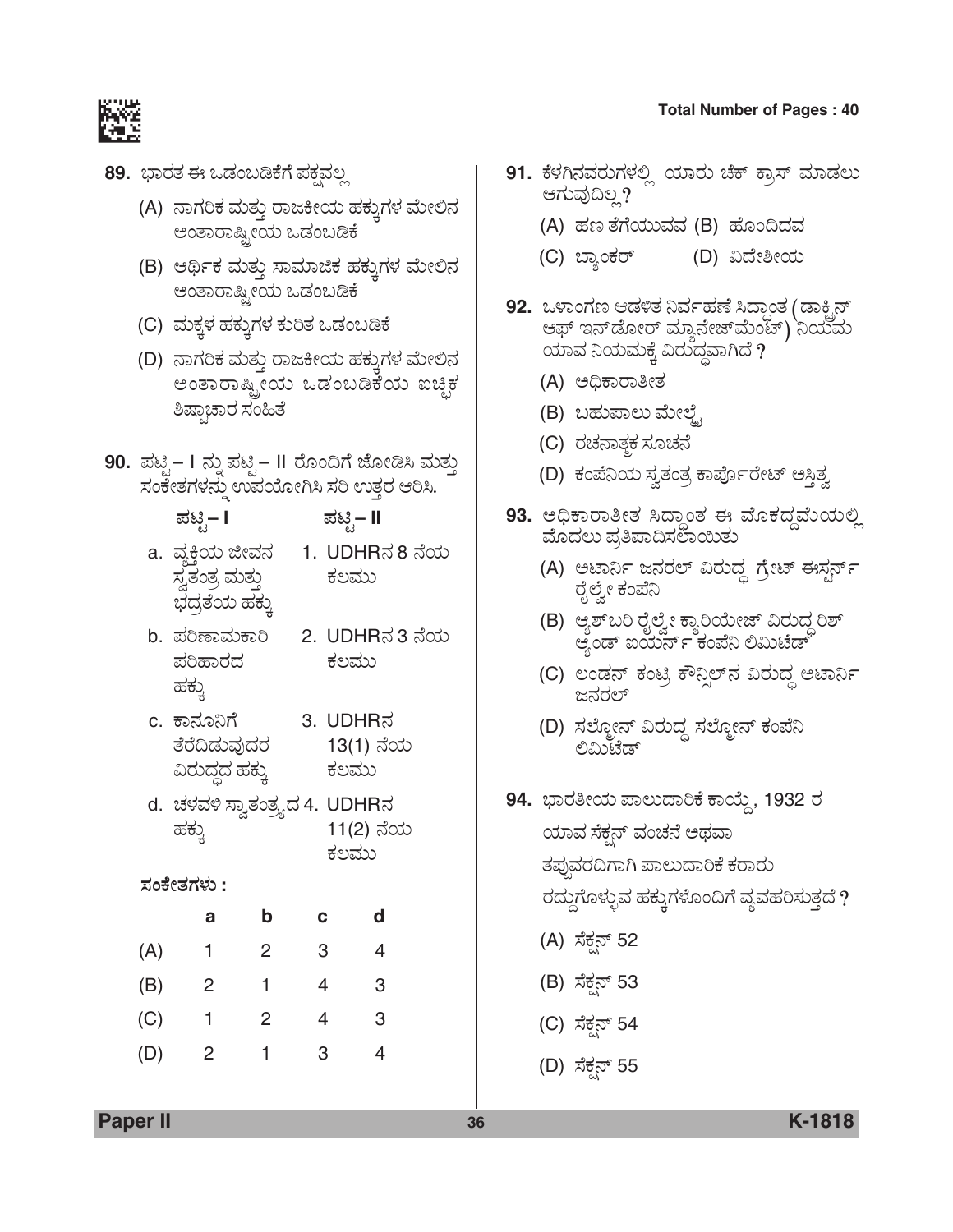- **89.** India is not a party to
	- (A) International covenant on Civil and Political Rights
	- (B) International Covenant on Economic and social Rights
	- (C) Convention on the Rights of the Child
	- (D) Optional Protocol to International Covenant on Civil and Political **Rights**
- **90.** Match List I with List II and select the correct answer using the codes given below.
	- **List I List II**
	- a. Right to life 1. Art. 8 of UDHR liberty and security of person b. Right to 2. Art. 3 of UDHR
	- effective remedy
	- c. Right Against 3. Art. 13 (1) of Exposto Law UDHR
	- d. Right to  $4.$  Art. 11 (2) of freedom of UDHR movement

# **Codes :**

|     | а | b | C | d |
|-----|---|---|---|---|
| (A) |   | 2 | 3 | 4 |
| (B) | 2 | ٦ | 4 | 3 |
| (C) |   | 2 | 4 | 3 |
| (D) | 2 |   | 3 |   |

- **91.** Who among the following cannot cross the cheque ?
	- (A) Drawer (B) Holder
	- (C) Banker (D) Foreigner
- **92.** The rule of "doctrine of indoor management" is opposed to the rule of
	- (A) Ultra Virus
	- (B) Majority Supremacy
	- (C) Constructive Notice
	- (D) Independent corporate existence of company
- **93.** The doctrine of ultra virus was first demonstrated in the case of
	- (A) Attorney General V. Great Eastern Railway company
	- (B) Ashbury Railway carriage V. Riche and Iron Company Ltd.
	- (C) London Country Council V. Attorney **General**
	- (D) Salmon V. Salmon Co. Ltd.
- **94.** Which of the following Sections of the Indian partnership Act, 1932 deals with 'rights where a partnership contract is rescinded for fraud or misrepresentation ?
	- (A) Section 52
	- (B) Section 53
	- (C) Section 54
	- (D) Section 55

**K-1818 37 Paper II**

# **Total Number of Pages : 40**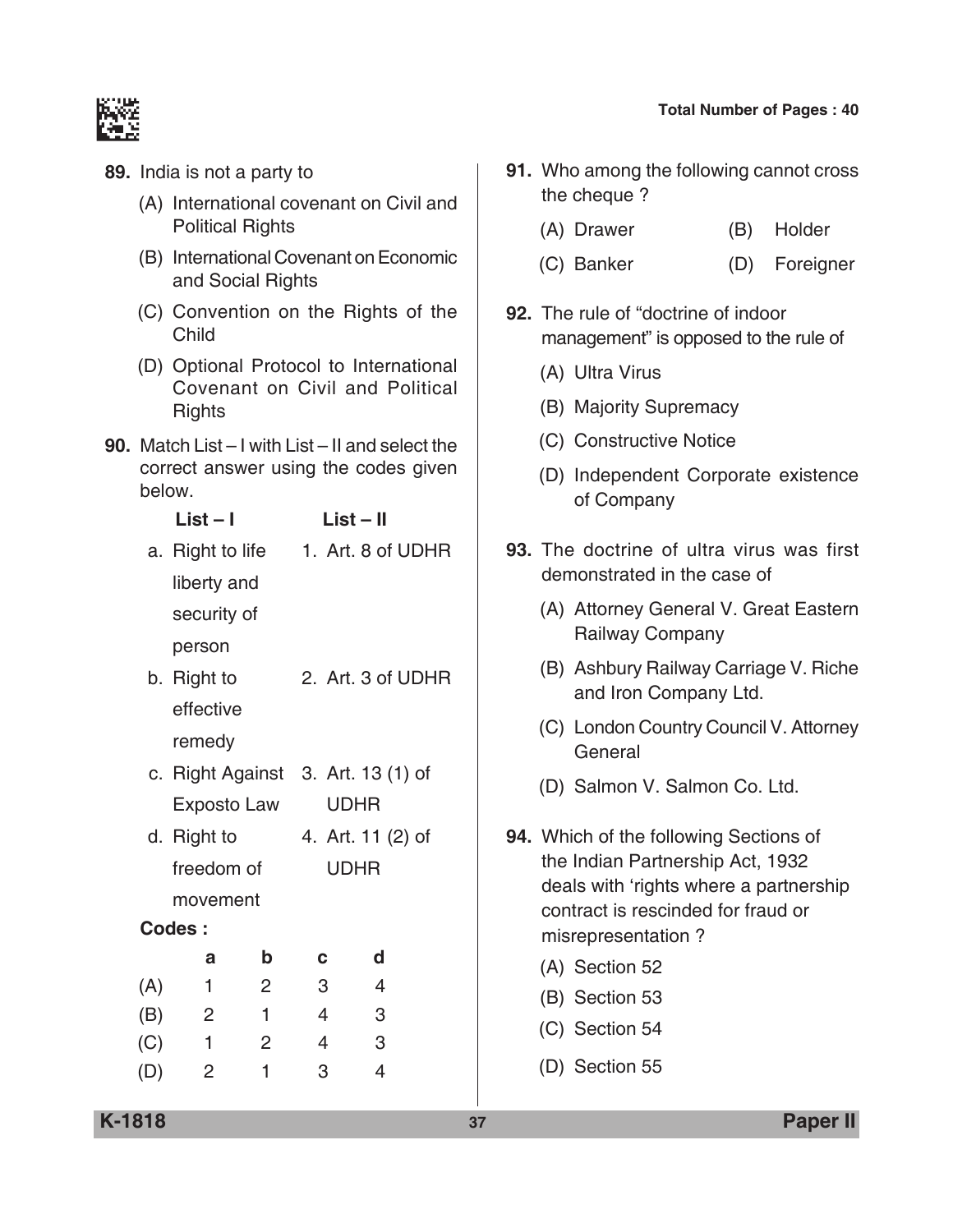- **95.** ಪಾಲುದಾರಿಕೆ ಸಂಸ್ಥೆಯಲ್ಲಿ ಪಾಲುದಾರರ ಜವಾಬ್ದಾರಿ
	- (A) ಜಂಟಿಯಾಗಿ ಮಾತ್ರ
	- (B) ಬೇರೆಬೇರೆಯಾಗಿ ಮಾತ್ರ
	- (C) ಜಂಟಿಯಾಗಿ ಅದೇ ರೀತಿ ಪ್ರತ್ಯೇಕವಾಗಿ
	- (D) ಕಟ್ಟುನಿಟಿನ ಜವಾಬ್ದಾರಿ
- **96.** ಕೆಳಗಿನವುಗಳಲ್ಲಿ ಯಾವುದು ಒಂದು ಸರಿ ಪಾಲುದಾರಿಕೆ ?
	- (A) ಕಾನೂನಿನ ಕಾರ್ಯಾಚರಣೆಯಿಂದ ಹುಟಿಕೊಳ್ಳುತ್ತದೆ
	- (B) ರಿಜಿಸ್ಟೇಶನ್ (ನೋಂದಣಿಗೊಳಿಸುವಿಕೆ) ಆದ ನಂತರವಷ್ಟೇ ಅಸ್ತಿತ್ವಕ್ಕೆ ಬರುತ್ತದೆ
	- (C) ಒಪಂದದಿಂದ ಅಥವಾ ಬೇರೆ ರೀತಿಯಲ್ಲಿ ಉಂಟಾಗುತ್ತದೆ
	- (D) ಒಪ್ಪಂದದ ರೀತಿಯಲ್ಲಿ ಮಾತ್ರ ಶುರುವಾಗುತ್ತದೆ
- 97. ಪಟ್ಟಿ– I ನ್ನು ಪಟ್ಟಿ– II ರೊಂದಿಗೆ ಜೋಡಿಸಿ, ಕೆಳಗೆ ನೀಡಲಾದ ಸಂಕೇತಗಳನ್ನು ಉಪಯೋಗಿಸಿ ಸರಿ ಉತ್ತರ ಆರಿಸಿ.

|     | ಪಟಿೖ– I                        |     |                  | ಪಟಿೖ– II                     |
|-----|--------------------------------|-----|------------------|------------------------------|
|     | (ಸರಕು ಮಾರಾಟ ಕಾಯ್ದೆಯ   (ಅಡಕಗೊಂಡ |     |                  |                              |
|     | ಅಧ್ಯಾಯಗಳು)                     |     |                  | ವಿಷಯಾಂಶಗಳು)                  |
|     | a. ಅಧ್ಯಾಯ 2                    |     | i. ಪಾವತಿಸದ       |                              |
|     |                                |     |                  | ಮಾರಾಟಗಾರನ                    |
|     |                                |     | ಹಕ್ಕುಗಳು         |                              |
|     | b. ಅಧ್ಯಾಯ 3                    |     | ii. ಕರಾರಿನ       |                              |
|     |                                |     | ನಿರ್ವಹಣೆ         |                              |
|     | c. ಅಧ್ಯಾಯ 4                    |     | iii.  ಕರಾರು ರಚನೆ |                              |
|     |                                |     |                  | (ಕಾಂಟ್ರ್ಯಾಕ್ಟ್<br>ಫಾರ್ಮೇಶನ್) |
|     |                                |     |                  |                              |
|     | d. ಅಧ್ಯಾಯ 5                    |     | iv. ಕರಾರಿನ       |                              |
|     |                                |     |                  | ಪರಿಣಾಮಗಳು                    |
|     | ಸಂಕೇತಗಳು :                     |     |                  |                              |
|     | а                              | b   | с                | d                            |
| (A) | iij                            |     | ii.              | iv                           |
| (B) | iij                            | İV  | i.               | ii.                          |
| (C) | iij                            | ii. |                  | iv                           |
| (D) | iij                            | iv  | ii               |                              |

- **98.** ಸರಕು ಮಾರಾಟ ಕಾಯ್ದೆಯ ಯಾವ ಛೇದ (ಸೆಕ್ಷನ್) <u>'</u>ಬೆಲೆ' ಪದವನ್ನು ವ್ಯಾಖ್ಯಾನಿಸುತ್ತದೆ ?
	- (A) ಸೆಕ್ಸನ್ 2 (9) (B) ಸೆಕ್ಸನ್ 2 (8)
	- (C) ಸೆಕ್ಷನ್ 2 (7) (D) ಸೆಕ್ಷನ್ 2 (10)
- 99. ಸಮರ್ಥನೆ (A) ಮತ್ತು ಕಾರಣ (R) ಗಳನ್ನು ಓದಿ ಮತ್ತು ಕೆಳಗೆ ಕೊಡಲಾದ ಸಂಕೇತಗಳನ್ನು ಉಪಯೋಗಿಸಿ ಸರಿ ಉತ್ತರ ನೀಡಿ.

ಸಮರ್ಥನೆ (A) : ಪಾಲುಗಾರಿಕೆಯ ನೋಂದಣಿ ಕಡ್ಡಾಯವಲ್ಲ. ಸಂಸ್ಥೆಯನ್ನು ನೋಂದಣಿಗೊಳಿಸುವುದು ಪಾಲುಗಾರಿಕೆ ಸಂಸ್ಥೆಯ ಆಯ್ಕೆಗೆ ಬಿಟ್ಟದ್ದು.

 $\overline{P}$ ಕಾರಣ (R) : ಪಾಲುದಾರಿಕೆ ಕಾಯ್ದೆ ನೋಂದಣಿಯ ಕಾರ್ಯವಿಧಾನ ವಿಧಿಸಿಲ್ಲ

#### *ÓÜíPæàñÜWÜÙÜá* **:**

- (A) (A) ಮತ್ತು (R) ಗಳು ಸತ್ಯವಾಗಿವೆ ಮತ್ತು (R) ಇದು (A)ಗೆ ಸರಿಯಾದ ವಿವರಣೆಯಾಗಿದೆ
- (B) (A)ಮತ್ತು (R) ಗಳು ಸರಿಯಾಗಿವೆ ಆದರೆ (R) ಇದು (A)ಯ ಸರಿಯಾದ ವಿವರಣೆಯಲ್ಲ
- (C) (A) ತಪ್ಪು ಆದರೆ (R) ಸರಿಯಿದೆ
- (D) (A) ಸರಿಯಾಗಿದೆ ಆದರೆ (R) ತಪು
- 100. ಈ ಕೆಳಗಿನವುಗಳಲ್ಲಿ ಯಾವುದು ಒಂದು ವರ್ಗಾವಣೀಯ ಪತ್ರವಲ್ಲ ?
	- $(A)$  ಚೆಕ್
	- (B) ಭರವಸೆ ಪತ್ರ
	- (C) ಭರಾವಣೆ ಪತ್ರ
	- (D) ಒಂದು ಕರೆನ್ಪಿನೋಟ್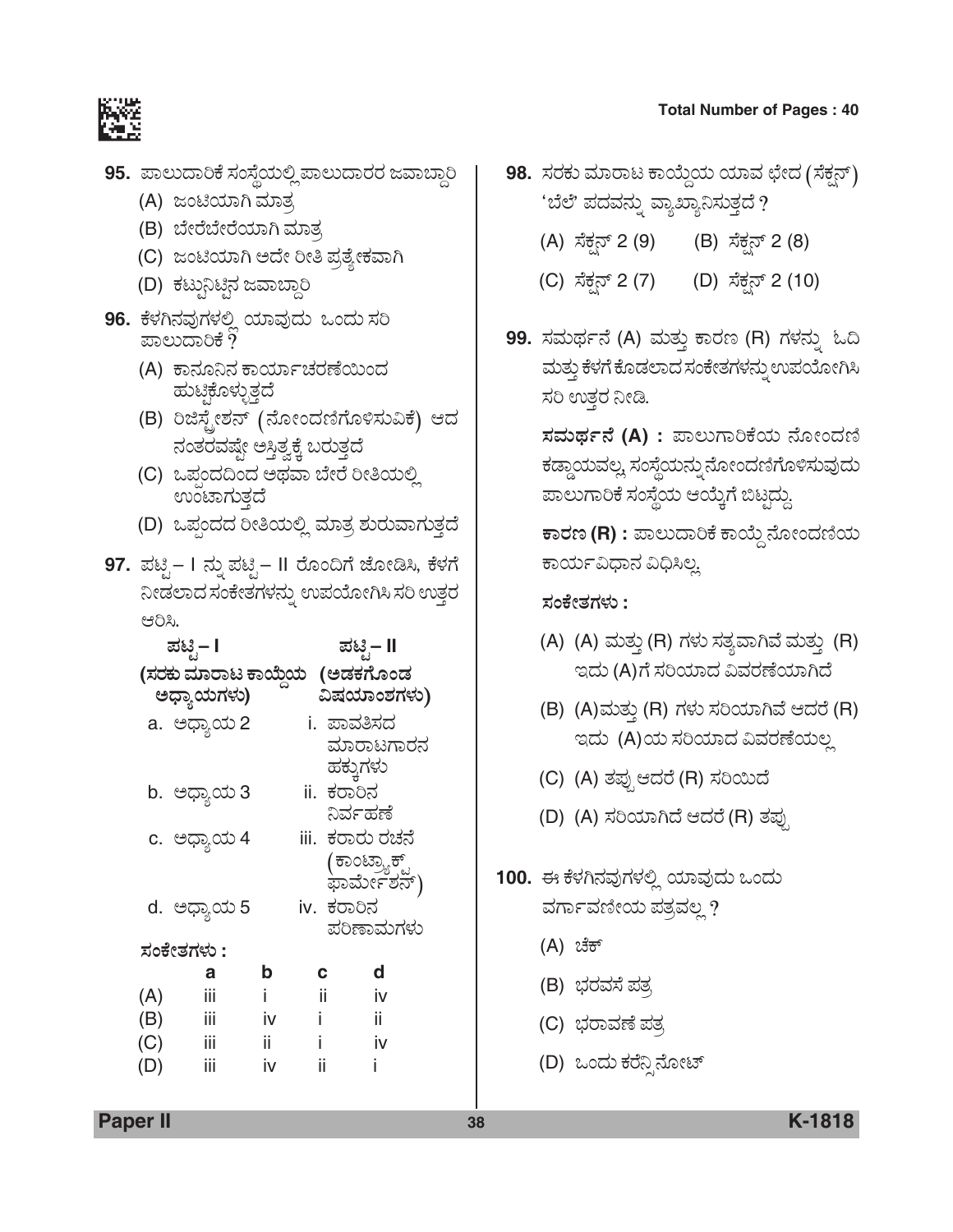



- **95.** Liability of a partner in a partnership firm is
	- (A) Joint only
	- (B) Several only
	- (C) Joint as well as several
	- (D) Strict liability
- **96.** Which of the following is a correct partnership ?
	- (A) Arises by operation of law
	- (B) Comes into existence only after registration
	- (C) May arise by agreement or otherwise
	- (D) Arises by way of an agreement only
- **97.** Match List I with List II and select the correct answer using the codes given below :

| $List - I$   | $List - II$                                                       |
|--------------|-------------------------------------------------------------------|
|              | (Chapters in the (Subject-matter)<br>Sale of Goods Act) Contents) |
| a. Chapter 2 | i. Rights of                                                      |

- unpaid seller b. Chapter 3 ii. Performance of the contract c. Chapter 4 iii. Formation of
- contract d. Chapter 5 iv. Effects of the contract
- **Codes :**

|     | a   | b  | с  | d  |
|-----|-----|----|----|----|
| (A) | iij |    | ΪÎ | İV |
| (B) | iij | iv |    | ii |
| (C) | iij | ÎÎ |    | iv |
| (D) | iij | İV | ii | ı  |

- **98.** Which of the following Sections of the Sale of Goods Act defines the term 'price' ?
	- (A) Section 2 (9) (B) Section 2 (8)
	- (C) Section 2 (7) (D) Section 2 (10)
- **99.** Read Assertion (A) and Reason (R) and give the correct answer by using the codes given below :

 **Assertion (A) :** The registration of partnership is not mandatory but is left to the option of the firm to get it registered.

**Reason (R) : The Partnership Act** does not lay down the procedure for registration.

- (A) (A) and (R) are true and (R) is the correct explanation of (A)
- (B) (A) and (R) are true but (R) is not the correct explanation of (A)
- (C) (A) is false but (R) is true
- (D) (A) is true but (R) is false
- **100.** Which of the following is not a Negotiable Instrument ?
	- (A) Cheque
	- (B) Promissory note
	- (C) Bill of lading
	- (D) A currency note